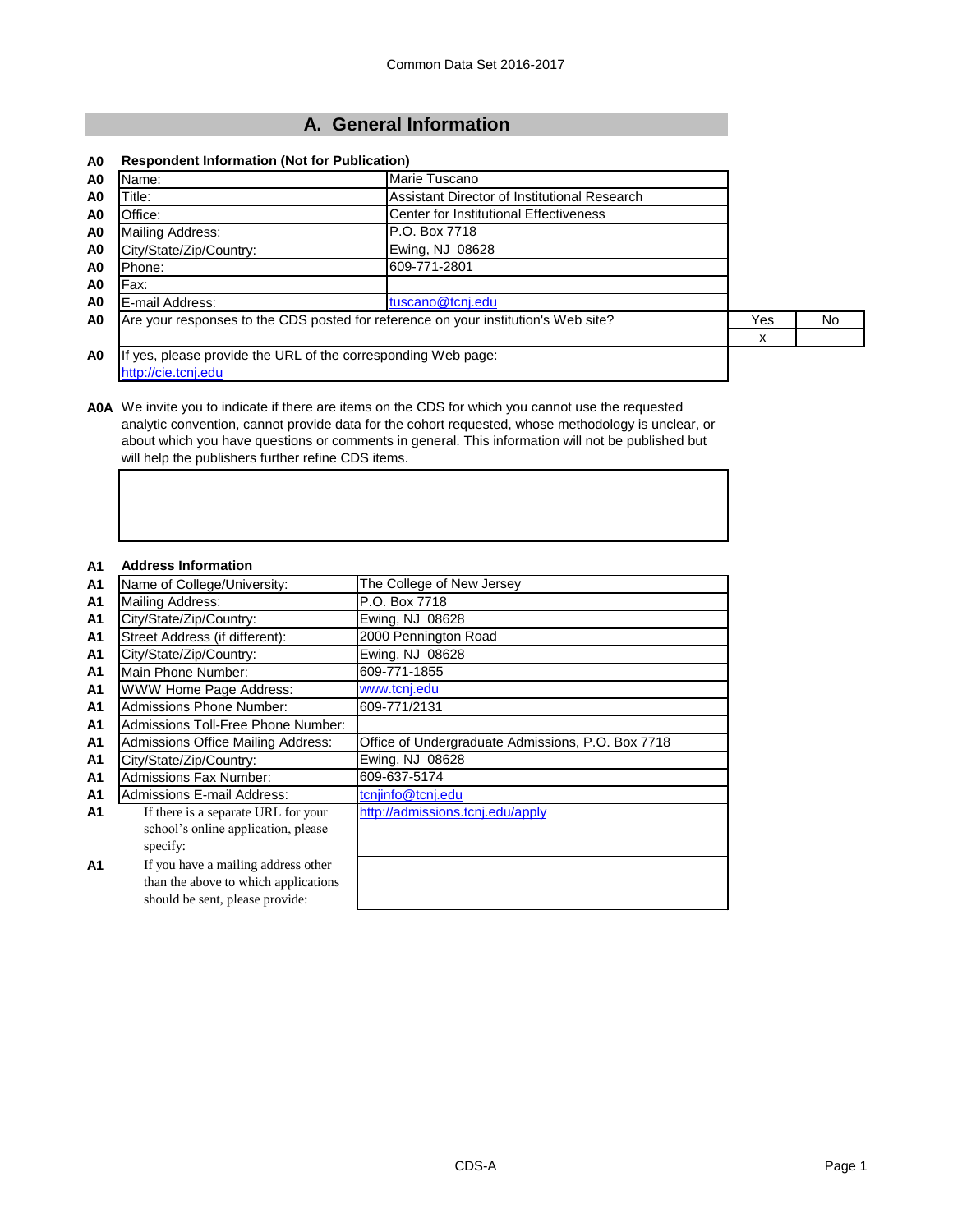#### **A2 Source of institutional control** (Check only one)**:**

| A <sub>2</sub> | <b>IPublic</b>      |  |
|----------------|---------------------|--|
| A2             | Private (nonprofit) |  |
| A2             | Proprietary         |  |

**A3 Classify your undergraduate institution:**

| A <sub>3</sub> | Coeducational college |  |
|----------------|-----------------------|--|
| A3             | Men's college         |  |
| A3             | Women's college       |  |

## **A4 Academic year calendar:**

| A <sub>4</sub> | Semester                       | х |
|----------------|--------------------------------|---|
| A4             | Quarter                        |   |
| A <sub>4</sub> | Trimester                      |   |
| A4             | $4 - 1 - 4$                    |   |
| A <sub>4</sub> | Continuous                     |   |
| A4             | Differs by program (describe): |   |
|                |                                |   |
| A4             | Other (describe):              |   |
|                |                                |   |

#### **A5 Degrees offered by your institution:**

| A5             | Certificate                |   |
|----------------|----------------------------|---|
| A5             | Diploma                    |   |
| A5             | Associate                  |   |
| A5             | Transfer Associate         |   |
| A5             | <b>Terminal Associate</b>  |   |
| A5             | Bachelor's                 | x |
| A5             | Postbachelor's certificate | x |
| A <sub>5</sub> | Master's                   | x |
| A5             | Post-master's certificate  | x |
| A5             | Doctoral degree            |   |
|                | research/scholarship       |   |
| A5             | Doctoral degree -          |   |
|                | professional practice      |   |
| А5             | Doctoral degree -- other   |   |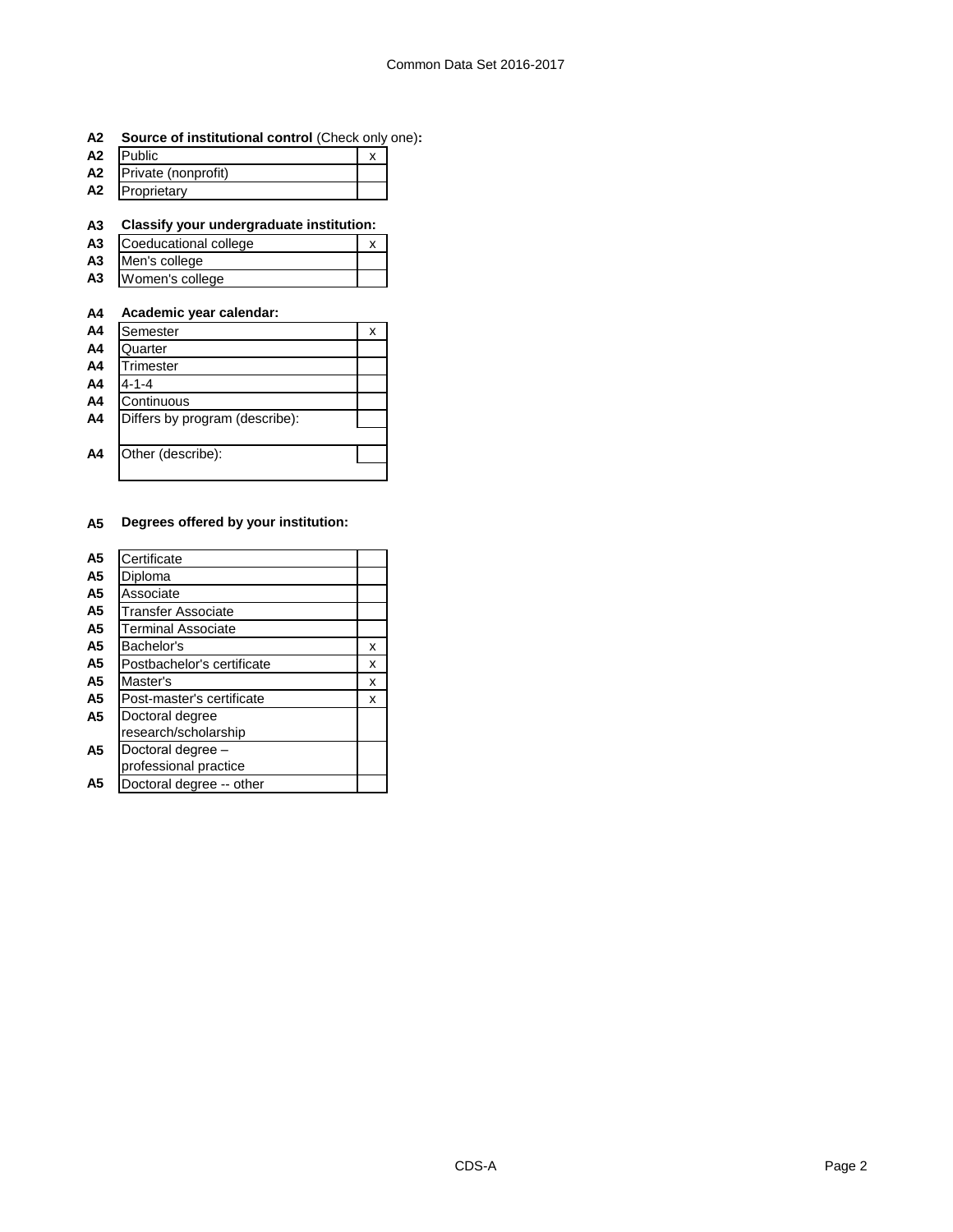## **B. ENROLLMENT AND PERSISTENCE**

**B1 Institutional Enrollment - Men and Women Provide numbers of students for each of the following categories as of the institution's official fall reporting date or as of October 15, 2016. Note: Report students formerly designated as "first professional" in the graduate cells.**

| <b>B1</b> | <b>FULL-TIME</b>                  |       | <b>PART-TIME</b> |     |       |
|-----------|-----------------------------------|-------|------------------|-----|-------|
| <b>B1</b> |                                   | Men   | Women            | Men | Women |
| <b>B1</b> | <b>Undergraduates</b>             |       |                  |     |       |
| <b>B1</b> | Degree-seeking, first-time        |       |                  |     |       |
|           | freshmen                          | 635   | 819              | 2   |       |
| <b>B1</b> | Other first-year, degree-seeking  | 186   | 164              | 11  | 37    |
| <b>B1</b> | All other degree-seeking          | 1,869 | 2,746            | 73  | 123   |
| <b>B1</b> | Total degree-seeking              | 2,690 | 3,729            | 86  | 161   |
| <b>B1</b> | All other undergraduates enrolled |       |                  |     |       |
|           | in credit courses                 | 39    | 38               | 12  | 32    |
| <b>B1</b> | Total undergraduates              | 2,729 | 3,767            | 98  | 193   |
| <b>B1</b> | <b>Graduate</b>                   |       |                  |     |       |
| <b>B1</b> | Degree-seeking, first-time        | 4     | 29               | 9   | 71    |
| <b>B1</b> | All other degree-seeking          | 30    | 156              | 50  | 171   |
| <b>B1</b> | All other graduates enrolled in   |       |                  |     |       |
|           | credit courses                    | 0     |                  | 16  | 72    |
| <b>B1</b> | Total graduate                    | 34    | 186              | 75  | 314   |
| <b>B1</b> | Total all undergraduates          |       |                  |     | 6,787 |
| <b>B1</b> | Total all graduate                |       |                  |     | 609   |
| <b>B1</b> | <b>GRAND TOTAL ALL STUDENTS</b>   |       |                  |     | 7,396 |

**B2 Enrollment by Racial/Ethnic Category. Provide numbers of undergraduate students for each of the following categories as of the institution's official fall reporting date or as of October 15, 2016. Include international students only in the category "Nonresident aliens." Complete the "Total Undergraduates" column only if you cannot provide data for the first two columns. Report as your institution reports to IPEDS: persons who are Hispanic should be reported only on the Hispanic line, not under any race, and persons who are non-Hispanic multi-racial should be reported only under "Two or more races."** 

| <b>B2</b> |                                                 | Degree-Seeking<br>First-Time<br><b>First Year</b> | Degree-Seeking<br>Undergraduates<br>(include first-time<br>first-year) | Total<br>Undergraduates<br>(both degree- and<br>non-degree-<br>seeking) |
|-----------|-------------------------------------------------|---------------------------------------------------|------------------------------------------------------------------------|-------------------------------------------------------------------------|
| <b>B2</b> | Nonresident aliens                              | 4                                                 | 15                                                                     | 16                                                                      |
| <b>B2</b> | Hispanic/Latino                                 | 201                                               | 852                                                                    | 857                                                                     |
| <b>B2</b> | Black or African American, non-Hispanic         | 79                                                | 375                                                                    | 380                                                                     |
| <b>B2</b> | White, non-Hispanic                             | 927                                               | 4,423                                                                  | 4,482                                                                   |
| <b>B2</b> | American Indian or Alaska Native, non-Hispanic  | 0                                                 | 12                                                                     | 12                                                                      |
| <b>B2</b> | Asian, non-Hispanic                             | 186                                               | 734                                                                    | 741                                                                     |
| <b>B2</b> | Native Hawaiian or other Pacific Islander, non- |                                                   |                                                                        |                                                                         |
|           | Hispanic                                        | 0                                                 | 14                                                                     | 14                                                                      |
| <b>B2</b> | Two or more races, non-Hispanic                 | 6                                                 | 25                                                                     | 25                                                                      |
| <b>B2</b> | Race and/or ethnicity unknown                   | 54                                                | 216                                                                    | 260                                                                     |
| <b>B2</b> | <b>TOTAL</b>                                    | 1,457                                             | 6,666                                                                  | 6,787                                                                   |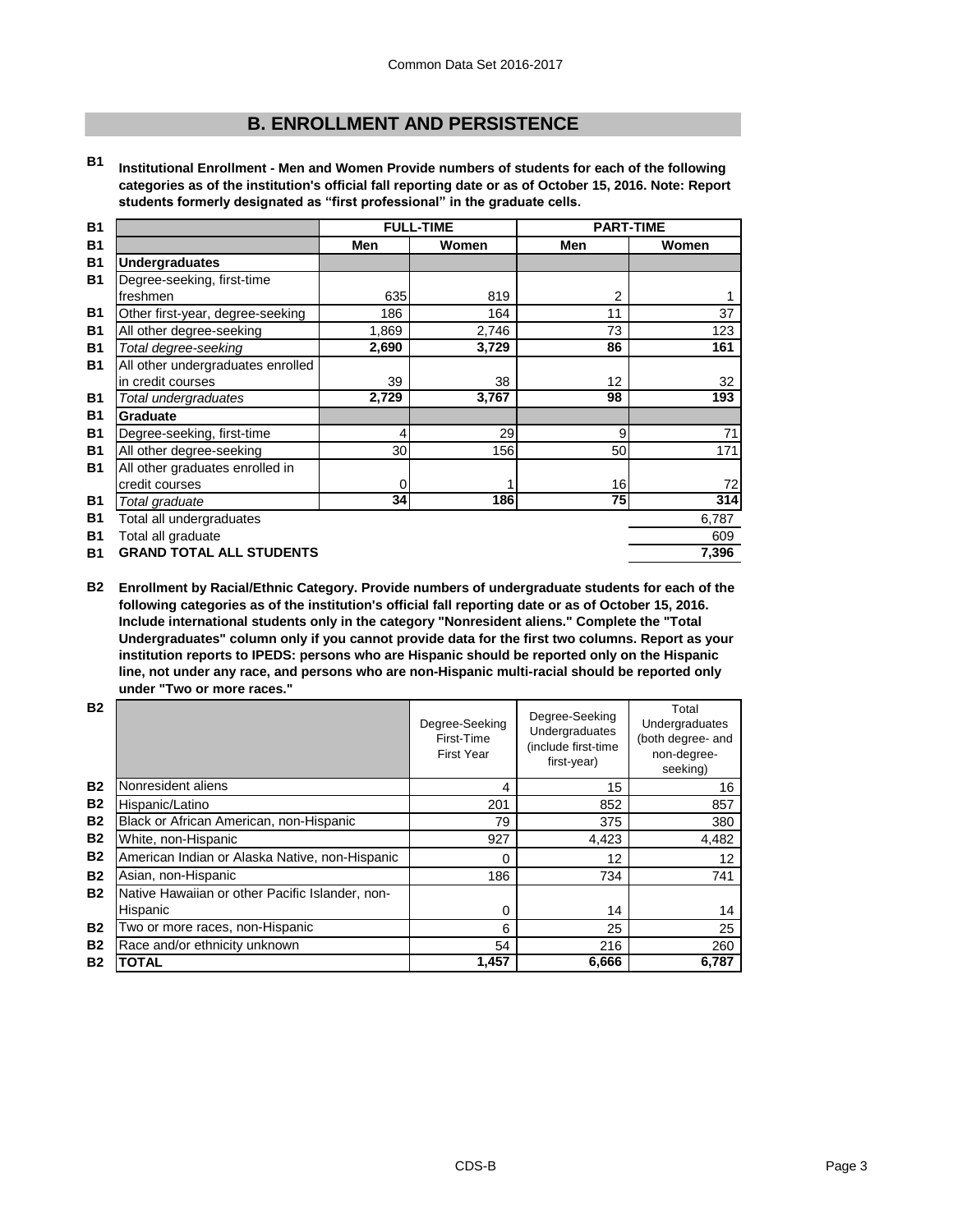#### **Persistence**

**B3 Number of degrees awarded from July 1, 2015 to June 30, 2016**

| B <sub>3</sub> | Certificate/diploma             |      |
|----------------|---------------------------------|------|
| <b>B3</b>      | Associate degrees               |      |
| <b>B3</b>      | Bachelor's degrees              | 1647 |
| <b>B3</b>      | Postbachelor's certificates     | 155  |
| <b>B3</b>      | Master's degrees                | 404  |
| <b>B3</b>      | Post-Master's certificates      | 22   |
| B <sub>3</sub> | Doctoral degrees -              |      |
|                | research/scholarship            |      |
| B <sub>3</sub> | Doctoral degrees - professional |      |
|                | practice                        |      |
| Β3             | Doctoral degrees - other        |      |

### **Graduation Rates**

The items in this section correspond to data elements collected by the IPEDS Web-based Data Collection System's Graduation Rate Survey (GRS). For complete instructions and definitions of data elements, see the IPEDS GRS instructions and glossary on the 2015 Web-based survey.

#### **For Bachelor's or Equivalent Programs**

Please provide data for the Fall 2010 cohort if available. If Fall 2010 cohort data are not available, provide data for the Fall 2009 cohort.

#### *Fall 2010 Cohort*

Report for the cohort of full-time first-time bachelor's (or equivalent) degree-seeking undergraduate students who entered in Fall 2010. Include in the cohort those who entered your institution during the summer term preceding Fall 2010.

| <b>B4</b>  | Initial 2010 cohort of first-time, full-time bachelor's (or equivalent) degree-seeking<br>undergraduate students; total all students:                                                                                                                                           | 1,421 |
|------------|---------------------------------------------------------------------------------------------------------------------------------------------------------------------------------------------------------------------------------------------------------------------------------|-------|
| <b>B5</b>  | Of the initial 2010 cohort, how many did not persist and did not graduate for the<br>following reasons: death, permanent disability, service in the armed forces, foreign aid<br>service of the federal government, or official church missions; total allowable<br>exclusions: | 0     |
| <b>B6</b>  | Final 2010 cohort, after adjusting for allowable exclusions: (subtract question B5 from<br>question B4)                                                                                                                                                                         | 1,421 |
| <b>B7</b>  | Of the initial 2010 cohort, how many completed the program in four years or less (by<br>August 31, 2014):                                                                                                                                                                       | 1,065 |
| <b>B8</b>  | Of the initial 2010 cohort, how many completed the program in more than four years<br>but in five years or less (after August 31, 2014 and by August 31, 2015):                                                                                                                 | 137   |
| <b>B9</b>  | Of the initial 2010 cohort, how many completed the program in more than five years<br>but in six years or less (after August 31, 2015 and by August 31, 2016):                                                                                                                  | 29    |
| <b>B10</b> | Total graduating within six years (sum of questions B7, B8, and B9):                                                                                                                                                                                                            | 1,231 |
| <b>B11</b> | Six-year graduation rate for 2010 cohort (question B10 divided by question B6):                                                                                                                                                                                                 | 87%   |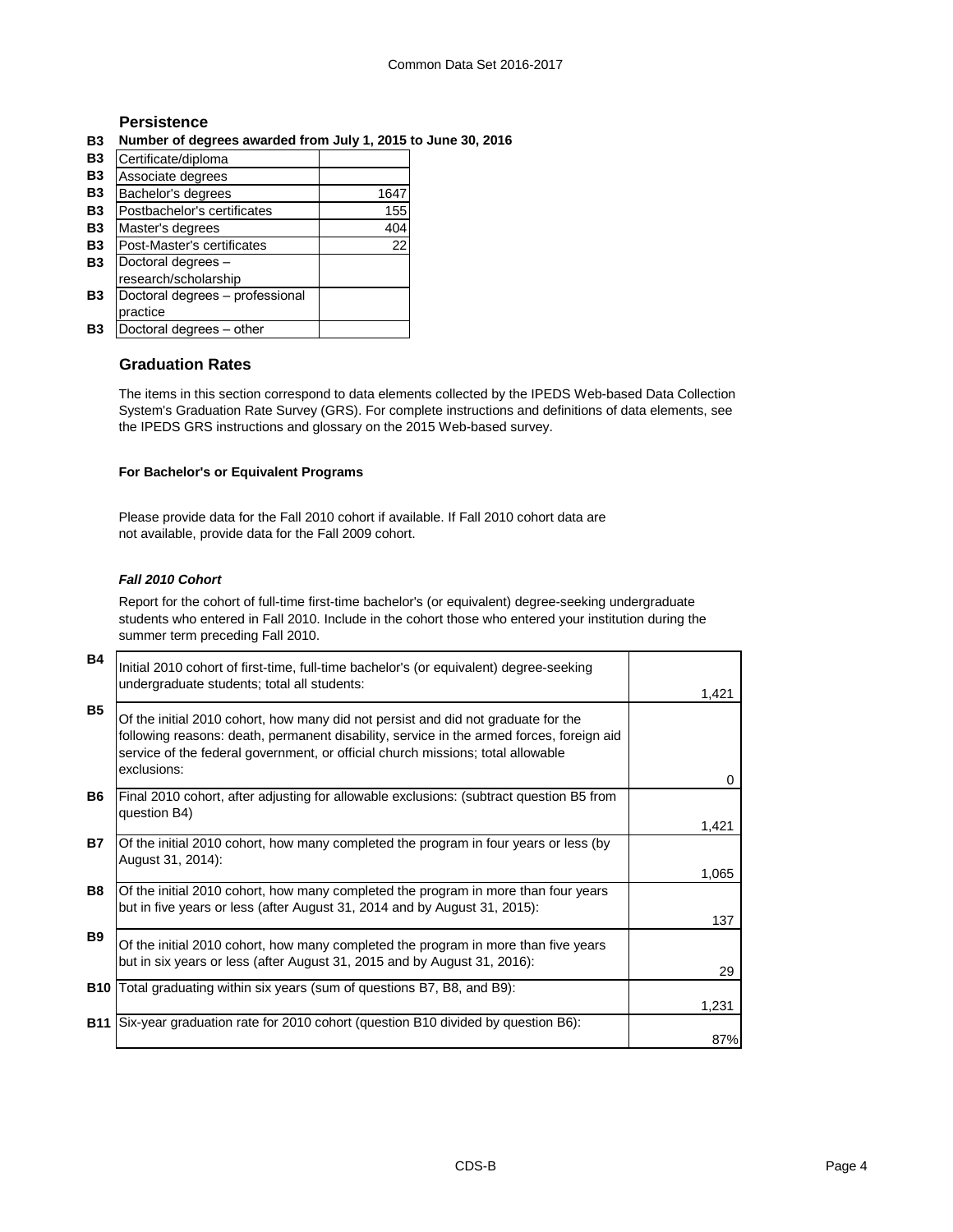#### *Fall 2009 Cohort*

Report for the cohort of full-time first-time bachelor's (or equivalent) degree-seeking undergraduate students who entered in Fall 2009. Include in the cohort those who entered your institution during the summer term preceding Fall 2009.

| <b>B4</b>  | Initial 2008 cohort of first-time, full-time bachelor's (or equivalent) degree-seeking<br>undergraduate students; total all students:                                                                                                                                           | 1,283    |
|------------|---------------------------------------------------------------------------------------------------------------------------------------------------------------------------------------------------------------------------------------------------------------------------------|----------|
| <b>B5</b>  | Of the initial 2009 cohort, how many did not persist and did not graduate for the<br>following reasons: death, permanent disability, service in the armed forces, foreign aid<br>service of the federal government, or official church missions; total allowable<br>exclusions: | $\Omega$ |
| B6.        | Final 2009 cohort, after adjusting for allowable exclusions: (subtract question B5 from<br>question B4)                                                                                                                                                                         | 1,283    |
| <b>B7</b>  | Of the initial 2009 cohort, how many completed the program in four years or less (by<br>August 31, 2013):                                                                                                                                                                       | 918      |
| B8         | Of the initial 2009 cohort, how many completed the program in more than four years<br>but in five years or less (after August 31, 2013 and by August 31, 2014):                                                                                                                 | 147      |
| <b>B9</b>  | Of the initial 2008 cohort, how many completed the program in more than five years<br>but in six years or less (after August 31, 2013 and by August 31, 2014):                                                                                                                  | 20       |
|            | <b>B10</b> Total graduating within six years (sum of questions B7, B8, and B9):                                                                                                                                                                                                 | 1,085    |
| <b>B11</b> | Six-year graduation rate for 2009 cohort (question B10 divided by question B6):                                                                                                                                                                                                 | 85%      |

#### **For Two-Year Institutions**

Please provide data for the 2013 cohort if available. If 2013 cohort data are not available, provide data for the 2012 cohort.

*2013 Cohort*

| <b>B12</b> | Initial 2013 cohort, total of first-time, full-time degree/certificate-seeking students:                                                                                                                                                                                                   |   |
|------------|--------------------------------------------------------------------------------------------------------------------------------------------------------------------------------------------------------------------------------------------------------------------------------------------|---|
|            | <b>B13</b> Of the initial 2013 cohort, how many did not persist and did not graduate for the<br>following reasons: death, permanent disability, service in the armed forces, foreign aid<br>service of the federal government, or official church missions; total allowable<br>exclusions: |   |
|            | <b>B14</b> Final 2013 cohort, after adjusting for allowable exclusions (Subtract question B13 from<br>question B12):                                                                                                                                                                       | 0 |
|            | <b>B15</b> Completers of programs of less than two years duration (total):                                                                                                                                                                                                                 |   |
| <b>B16</b> | Completers of programs of less than two years within 150 percent of normal time:                                                                                                                                                                                                           |   |
| <b>B17</b> | Completers of programs of at least two but less than four years (total):                                                                                                                                                                                                                   |   |
| <b>B18</b> | Completers of programs of at least two but less than four-years within 150 percent of<br>normal time:                                                                                                                                                                                      |   |
|            | <b>B19</b> Total transfers-out (within three years) to other institutions:                                                                                                                                                                                                                 |   |
|            | <b>B20</b> Total transfers to two-year institutions:                                                                                                                                                                                                                                       |   |
| <b>B21</b> | Total transfers to four-year institutions:                                                                                                                                                                                                                                                 |   |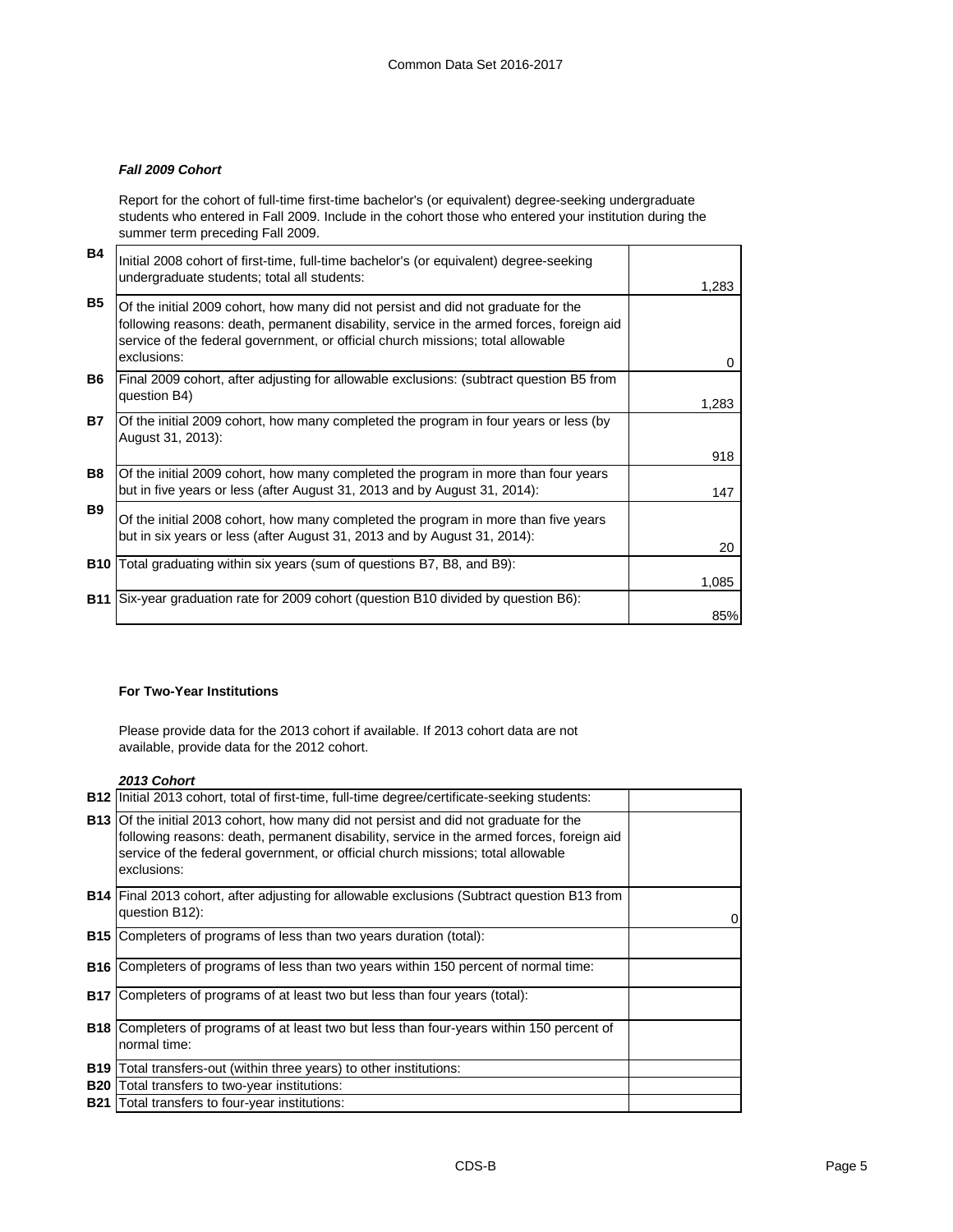#### *2012 Cohort*

|            | B12   Initial 2012 cohort, total of first-time, full-time degree/certificate-seeking students:                                                                                                                                                                                             |   |
|------------|--------------------------------------------------------------------------------------------------------------------------------------------------------------------------------------------------------------------------------------------------------------------------------------------|---|
|            | <b>B13</b> Of the initial 2012 cohort, how many did not persist and did not graduate for the<br>following reasons: death, permanent disability, service in the armed forces, foreign aid<br>service of the federal government, or official church missions; total allowable<br>exclusions: |   |
|            | <b>B14</b> Final 2012 cohort, after adjusting for allowable exclusions (Subtract question B13 from<br>question B12):                                                                                                                                                                       | 0 |
| <b>B15</b> | Completers of programs of less than two years duration (total):                                                                                                                                                                                                                            |   |
| <b>B16</b> | Completers of programs of less than two years within 150 percent of normal time:                                                                                                                                                                                                           |   |
|            | <b>B17</b> Completers of programs of at least two but less than four years (total):                                                                                                                                                                                                        |   |
|            | <b>B18</b> Completers of programs of at least two but less than four-years within 150 percent of                                                                                                                                                                                           |   |
|            | normal time:                                                                                                                                                                                                                                                                               |   |
| <b>B19</b> | Total transfers-out (within three years) to other institutions:                                                                                                                                                                                                                            |   |
| <b>B20</b> | Total transfers to two-year institutions:                                                                                                                                                                                                                                                  |   |
| <b>B21</b> | Total transfers to four-year institutions:                                                                                                                                                                                                                                                 |   |

#### **Retention Rates**

Report for the cohort of all full-time, first-time bachelor's (or equivalent) degree-seeking undergraduate students who entered in Fall 2015 (or the preceding summer term). The initial cohort may be adjusted for students who departed for the following reasons: death, permanent disability, service in the armed forces, foreign aid service of the federal government or official church missions. No other adjustments to the initial cohort should be made.

| <b>B22</b> For the cohort of all full-time bachelor's (or equivalent) degree-seeking undergraduate |        |
|----------------------------------------------------------------------------------------------------|--------|
| students who entered your institution as freshmen in Fall 2014 (or the preceding                   |        |
| summer term), what percentage was enrolled at your institution as of the date your                 |        |
| linstitution calculates its official enrollment in Fall 2016?                                      |        |
|                                                                                                    | 94.00% |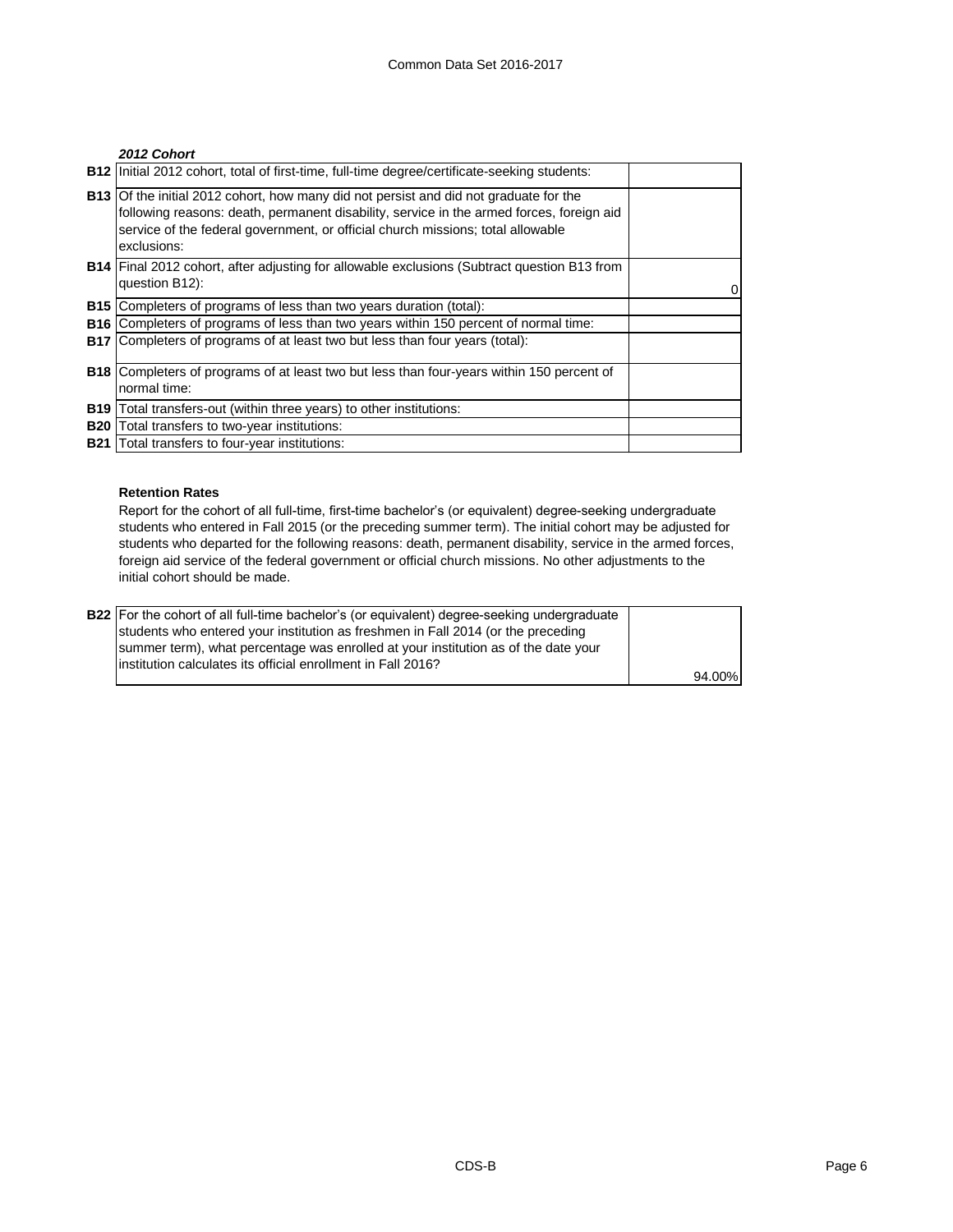## **C. FIRST-TIME, FIRST-YEAR (FRESHMAN) ADMISSION**

#### **Applications**

**C1 First-time, first-year, (freshmen) students: Provide the number of degree-seeking, first-time, firstyear students who applied, were admitted, and enrolled (full- or part-time) in Fall 2016. Include early decision, early action, and students who began studies during summer in this cohort. Applicants should include only those students who fulfilled the requirements for consideration for admission (i.e., who completed actionable applications) and who have been notified of one of the following actions: admission, nonadmission, placement on waiting list, or application withdrawn (by applicant or institution). Admitted applicants should include wait-listed students who were subsequently offered admission.**

| C <sub>1</sub> | Total first-time, first-year (freshman) men who applied               | 6646      |
|----------------|-----------------------------------------------------------------------|-----------|
| C <sub>1</sub> | Total first-time, first-year (freshman) women who applied             | 5179      |
|                |                                                                       |           |
| C <sub>1</sub> | Total first-time, first-year (freshman) men who were admitted         | 3378      |
| C <sub>1</sub> | Total first-time, first-year (freshman) women who were admitted       | 2400      |
|                |                                                                       |           |
| C <sub>1</sub> | Total full-time, first-time, first-year (freshman) men who enrolled   | 635       |
| C <sub>1</sub> | Total part-time, first-time, first-year (freshman) men who enrolled   | <b>21</b> |
|                |                                                                       |           |
| C <sub>1</sub> | Total full-time, first-time, first-year (freshman) women who enrolled | 819       |
| C <sub>1</sub> | Total part-time, first-time, first-year (freshman) women who enrolled |           |

**C2 Freshman wait-listed students (students who met admission requirements but whose final admission was contingent on space availability)**

|                |                                                                  | Yes  | No |
|----------------|------------------------------------------------------------------|------|----|
| C <sub>2</sub> | Do you have a policy of placing students on a waiting list?      | х    |    |
| C <sub>2</sub> | yes, please answer the questions below for Fall 2016 admissions: |      |    |
| C <sub>2</sub> | Number of qualified applicants offered a place on waiting list   | 2071 |    |
| C <sub>2</sub> | Number accepting a place on the waiting list                     | 575  |    |
| C <sub>2</sub> | Number of wait-listed students admitted                          | 285  |    |
|                |                                                                  | Yes  | No |
| C <sub>2</sub> | Is your waiting list ranked?                                     |      |    |
| C <sub>2</sub> | yes, do you release that information to students?<br>Шf          |      |    |
| C <sub>2</sub> | Do you release that information to school counselors?            |      |    |

#### **Admission Requirements**

#### **C3 High school completion requirement**

| C <sub>3</sub> | High school diploma is required and GED is        |  |
|----------------|---------------------------------------------------|--|
|                | accepted                                          |  |
| C <sub>3</sub> | High school diploma is required and GED is not    |  |
|                | accepted                                          |  |
| C <sub>3</sub> | High school diploma or equivalent is not required |  |

**C4 Does your institution require or recommend a general college-preparatory program for degreeseeking students?**

| C4 Require                              |  |
|-----------------------------------------|--|
| C4   Recommend                          |  |
| <b>C4</b> Neither require nor recommend |  |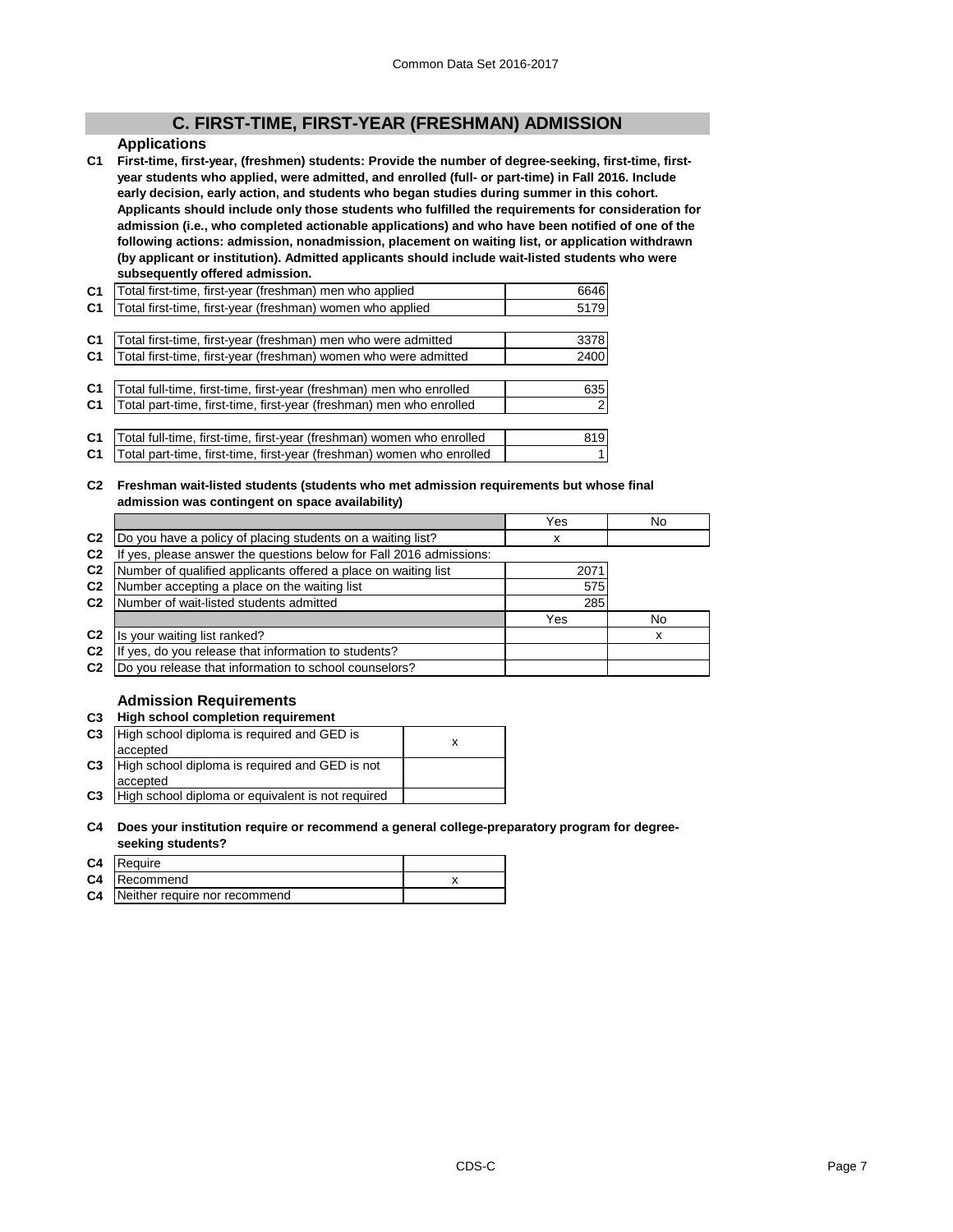#### Common Data Set 2016-2017

**C5 Distribution of high school units required and/or recommended.** Specify the distribution of academic high school course units required and/or recommended of all or most degree-seeking students using Carnegie units (one unit equals one year of study or its equivalent). If you use a different system for calculating units, please convert.

| C <sub>5</sub> |                               | <b>Units</b>    | <b>Units</b>   |
|----------------|-------------------------------|-----------------|----------------|
|                |                               | <b>Required</b> | Recommended    |
| C <sub>5</sub> | Total academic units          | 18              | 20             |
| C <sub>5</sub> | English                       | 4               | 4              |
| C <sub>5</sub> | <b>Mathematics</b>            | 4               | 4              |
| C <sub>5</sub> | Science                       | 4               | 4              |
| C <sub>5</sub> | Of these, units that must be  | 2               | $\overline{2}$ |
|                | lab                           |                 |                |
| C <sub>5</sub> | Foreign language              | 2               | $\overline{2}$ |
| C <sub>5</sub> | Social studies                | $\overline{2}$  | $\overline{2}$ |
| C <sub>5</sub> | History                       |                 |                |
| C <sub>5</sub> | Academic electives            | 2               | 4              |
| C <sub>5</sub> | <b>Computer Science</b>       |                 |                |
| C <sub>5</sub> | <b>Visual/Performing Arts</b> |                 |                |
| C <sub>5</sub> | Other (specify)               |                 |                |

#### **Basis for Selection**

**C6** Do you have an open admission policy, under which virtually all secondary school graduates or students with GED equivalency diplomas are admitted without regard to academic record, test scores, or other qualifications? If so, check which applies:

| C6 | Open admission policy as described above for all students         |  |
|----|-------------------------------------------------------------------|--|
| C6 | Open admission policy as described above for most students, but-- |  |
| C6 | selective admission for out-of-state students                     |  |
| C6 | selective admission to some programs                              |  |
| C6 | other (explain): NO OPEN ADMISSION                                |  |
|    |                                                                   |  |

#### **C7 Relative importance of each of the following academic and nonacademic factors in first-time, firstyear, degree-seeking (freshman) admission decisions.**

| C7             |                                     | <b>Very Important</b> | Important    | <b>Considered</b> | <b>Not Considered</b> |
|----------------|-------------------------------------|-----------------------|--------------|-------------------|-----------------------|
| C7             | <b>Academic</b>                     |                       |              |                   |                       |
| C7             | Rigor of secondary school<br>record | $\mathsf{x}$          |              |                   |                       |
| C7             | Class rank                          | X                     |              |                   |                       |
| C7             | Academic GPA                        |                       |              | X                 |                       |
| C7             | Standardized test scores            | X                     |              |                   |                       |
| C7             | <b>Application Essay</b>            |                       | X            |                   |                       |
| C7             | Recommendation(s)                   |                       | X            |                   |                       |
| C7             | Nonacademic                         |                       |              |                   |                       |
| C7             | Interview                           |                       |              |                   | X                     |
| C7             | <b>Extracurricular activities</b>   | X                     |              |                   |                       |
| C7             | Talent/ability                      |                       | X            |                   |                       |
| C7             | Character/personal qualities        |                       | X            |                   |                       |
| C7             | First generation                    |                       |              | X                 |                       |
| C7             | Alumni/ae relation                  |                       |              | X                 |                       |
| C7             | Geographical residence              |                       | X            |                   |                       |
| C7             | State residency                     |                       | $\mathsf{x}$ |                   |                       |
| C7             | Religious                           |                       |              |                   | X                     |
|                | affiliation/commitment              |                       |              |                   |                       |
| C7             | Racial/ethnic status                |                       |              | X                 |                       |
| C <sub>7</sub> | Volunteer work                      | X                     |              |                   |                       |
| C <sub>7</sub> | Work experience                     |                       |              | X                 |                       |
| C7             | Level of applicant's interest       |                       |              | X                 |                       |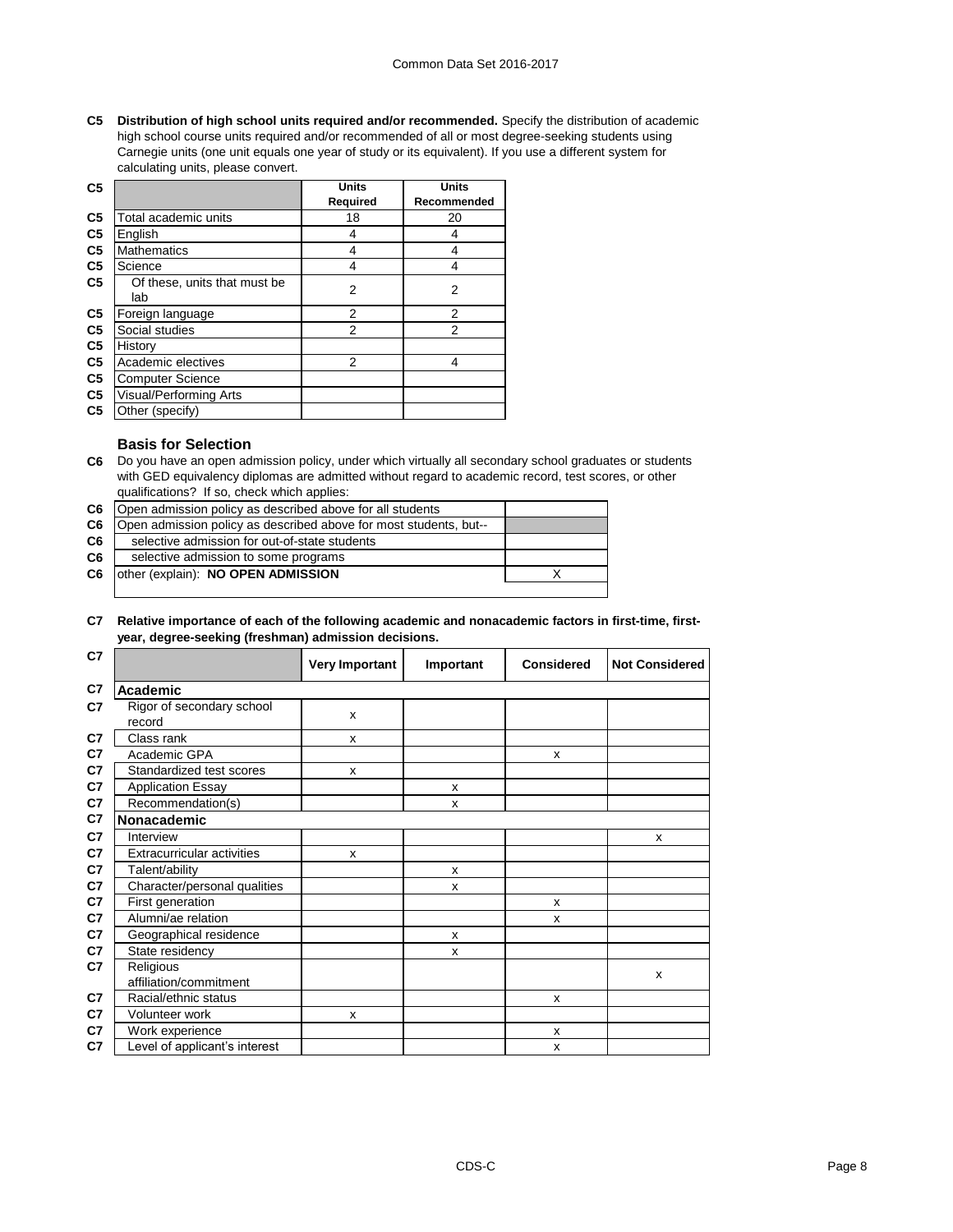#### **SAT and ACT Policies C8 Entrance exams**

|                                                                                         | Yes | No |
|-----------------------------------------------------------------------------------------|-----|----|
| C8A Does your institution make use of SAT, ACT, or SAT Subject Test                     |     |    |
| scores in admission decisions for first-time, first-year, degree-seeking<br>applicants? |     |    |
|                                                                                         |     |    |

**C8A** If yes, place check marks in the appropriate boxes below to reflect your institution's policies for use in admission for Fall 2018.

| C8A |                                         | <b>ADMISSION</b> |                  |                         |                                        |                 |
|-----|-----------------------------------------|------------------|------------------|-------------------------|----------------------------------------|-----------------|
| C8A |                                         | <b>Require</b>   | <b>Recommend</b> | <b>Require for Some</b> | <b>Consider if</b><br><b>Submitted</b> | <b>Not Used</b> |
|     | C8A SAT or ACT                          |                  |                  |                         |                                        |                 |
|     | C8A ACT only                            |                  |                  |                         |                                        |                 |
|     | C8A SAT only                            |                  |                  |                         |                                        |                 |
|     | <b>C8A SAT and SAT Subject Tests or</b> |                  |                  |                         |                                        |                 |
|     | IACT                                    |                  |                  |                         |                                        |                 |
|     | <b>C8A SAT Subject Tests only</b>       |                  |                  |                         |                                        |                 |

**C8B** If your institution will make use of the ACT in admission decisions for first-time, first-year, degree-seeking applicants for Fall 2018, please indicate which ONE of the following applies: (regardless of whether the writing score will be used in the admissions process):

**C8B** ACT with writing required

**C8B** ACT with writing recommended

**C8B** ACT with or without writing accepted **ACT ACT x** 

|  | Χ |  |
|--|---|--|
|  |   |  |
|  |   |  |

**C8B** If your institution will make use of the SAT in admission decisions for first-time, first-year, degree-seeking applicants for Fall 2018 please indicate which ONE of the following applies (regardless of whether the Essay score will be used in the admissions process:

**C8B** SAT with Essay component required

**C8B** SAT with or without Essay component accepted **EXEC 1** 2 X

**C8C** Please indicate how your institution will use the SAT or ACT writing component; check all that apply:

| C8C |                                              | <b>SAT</b> essay | <b>ACT</b> essay |
|-----|----------------------------------------------|------------------|------------------|
|     | <b>C8C</b> For admission                     |                  |                  |
|     | <b>C8C</b> For placement                     |                  |                  |
|     | <b>C8C</b> For advising                      | x                | х                |
|     | <b>C8C</b> In place of an application essay  |                  |                  |
| C8C |                                              | х                | x                |
|     | As a validity check on the application essay |                  |                  |
|     | C8C No college policy as of now              |                  |                  |
|     | <b>C8C</b> Not using essay component         |                  |                  |

**C8D In addition**, does your institution use applicants' test scores for academic advising?

| CRD | res | $\tilde{\phantom{a}}$ |
|-----|-----|-----------------------|
|     | --  |                       |
|     |     |                       |

| <b>C8E</b> Latest date by which SAT or ACT scores must be received for fall- | March 1, 2017 |
|------------------------------------------------------------------------------|---------------|
| <b>C8E</b> Latest date by which SAT Subject Test scores must be received for |               |
| <b>fall-term admission</b>                                                   |               |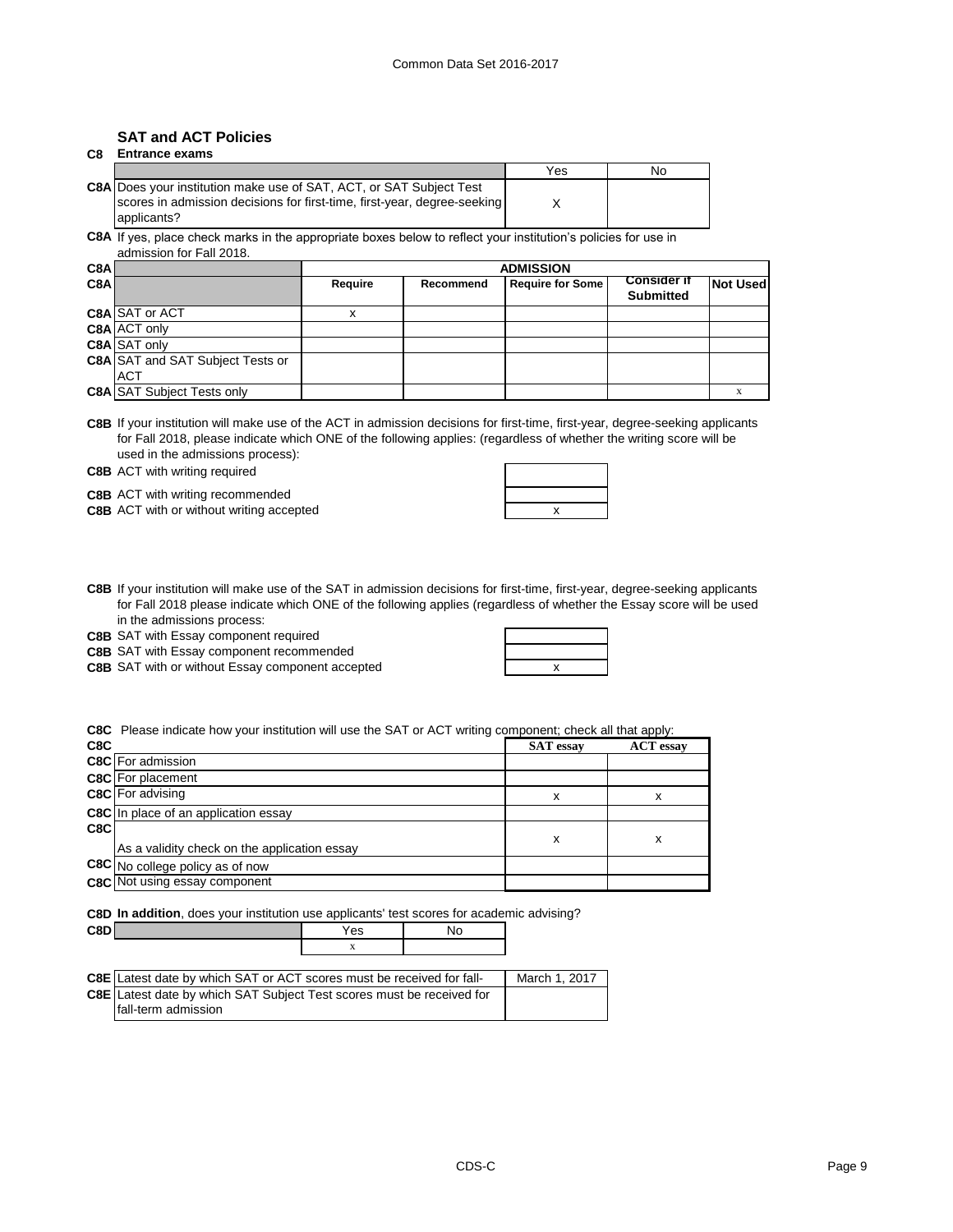**C8F** If necessary, use this space to clarify your test policies (e.g., if tests are recommended for some students, **C8F**

**C8G** Please indicate which tests your institution uses for placement (e.g., state tests):

| C8GSAT     |                                  | X |
|------------|----------------------------------|---|
| C8G ACT    |                                  | x |
|            | C8G SAT Subject Tests            |   |
| $CSG$ $AP$ |                                  | x |
|            | C8G CLEP                         | x |
|            | <b>C8G</b> Institutional Exam    |   |
|            | <b>C8G</b> State Exam (specify): |   |

#### **Freshman Profile**

Provide percentages for ALL enrolled, degree-seeking, full-time and part-time, first-time, first-year (freshman) students enrolled in Fall 2016, including students who began studies during summer, international students/nonresident aliens, and students admitted under special arrangements.

**C9 Percent and number of first-time, first-year (freshman) students enrolled in Fall 2016 who submitted national standardized (SAT/ACT) test scores. Include information for ALL enrolled, degree-seeking, first-time, first-year (freshman) students who submitted test scores. Do not include partial test scores (e.g., mathematics scores but not critical reading for a category of students) or combine other standardized test results (such as TOEFL) in this item.** *Do* **not convert SAT scores to ACT scores and vice versa.** *Do* **convert New SAT scores (2016) to Old SAT scores using the College Board's concordance tools and tables (sat.org/concordance).**

| C9             | Percent submitting SAT scores |                 | 87% Number submitting SAT scores | 1274 |
|----------------|-------------------------------|-----------------|----------------------------------|------|
| C <sub>9</sub> | Percent submitting ACT scores |                 | 28% Number submitting ACT scores | 404  |
|                |                               |                 |                                  |      |
| C9             |                               | 25th Percentile | 75th Percentile                  |      |
| C <sub>9</sub> | <b>SAT Critical Reading</b>   | 540             | 640                              |      |
| C9             | <b>SAT Math</b>               | 560             | 660                              |      |
|                | <b>SAT Writing</b>            | 540             | 650                              |      |
|                | <b>SAT Essay</b>              |                 |                                  |      |
| C9             | <b>ACT Composite</b>          | 25              | 30                               |      |
| C <sub>9</sub> | <b>ACT Math</b>               | 25              | 29                               |      |
| C <sub>9</sub> | <b>ACT English</b>            |                 |                                  |      |
| C9             | <b>ACT Writing</b>            |                 |                                  |      |
|                |                               |                 |                                  |      |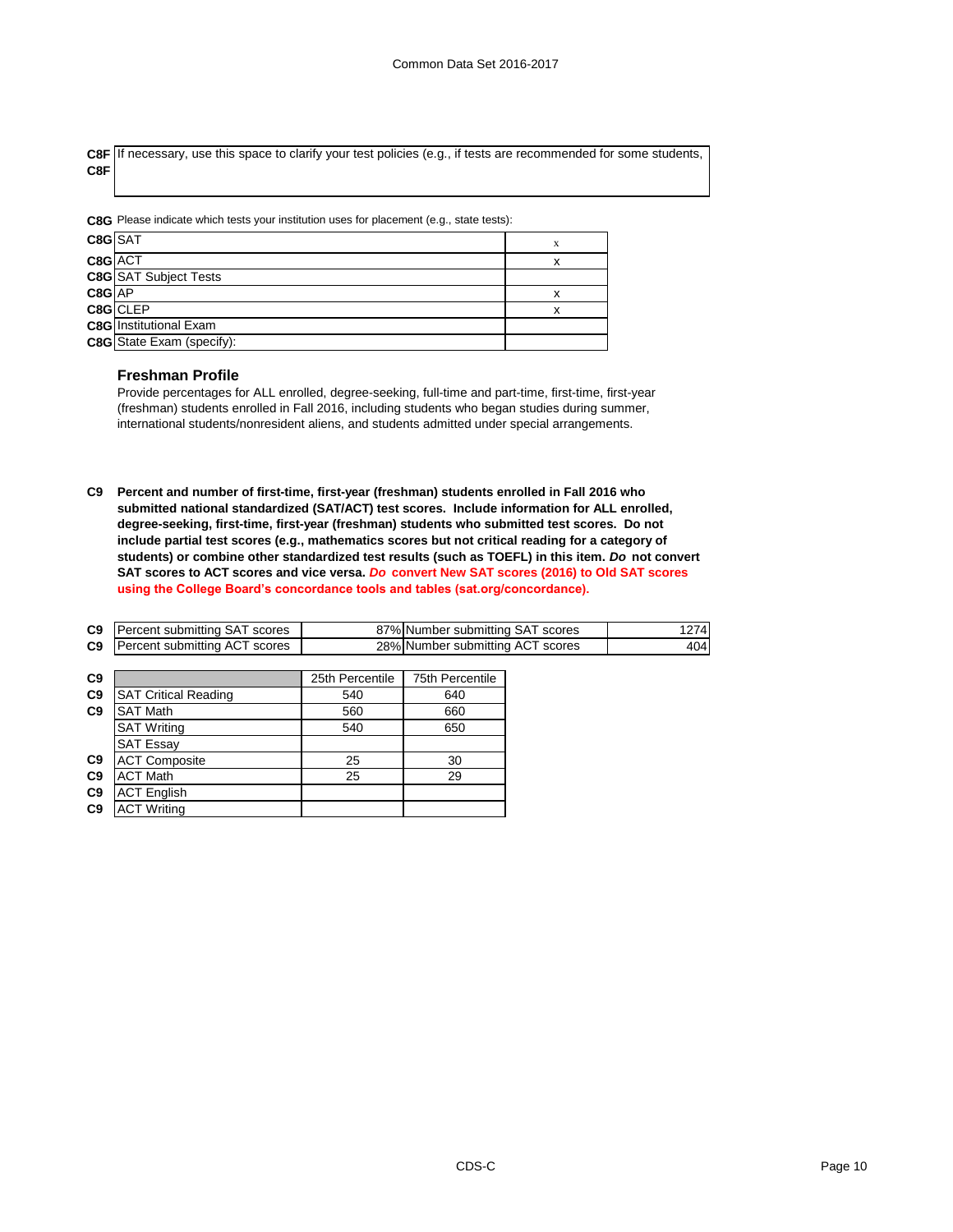|  |  | C9 Percent of first-time, first-year (freshman) students with scores in each range: |  |  |  |  |  |
|--|--|-------------------------------------------------------------------------------------|--|--|--|--|--|
|--|--|-------------------------------------------------------------------------------------|--|--|--|--|--|

| C9             |                      | <b>SAT Critical</b>  |                    |                    |
|----------------|----------------------|----------------------|--------------------|--------------------|
|                |                      | Reading              | <b>SAT Math</b>    | <b>SAT Writing</b> |
| C <sub>9</sub> | 700-800              | 9.50%                | 14.34%             | 10.58%             |
| C <sub>9</sub> | 600-699              | 36.40%               | 47.02%             | 37.62%             |
| C <sub>9</sub> | 500-599              | 45.80%               | 35.12%             | 42.71%             |
| C <sub>9</sub> | 400-499              | 8.30%                | 3.52%              | 8.78%              |
| C <sub>9</sub> | 300-399              | $0.00\%$             | 0.00%              | 0.31%              |
| C <sub>9</sub> | 200-299              | $0.00\%$             | 0.00%              | 0.00%              |
|                | Totals should = 100% | 100.00%              | 100.00%            | 100.00%            |
| C9             |                      | <b>ACT Composite</b> | <b>ACT English</b> | <b>ACT Math</b>    |
| C9             | 30-36                | 25.99%               |                    | 21.32%             |
| C <sub>9</sub> | 24-29                | 63.12%               |                    | 65.74%             |
| C <sub>9</sub> | 18-23                | 10.89%               |                    | 11.67%             |
| C9             | $12 - 17$            | 0.00%                |                    | 1.27%              |
| C <sub>9</sub> | $6 - 11$             | $0.00\%$             |                    | 0.00%              |
| C <sub>9</sub> | Below 6              | 0.00%                |                    | 0.00%              |
|                | Totals should = 100% | 100.00%              | 0.00%              | 100.00%            |

**C10** Percent of all degree-seeking, first-time, first-year (freshman) students who had high school class rank within each of the following ranges (report information for those students from whom you collected high school rank information).

| C10 Percent in top tenth of high school graduating class                                    | 40%  |                          |
|---------------------------------------------------------------------------------------------|------|--------------------------|
| C10 Percent in top quarter of high school graduating class                                  | 76%l |                          |
| C10 Percent in top half of high school graduating class                                     |      | $98\%$ Top half +        |
| C10 Percent in bottom half of high school graduating class                                  |      | 2% bottom half = $100\%$ |
| C10 Percent in bottom quarter of high school graduating class                               | 0%   |                          |
| C10   Percent of total first-time, first-year (freshmen) students who submitted high school |      |                          |
| class rank:                                                                                 |      | 44%                      |

**C11** Percentage of all enrolled, degree-seeking, first-time, first-year (freshman) students who had high school grade-point averages within each of the following ranges (using 4.0 scale). Report information only for those students from whom you collected high school GPA.

| C <sub>11</sub> | Percent who had GPA of 3.75 and higher                                                                              |          |  |
|-----------------|---------------------------------------------------------------------------------------------------------------------|----------|--|
| C <sub>11</sub> | Percent who had GPA between 3.50 and 3.74                                                                           |          |  |
| C <sub>11</sub> | Percent who had GPA between 3.25 and 3.49                                                                           |          |  |
| C <sub>11</sub> | IPercent who had GPA between 3.00 and 3.24                                                                          |          |  |
| C <sub>11</sub> | IPercent who had GPA between 2.50 and 2.99                                                                          |          |  |
| C <sub>11</sub> | IPercent who had GPA between 2.0 and 2.49                                                                           |          |  |
| C <sub>11</sub> | IPercent who had GPA between 1.0 and 1.99                                                                           |          |  |
|                 | <b>C11 IPercent who had GPA below 1.0</b>                                                                           |          |  |
|                 | Totals should = $100\%$                                                                                             | $0.00\%$ |  |
|                 |                                                                                                                     |          |  |
|                 | C12 Average high school GPA of all degree-seeking, first-time, first-year<br>(freshman) students who submitted GPA: |          |  |
|                 |                                                                                                                     |          |  |

| <b>INTOSHILLARY STAGGILLO WITO SUDITIITIVO OF TY.</b>                 |     |
|-----------------------------------------------------------------------|-----|
| C12   Percent of total first-time, first-year (freshman) students who |     |
| submitted high school GPA:                                            | N/A |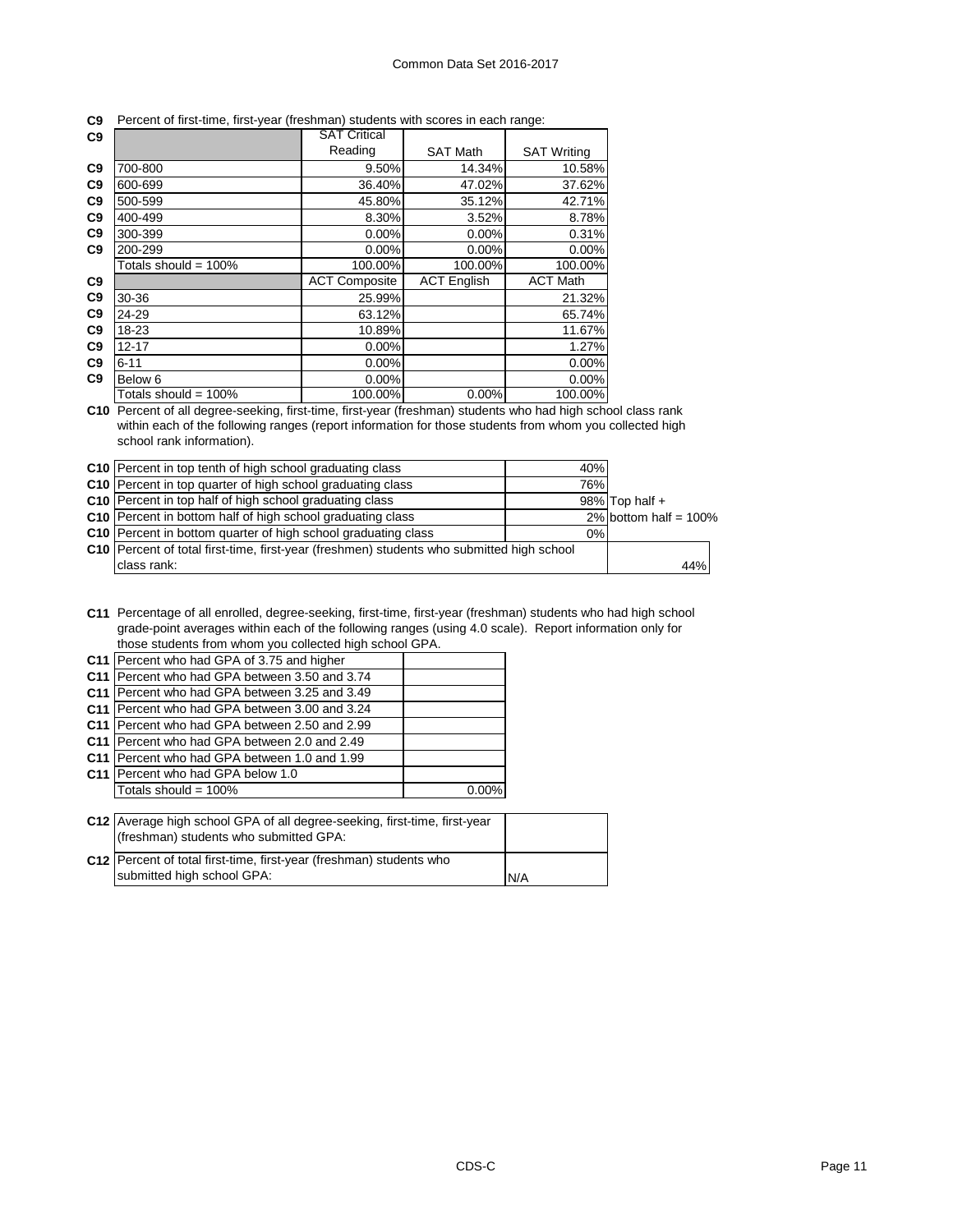# **Admission Policies**

|                 | <b>Admission Policies</b>                                                              |                    |           |     |           |
|-----------------|----------------------------------------------------------------------------------------|--------------------|-----------|-----|-----------|
|                 | <b>C13 Application Fee</b>                                                             |                    |           |     |           |
| C13             |                                                                                        | Yes                | <b>No</b> |     |           |
|                 | C13 Does your institution have an                                                      |                    |           |     |           |
|                 | application fee?                                                                       | $\pmb{\mathsf{x}}$ |           |     |           |
| C <sub>13</sub> | Amount of application fee:                                                             | \$75.00            |           |     |           |
| C13             |                                                                                        | Yes                | <b>No</b> |     |           |
|                 | C13 Can it be waived for applicants<br>with financial need?                            | X                  |           |     |           |
|                 | C13 If you have an application fee and an on-line application option,<br>C13 Same fee: |                    |           |     |           |
|                 |                                                                                        | x                  |           |     |           |
|                 | C13 Free:                                                                              |                    |           |     |           |
|                 | C13 Reduced:                                                                           |                    |           |     |           |
|                 |                                                                                        |                    |           |     |           |
| C13             |                                                                                        | Yes                | No        |     |           |
|                 | C13 Can on-line application fee be                                                     |                    |           |     |           |
|                 | waived for applicants with<br>financial need?                                          | X                  |           |     |           |
|                 | C14 Application closing date                                                           |                    |           |     |           |
| C <sub>14</sub> |                                                                                        | Yes                | No        |     |           |
|                 | C14   Does your institution have an                                                    |                    |           |     |           |
|                 | application closing date?                                                              | X                  |           |     |           |
|                 | C14 Application closing date (fall):                                                   | 2/1                |           |     |           |
|                 | C14 Priority date:                                                                     | 11/1               |           |     |           |
|                 |                                                                                        |                    |           |     |           |
| C15             |                                                                                        |                    |           | Yes | <b>No</b> |
|                 | C15 Are first-time, first-year students accepted for terms other than                  |                    |           | X   |           |
|                 | the fall?                                                                              |                    |           |     |           |
|                 |                                                                                        |                    |           |     |           |
|                 |                                                                                        |                    |           |     |           |
|                 | C16 Notification to applicants of admission decision sent (fill in one only)           |                    |           |     |           |
|                 | C16 On a rolling basis beginning                                                       |                    |           |     |           |
|                 | (date):                                                                                |                    |           |     |           |
|                 | $C16$ By (date):                                                                       | 1-Apr              |           |     |           |
|                 | C <sub>16</sub> Other:                                                                 |                    |           |     |           |
|                 |                                                                                        |                    |           |     |           |
|                 |                                                                                        |                    |           |     |           |
|                 | C17 Reply policy for admitted applicants (fill in one only)                            |                    |           |     |           |
| C17             | Must reply by (date):                                                                  | 5/1                |           |     |           |
|                 | C17 No set date:                                                                       |                    |           |     |           |
|                 | C17 Must reply by May 1 or within                                                      |                    |           |     |           |
|                 | weeks if notified                                                                      |                    |           |     |           |
|                 | thereafter                                                                             |                    |           |     |           |
| C17             | Other:                                                                                 |                    |           |     |           |
|                 |                                                                                        |                    |           |     |           |
|                 | C17   Deadline for housing deposit (MM/DD):                                            |                    | 5/1       |     |           |
| C17             | Amount of housing deposit:                                                             |                    | 600.00    |     |           |
| C <sub>17</sub> | Refundable if student does not enroll?                                                 |                    |           |     |           |
| C <sub>17</sub> | Yes, in full                                                                           |                    |           |     |           |
| C17             | Yes, in part                                                                           |                    |           |     |           |

**C17** No x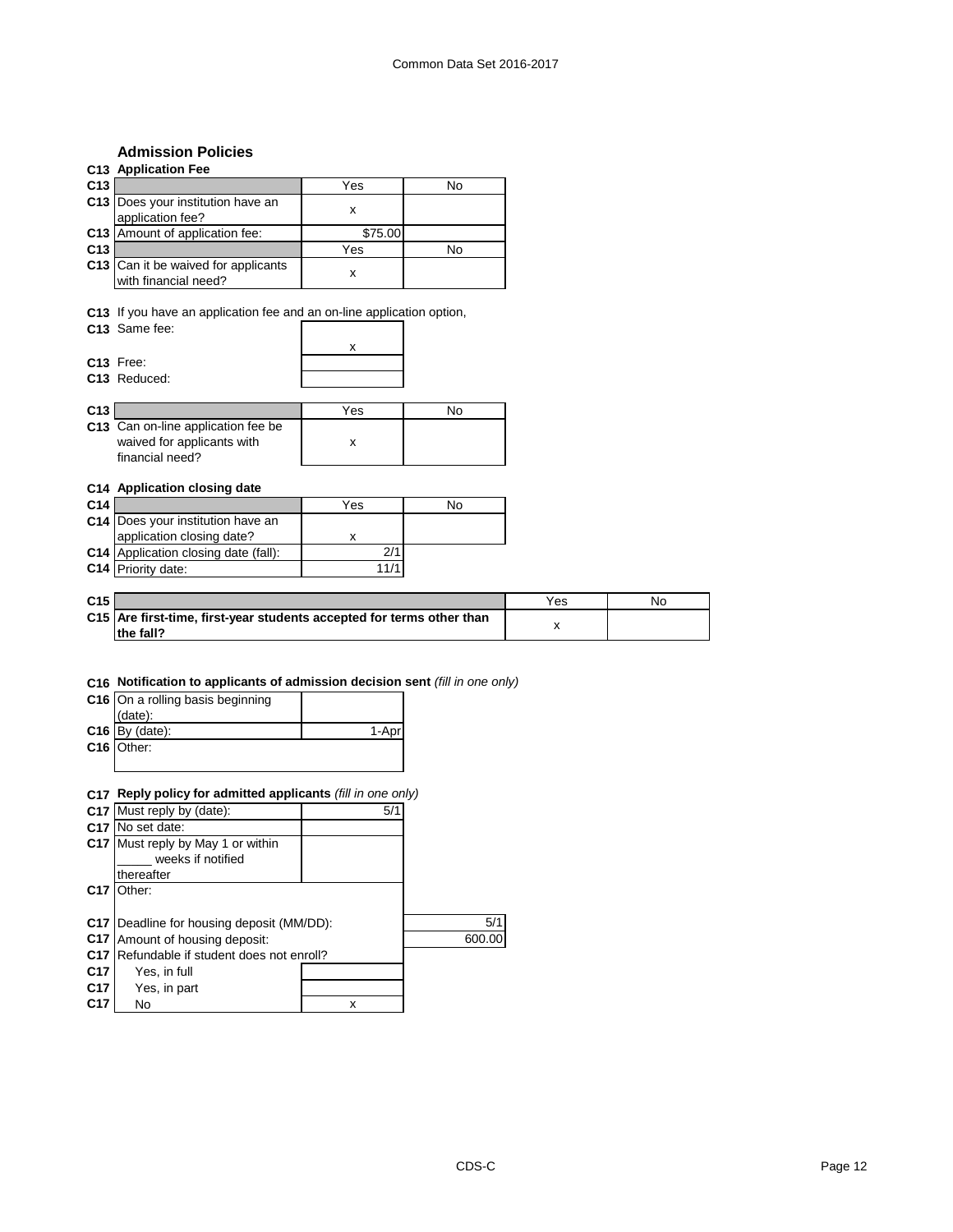#### **C18 Deferred admission**

| C18 |                                                                                      |             | Yes | No |
|-----|--------------------------------------------------------------------------------------|-------------|-----|----|
|     | C18 Does your institution allow students to postpone enrollment after<br>ladmission? |             |     |    |
|     | <b>C18</b> If yes, maximum period of postponement:                                   | 2 semesters |     |    |

#### **C19 Early admission of high school students**

| C <sub>19</sub> |                                                                                                                                                                                        | Yes | No |
|-----------------|----------------------------------------------------------------------------------------------------------------------------------------------------------------------------------------|-----|----|
|                 | <b>C19</b> Does your institution allow high school students to enroll as full-time,<br>first-time, first-year (freshman) students one year or more before high  <br>school graduation? |     |    |

Question removed from CDS.

**C20 Common Application** Question removed from CDS. (Initiated during 2006-2007 cycle)

#### **Early Decision and Early Action Plans C21 Early Decision**

| C <sub>21</sub> |                                                                                                                                                                                                                                                                                                                                             | Yes        | No |
|-----------------|---------------------------------------------------------------------------------------------------------------------------------------------------------------------------------------------------------------------------------------------------------------------------------------------------------------------------------------------|------------|----|
| C <sub>21</sub> | Does your institution offer an early decision plan (an admission plan<br>that permits students to apply and be notified of an admission<br>decision well in advance of the regular notification date and that asks<br>students to commit to attending if accepted) for first-time, first-year<br>(freshman) applicants for fall enrollment? | X          |    |
|                 | C21 If "yes," please complete the following:                                                                                                                                                                                                                                                                                                |            |    |
| C <sub>21</sub> | First or only early decision plan closing date                                                                                                                                                                                                                                                                                              | 11/1       |    |
| C <sub>21</sub> | First or only early decision plan notification date                                                                                                                                                                                                                                                                                         | 12/1       |    |
| C <sub>21</sub> | Other early decision plan closing date                                                                                                                                                                                                                                                                                                      | 1/1        |    |
|                 | C21 Other early decision plan notification date                                                                                                                                                                                                                                                                                             | 2/1        |    |
|                 | C21 For the Fall 2016 entering class:<br>C21 Number of early decision applications received by your institution<br>C21 Number of applicants admitted under early decision plan<br>C21 Please provide significant details about your early decision plan:                                                                                    | 628<br>368 |    |

#### **C22 Early action**

| C <sub>22</sub> |                                                                                                                                                                                                                   | Yes | No |
|-----------------|-------------------------------------------------------------------------------------------------------------------------------------------------------------------------------------------------------------------|-----|----|
|                 | C22 Do you have a nonbinding early action plan whereby students are<br>notified of an admission decision well in advance of the regular<br>notification date but do not have to commit to attending your college? |     | x  |
|                 | C22 If "yes," please complete the following:                                                                                                                                                                      |     |    |
|                 | C22 Early action closing date                                                                                                                                                                                     |     |    |
|                 | C22 Early action notification date                                                                                                                                                                                |     |    |
|                 |                                                                                                                                                                                                                   |     |    |

**C22** Is your early action plan a "restrictive" plan under which you limit students from applying to other early plans?

| C <sub>22</sub>             | 'es |  |
|-----------------------------|-----|--|
| $\sim$ $\sim$ $\sim$<br>C22 |     |  |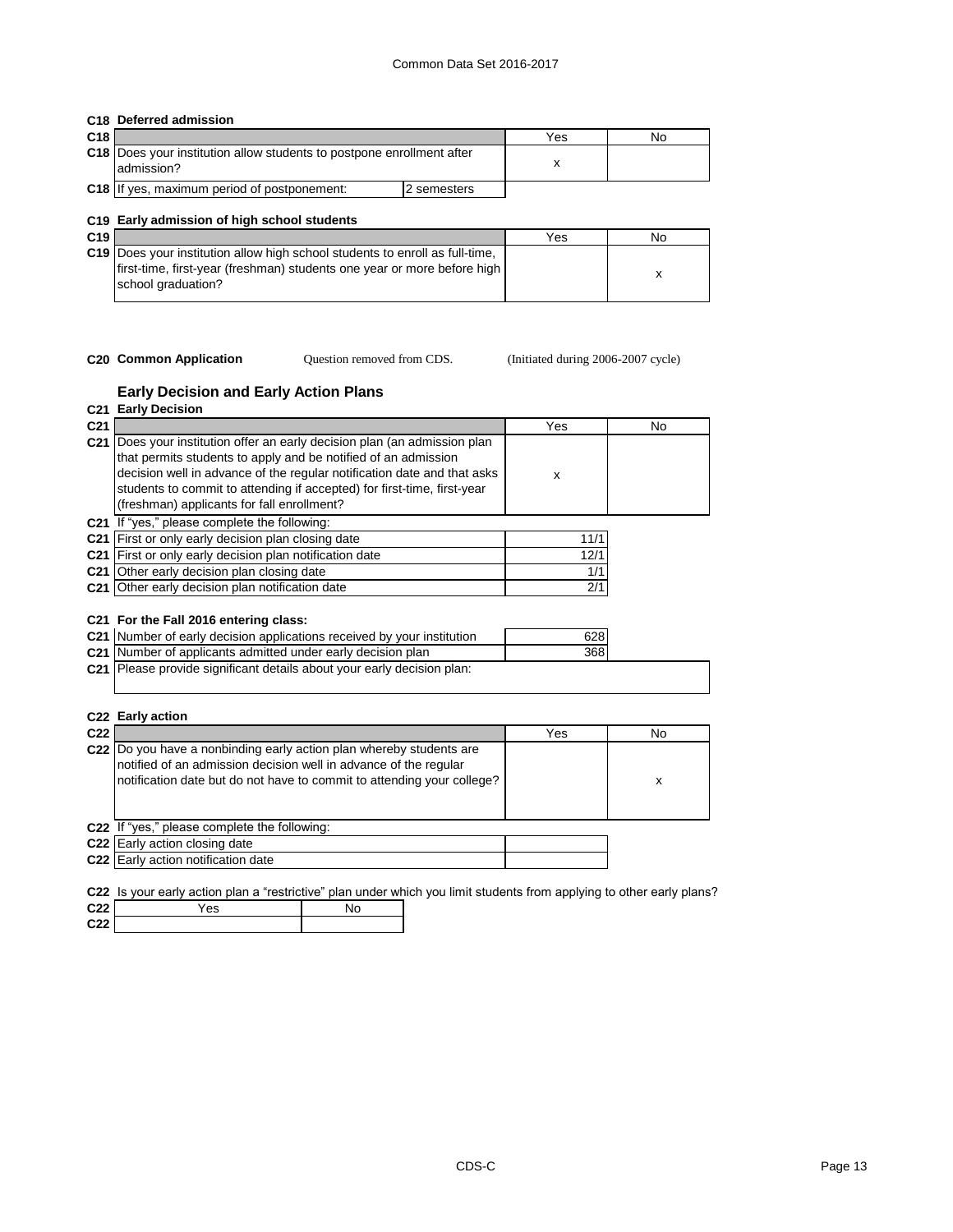## **D. TRANSFER ADMISSION**

## **Fall Applicants**

| D1 |                                                                                                                                                             | Yes | No |
|----|-------------------------------------------------------------------------------------------------------------------------------------------------------------|-----|----|
| D1 | Does your institution enroll transfer students? (If no,<br>please skip to Section E)                                                                        |     |    |
| D1 | If yes, may transfer students earn advanced standing credit<br>by transferring credits earned from course work completed<br>at other colleges/universities? |     |    |

**D2** Provide the number of students who applied, were admitted, and enrolled as degree-seeking transfer students in Fall 2016.

| D <sub>2</sub> |       |            | Admitted   | Enrolled   |
|----------------|-------|------------|------------|------------|
|                |       | Applicants | Applicants | Applicants |
| D <sub>2</sub> | Men   | 568        | 277        | 124        |
| D <sub>2</sub> | Women | 467        | 205        | 142        |
| D <sub>2</sub> | 'otal | 1,035      | 482        | 266        |

#### **Application for Admission**

|--|

| $D3$ Fall      |           |  |
|----------------|-----------|--|
| D <sub>3</sub> | Winter    |  |
|                | D3 Spring |  |
|                | D3 Summer |  |

| D4 |                                                                                                                        | Yes        | No |
|----|------------------------------------------------------------------------------------------------------------------------|------------|----|
| D4 | Must a transfer applicant have a minimum number of<br>credits completed or else must apply as an entering<br>freshman? | х          |    |
| D4 | If yes, what is the minimum number of credits and the unit<br>of measure?                                              | 12 credits |    |

#### **D5** Indicate all items required of transfer students to apply for admission:

| D <sub>5</sub> |                                                            | Required of All | Recommended<br>of All | Recommended<br>of Some | Required of Some | Not Required |
|----------------|------------------------------------------------------------|-----------------|-----------------------|------------------------|------------------|--------------|
| D <sub>5</sub> | High school transcript                                     | x               |                       |                        |                  |              |
| D <sub>5</sub> | College transcript(s)                                      | x               |                       |                        |                  |              |
| D <sub>5</sub> | Essay or personal<br>statement                             | x               |                       |                        |                  |              |
| D <sub>5</sub> | Interview                                                  |                 |                       |                        | x                |              |
| D <sub>5</sub> | Standardized test scores                                   | X               |                       |                        |                  |              |
| D <sub>5</sub> | Statement of good<br>standing from prior<br>institution(s) | x               |                       |                        |                  |              |

- **D6** If a minimum high school grade point average is required of transfer applicants, specify (on a 4.0 scale):
- **D7** If a minimum college grade point average is required of 2.50 transfer applicants, specify (on a 4.0 scale):
- **D8** List any other application requirements specific to transfer applicants: **Auditions required for Music majors; portfolios required for Art majors.**
- **D9** List application priority, closing, notification, and candidate reply dates for transfer students. If applications are reviewed on a continuous or rolling basis, place a check mark in the "Rolling admission" column.

| D <sub>9</sub> |               | <b>Priority Date</b> | <b>Closing Date</b> | <b>Notification Date</b> | <b>Reply Date</b> | <b>Rolling</b><br><b>Admission</b> |
|----------------|---------------|----------------------|---------------------|--------------------------|-------------------|------------------------------------|
| D <sub>9</sub> | Fall          |                      | 2/15                | 4/                       | 5/15              |                                    |
| D <sub>9</sub> | <b>Winter</b> |                      |                     |                          |                   |                                    |
| D <sub>9</sub> | Spring        |                      | 10/15               | 12/15                    | 12/29             |                                    |
| D <sub>9</sub> | <b>Summer</b> |                      |                     |                          |                   |                                    |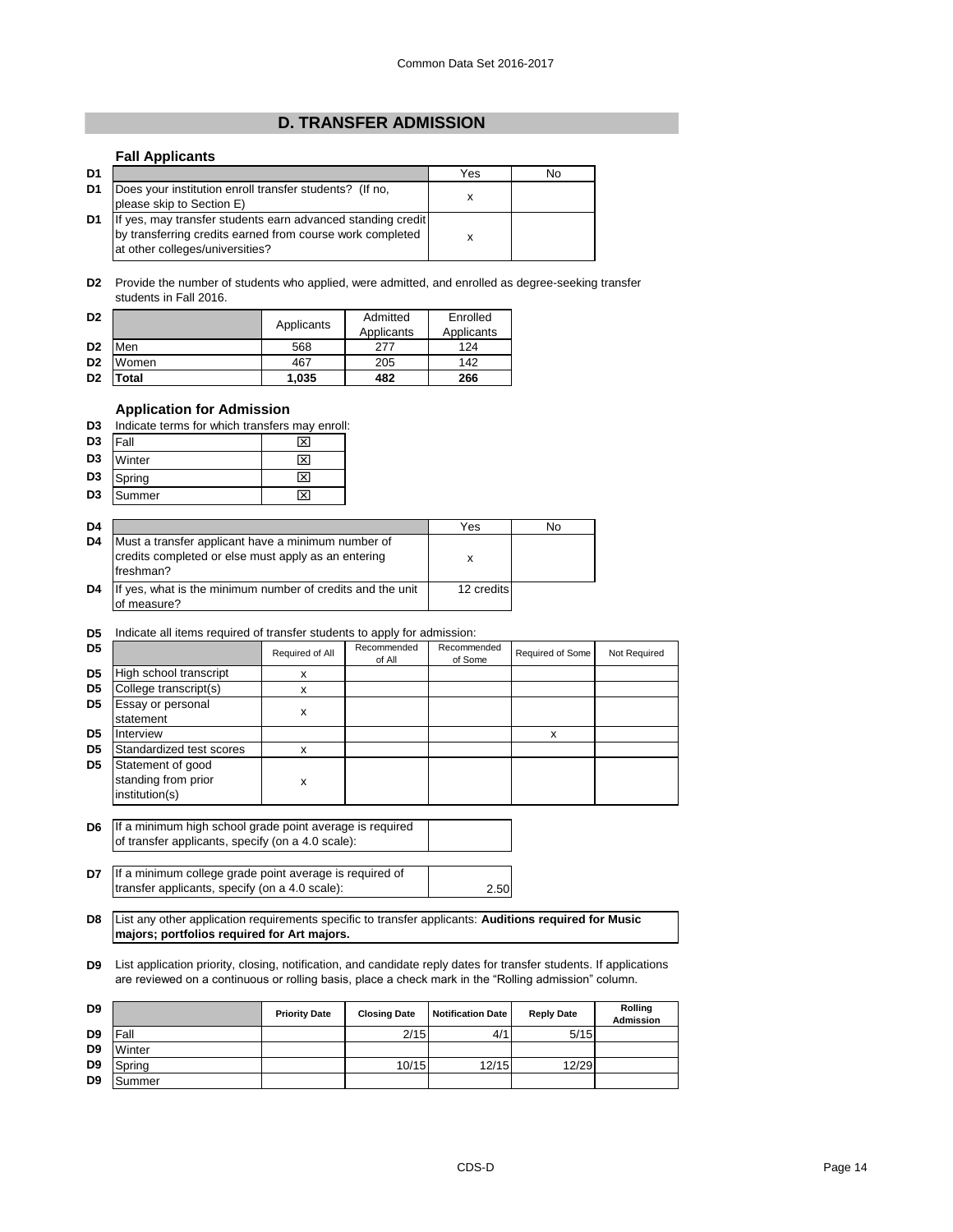#### Common Data Set 2016-2017

| <b>D10</b>                                                                                 | Yes           | No.       |
|--------------------------------------------------------------------------------------------|---------------|-----------|
| D10   Does an open admission policy, if reported, apply to<br>transfer students?           |               | X         |
| Describe additional requirements for transfer admission, if applicable:<br>D <sub>11</sub> |               |           |
|                                                                                            |               |           |
|                                                                                            |               |           |
| <b>Transfer Credit Policies</b>                                                            |               |           |
| D12 Report the lowest grade earned for any course that may be                              |               |           |
| transferred for credit:                                                                    |               |           |
| <b>D13</b>                                                                                 | <b>Number</b> | Unit Type |
| D13 Maximum number of credits or courses that may be                                       |               |           |
| transferred from a two-year institution:                                                   | 64            | credits   |
|                                                                                            |               |           |
| D <sub>14</sub>                                                                            | Number        | Unit Type |
| D14 Maximum number of credits or courses that may be                                       | 72            | credits   |
| transferred from a four-year institution:                                                  |               |           |
| D15 Minimum number of credits that transfers must complete at                              |               |           |
| your institution to earn an associate degree:                                              |               |           |
|                                                                                            |               |           |
| D16 Minimum number of credits that transfers must complete at                              |               |           |
| your institution to earn a bachelor's degree:                                              | 48.00         |           |

**SAT/ACT scores. All transfer applicants must submit a high school transcript.**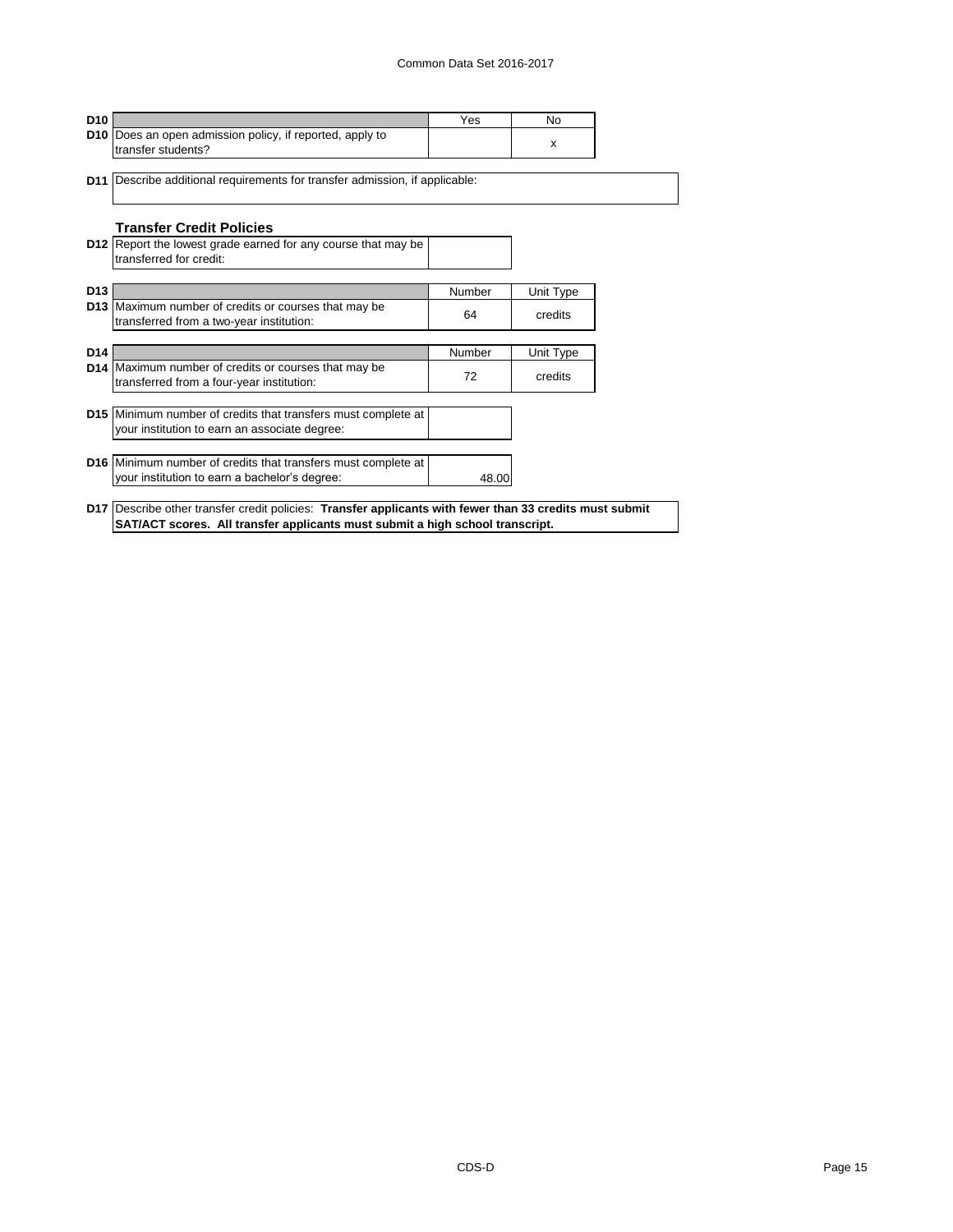# **E. ACADEMIC OFFERINGS AND POLICIES**

**E1 Special study options:** Identify those programs available at your institution. Refer to the glossary for definitions.

|    | טו שטווווווטווס.                                                         |   |
|----|--------------------------------------------------------------------------|---|
| E1 | Accelerated program                                                      | X |
| E1 | Cooperative education program                                            |   |
| E1 | Cross-registration                                                       |   |
| E1 | Distance learning                                                        | X |
| E1 | Double major                                                             | X |
| E1 | Dual enrollment                                                          | X |
| E1 | English as a Second Language (ESL)                                       | X |
| E1 | Exchange student program (domestic)                                      | X |
| E1 | External degree program                                                  |   |
| E1 | Honors Program                                                           | X |
| E1 | Independent study                                                        | X |
| E1 | Internships                                                              | X |
| E1 | Liberal arts/career combination                                          | X |
| E1 | Student-designed major                                                   | X |
| E1 | Study abroad                                                             | X |
| E1 | Teacher certification program                                            | X |
| E1 | Weekend college                                                          |   |
| E1 | Other (specify): 7 Year medical program with UMDNJ, 7 Year BS/OD program |   |
|    | with SUNY, Mentored Undergraduate Research Experience (MUSE)             | X |
|    |                                                                          |   |

**E2 This question has been removed from the Common Data Set.**

#### **E3 Areas in which all or most students are required to complete some course work prior to graduation:**

| E <sub>3</sub> | Arts/fine arts                    | X |
|----------------|-----------------------------------|---|
| E <sub>3</sub> | Computer literacy                 |   |
| E <sub>3</sub> | English (including composition)   | х |
| E <sub>3</sub> | Foreign languages                 | X |
| E <sub>3</sub> | History                           | X |
| E <sub>3</sub> | <b>Humanities</b>                 |   |
| E <sub>3</sub> | <b>Mathematics</b>                | x |
| E <sub>3</sub> | Philosophy                        | X |
| E <sub>3</sub> | Sciences (biological or physical) | X |
| E <sub>3</sub> | Social science                    | х |
| E <sub>3</sub> | Other (describe):                 |   |
|                |                                   |   |

**Library Collections: The CDS Publishers will collect library data again when a new Academic Libraries Survey is in place.**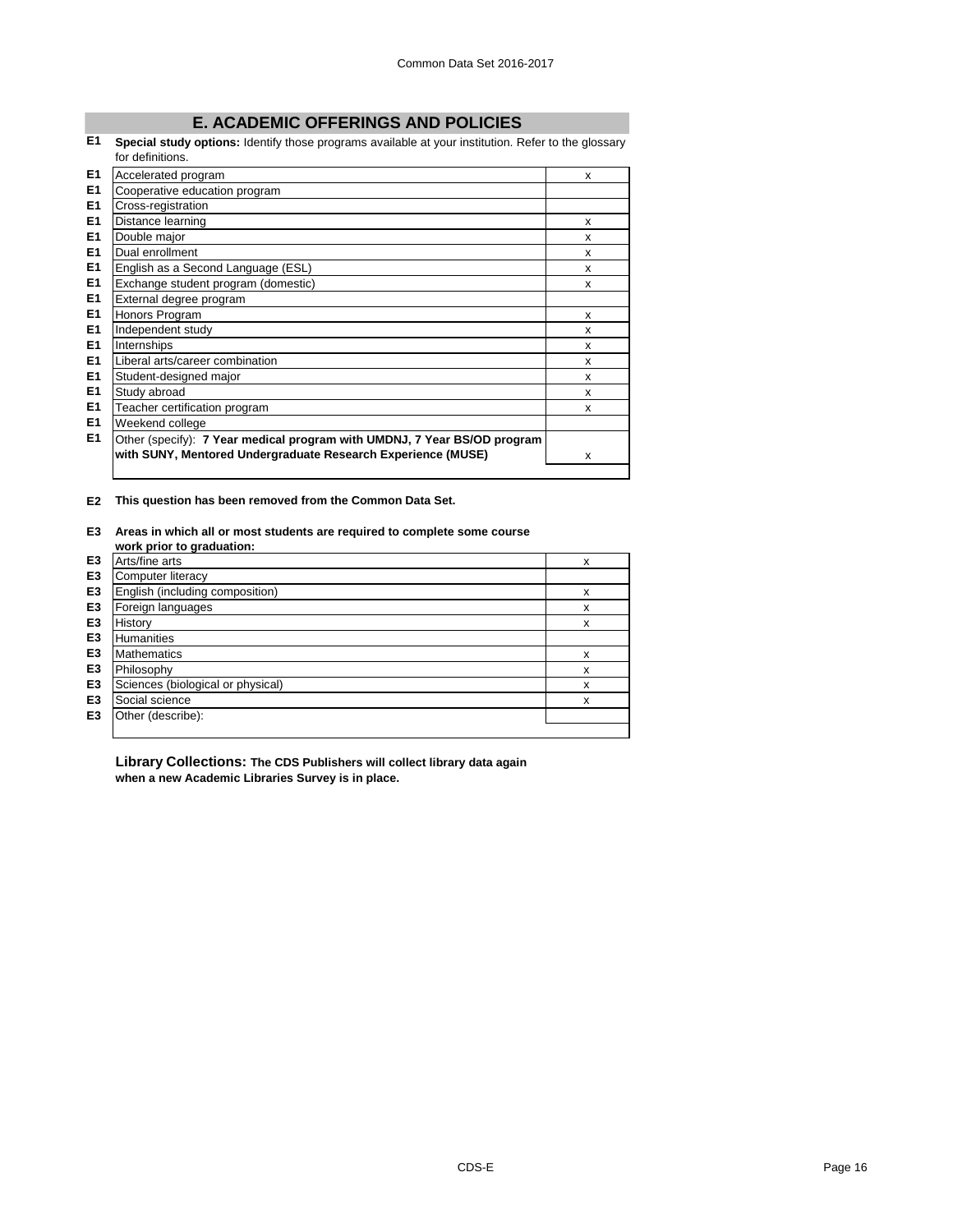# **F. STUDENT LIFE**

**F1** Percentages of first-time, first-year (freshman) degree-seeking students and degree-seeking undergraduates enrolled in Fall 2016 who fit the following categories:

| F <sub>1</sub> |                                                                                                   | First-time, first-year<br>(freshman) students | Undergraduates |
|----------------|---------------------------------------------------------------------------------------------------|-----------------------------------------------|----------------|
| F <sub>1</sub> | Percent who are from out of state (exclude<br>international/nonresident aliens from the numerator |                                               |                |
|                | and denominator)                                                                                  | 7%                                            | 6%             |
| F1             | Percent of men who join fraternities                                                              | $0\%$                                         | 14%            |
| F <sub>1</sub> | Percent of women who join sororities                                                              | $0\%$                                         | 11%            |
| F <sub>1</sub> | Percent who live in college-owned, -operated, or -                                                |                                               |                |
|                | affiliated housing                                                                                | 90%                                           | 58%            |
| F <sub>1</sub> | Percent who live off campus or commute                                                            | 10%                                           | 42%            |
| F <sub>1</sub> | Percent of students age 25 and older                                                              | $0\%$                                         | 4%             |
| F <sub>1</sub> | Average age of full-time students                                                                 | 18                                            | 21             |
| F <sub>1</sub> | Average age of all students (full- and part-time)                                                 | 18                                            | 21             |

**F2 Activities offered** Identify those programs available at your institution.

| F <sub>2</sub> | <b>Campus Ministries</b>     |             |  |
|----------------|------------------------------|-------------|--|
| F <sub>2</sub> | Choral groups                | x           |  |
| F <sub>2</sub> | Concert band                 | $\mathbf x$ |  |
| F <sub>2</sub> | Dance                        | X           |  |
| F <sub>2</sub> | Drama/theater                | X           |  |
| F <sub>2</sub> | <b>International Student</b> |             |  |
|                | Organization                 | X           |  |
| F <sub>2</sub> | Jazz band                    | X           |  |
| F <sub>2</sub> | Literary magazine            | x           |  |
| F <sub>2</sub> | Marching band                |             |  |
| F <sub>2</sub> | Model UN                     | X           |  |
| F <sub>2</sub> | Music ensembles              | X           |  |
| F <sub>2</sub> | Musical theater              | X           |  |
| F <sub>2</sub> | Opera                        | X           |  |
| F <sub>2</sub> | Pep band                     | X           |  |
| F <sub>2</sub> | Radio station                | x           |  |
| F <sub>2</sub> | Student government           | X           |  |
| F <sub>2</sub> | Student newspaper            | X           |  |
| F <sub>2</sub> | Student-run film society     | X           |  |
| F <sub>2</sub> | Symphony orchestra           |             |  |
| F <sub>2</sub> | <b>Television station</b>    | X           |  |
| F <sub>2</sub> | Yearbook                     | X           |  |

**F3 ROTC** (program offered in cooperation with Reserve Officers' Training Corps)

| F <sub>3</sub> |                                      | On Campus | At Cooperating<br>Institution | Name of Cooperating<br>Institution |
|----------------|--------------------------------------|-----------|-------------------------------|------------------------------------|
|                | <b>F3</b> Army ROTC is offered:      |           |                               | <b>Princeton University</b>        |
|                | <b>F3</b> Naval ROTC is offered:     |           |                               |                                    |
|                | <b>F3</b> Air Force ROTC is offered: |           |                               | <b>Rutgers University</b>          |

#### **F4 Housing:** Check all types of college-owned, -operated, or -affiliated housing available for undergraduates at your institution.

| F4             | Coed dorms                        | X |
|----------------|-----------------------------------|---|
| F4             | Men's dorms                       |   |
| F <sub>4</sub> | Women's dorms                     | X |
| F4             | Apartments for married students   |   |
| F4             | Apartments for single students    | x |
| F4             | Special housing for disabled      |   |
|                | students                          |   |
| F4             | Special housing for international | x |
|                | students                          |   |
| F4             | Fraternity/sorority housing       |   |
| F4             | Cooperative housing               |   |
| F4             | Theme housing                     | x |
| F4             | Wellness housing                  | x |
| F4             | Other housing options (specify):  |   |
|                |                                   |   |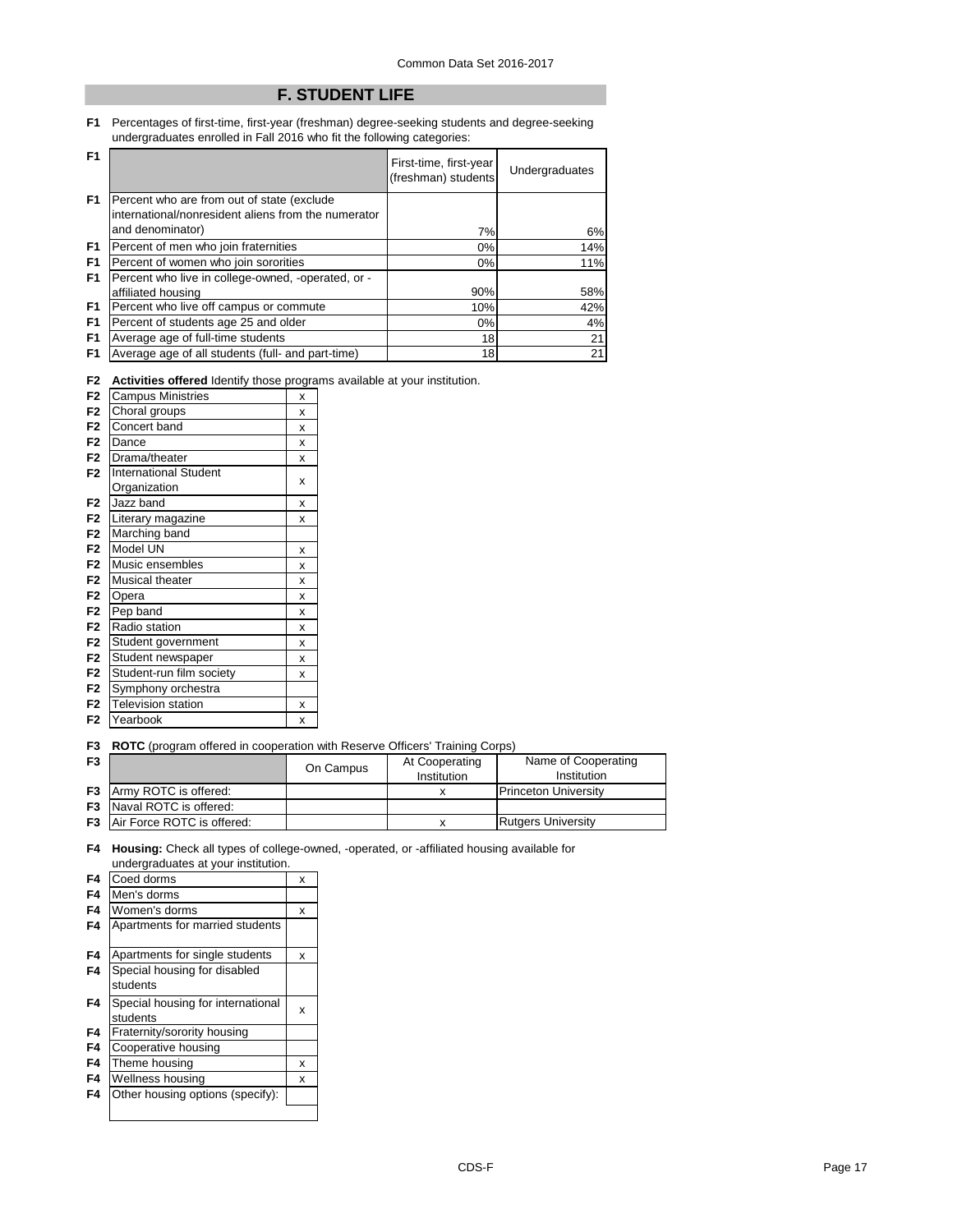## **G. ANNUAL EXPENSES**

**G0** Please provide the URL of your institution's net price calculator:

**Provide 2017-2018 academic year costs of attendance for the following categories that are applicable to your institution.**

x and provide an approximate date (i.e., month/day) when your institution's final 2017-2018 academic year Jul-17 Check here if your institution's 2017-2018 academic year costs of attendance are not available at this time costs of attendance will be available:

**G1 Undergraduate full-time tuition, required fees, room and board List the typical tuition, required fees, and room and board for a full-time undergraduate student for the FULL 2017-2018 academic year (30 semester or 45 quarter hours for institutions that derive annual tuition by multiplying credit hour cost by number of credits). A full academic year refers to the period of time generally extending from September to June; usually equated to two semesters, two trimesters, three quarters, or the period covered by a four-one-four plan. Room and board is defined as double occupancy and 19 meals per week or the maximum meal plan. Required fees include only charges that all full-time students must pay that are not included in tuition (e.g., registration, health, or activity fees.) Do not include optional fees (e.g., parking, laboratory use).**

| G <sub>1</sub> |                                                             | First-Year | Undergraduates |                    |
|----------------|-------------------------------------------------------------|------------|----------------|--------------------|
| G <sub>1</sub> | <b>PRIVATE INSTITUTIONS</b>                                 |            |                |                    |
|                | Tuition:                                                    |            |                |                    |
| G <sub>1</sub> | <b>PUBLIC INSTITUTIONS</b>                                  |            |                |                    |
|                | Tuition:                                                    |            |                |                    |
|                | In-district                                                 |            | \$11,124       |                    |
| G1             | <b>PUBLIC INSTITUTIONS</b>                                  |            |                |                    |
|                | In-state (out-of-district):                                 |            | \$11,124       |                    |
| G1             | <b>PUBLIC INSTITUTIONS</b>                                  |            |                |                    |
|                | Out-of-state:                                               |            | \$22,301       |                    |
| G1             | NONRESIDENT ALIENS                                          |            |                |                    |
|                | Tuition:                                                    |            | \$22,301       |                    |
|                |                                                             |            |                |                    |
| G <sub>1</sub> | <b>REQUIRED FEES:</b>                                       |            | \$4,670        |                    |
|                |                                                             |            |                |                    |
| G1             | ROOM AND BOARD:                                             |            |                |                    |
|                | (on-campus)                                                 |            | \$12,881       |                    |
| G <sub>1</sub> | <b>ROOM ONLY:</b>                                           |            |                |                    |
|                | (on-campus)                                                 |            | \$8,794        |                    |
| G1             | <b>BOARD ONLY:</b>                                          |            |                |                    |
|                | (on-campus meal plan)                                       |            | \$4,088        |                    |
|                |                                                             |            |                |                    |
| G <sub>1</sub> | Comprehensive tuition and room and board fee (if your       |            |                |                    |
|                | college cannot provide separate tuition and room and        |            |                |                    |
|                | board fees):                                                |            |                |                    |
|                |                                                             |            |                |                    |
| G1             | Other:                                                      |            |                |                    |
|                |                                                             |            |                |                    |
|                |                                                             |            |                |                    |
| G <sub>2</sub> |                                                             |            | Minimum        | Maximum            |
| G <sub>2</sub> | Number of credits per term a student can take for the       |            |                |                    |
|                | stated full-time tuition                                    |            | 12             |                    |
|                |                                                             |            |                |                    |
| G <sub>3</sub> |                                                             |            | Yes            | No                 |
| G <sub>3</sub> | Do tuition and fees vary by year of study (e.g., sophomore, |            |                |                    |
|                | junior, senior)?                                            |            |                | $\pmb{\mathsf{X}}$ |
|                |                                                             |            |                |                    |
| G4             |                                                             |            | Yes            | No                 |
| G4             | Do tuition and fees vary by undergraduate instructional     |            |                |                    |
|                | program?                                                    |            |                | $\pmb{\mathsf{x}}$ |
|                |                                                             |            |                |                    |
| G4             |                                                             |            | %              |                    |
|                |                                                             |            |                |                    |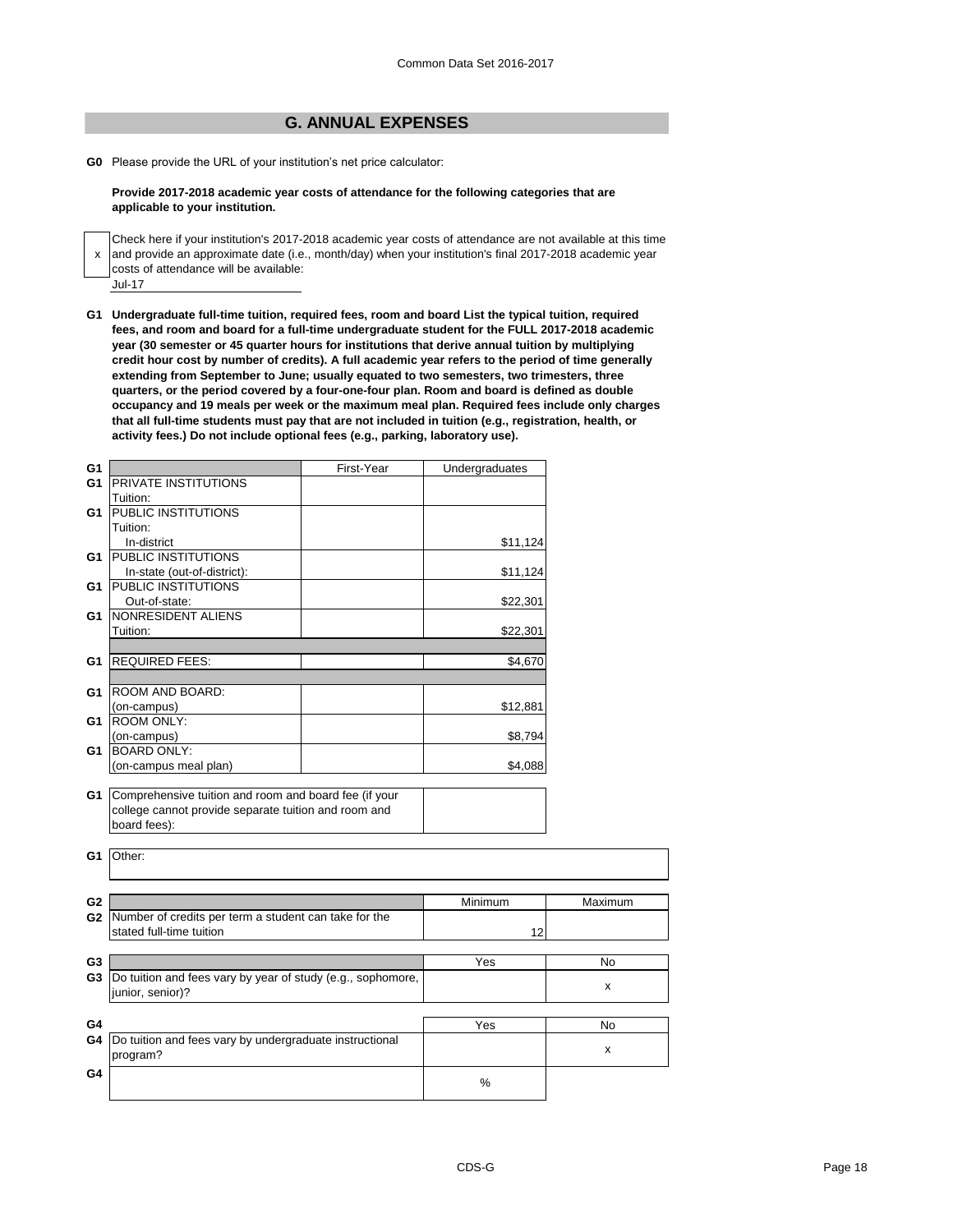| G4 If yes, what percentage of full-time undergraduates pay |  |
|------------------------------------------------------------|--|
| I more than the tuition and fees reported in G1?           |  |

**G5** Provide the estimated expenses for a typical full-time undergraduate student:

| G <sub>5</sub> |                                 | <b>Residents</b> | Commuters        | Commuters            |
|----------------|---------------------------------|------------------|------------------|----------------------|
|                |                                 |                  | (living at home) | (not living at home) |
| G <sub>5</sub> | Books and supplies              | \$1,200          | \$1,200          | \$1,200              |
| G <sub>5</sub> | Room only                       |                  |                  | \$8,794              |
| G <sub>5</sub> | Board only                      |                  | \$4,088          | \$4,088              |
| G <sub>5</sub> | Room and board total (if your   |                  |                  |                      |
|                | college cannot provide separate |                  |                  |                      |
|                | room and board figures for      |                  |                  |                      |
|                | commuters not living at home):  |                  |                  |                      |
| G <sub>5</sub> | ransportation                   | \$1,026          | \$3,240          | \$1,026              |
| G5             | Other expenses                  | \$2,676          | \$2,588          | \$2,676              |

 $\overline{\phantom{0}}$ 

**G6** Undergraduate per-credit-hour charges (tuition only)

| G <sub>6</sub> | <b>PRIVATE INSTITUTIONS:</b> |          |
|----------------|------------------------------|----------|
| G6             | PUBLIC INSTITUTIONS          |          |
|                | In-district:                 | \$394.19 |
| G6             | PUBLIC INSTITUTIONS          |          |
|                | In-state (out-of-district):  | \$394.19 |
| G6             | PUBLIC INSTITUTIONS          |          |
|                | Out-of-state:                | \$789.34 |
| G6             | <b>NONRESIDENT ALIENS:</b>   |          |
|                |                              |          |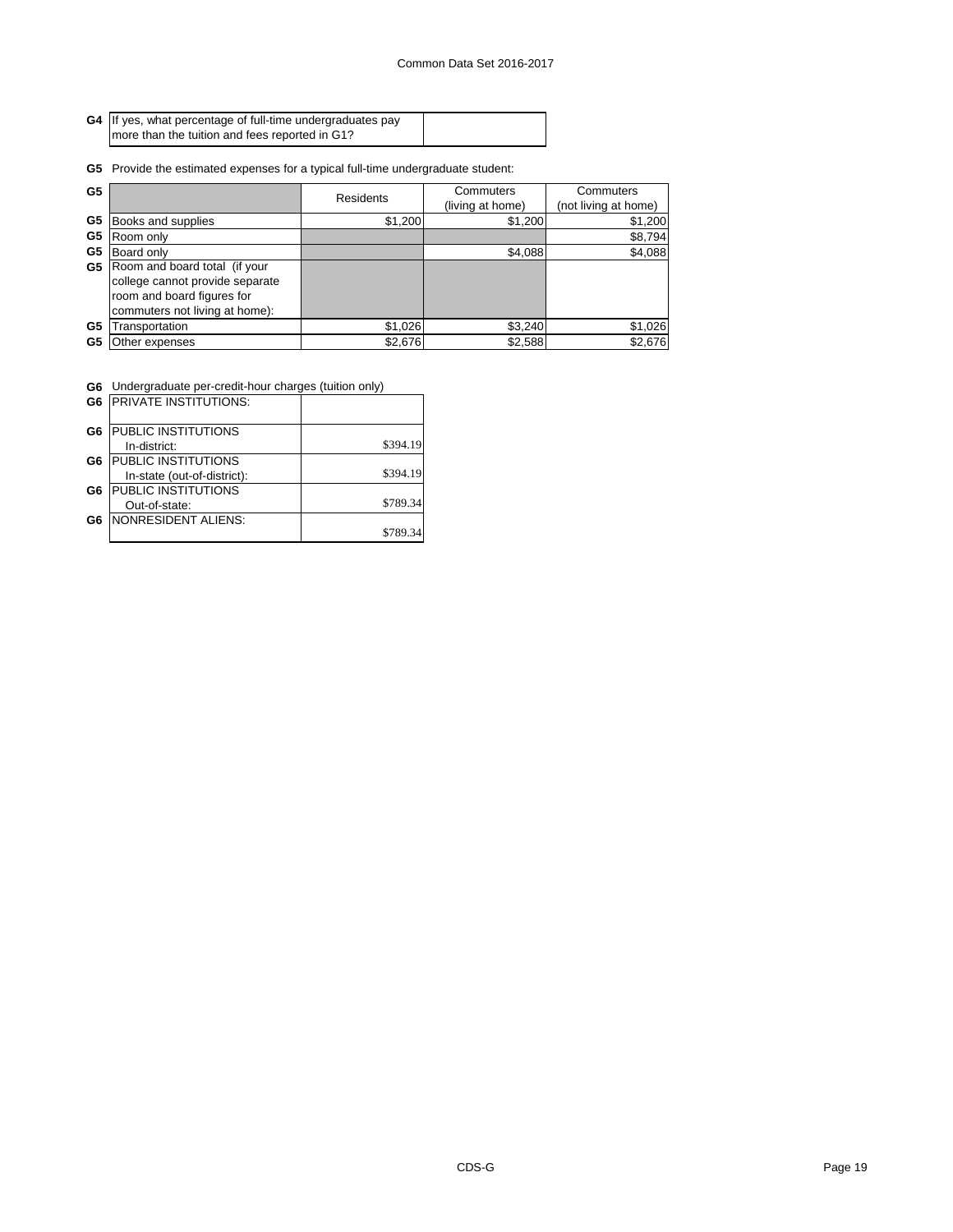## **H. FINANCIAL AID**

#### **Aid Awarded to Enrolled Undergraduates**

Enter total dollar amounts awarded to enrolled full-time and less than full-time degree-seeking undergraduates (using the same cohort reported in CDS Question B1, "total degree-seeking" undergraduates) in the following categories. (Note: If the data being reported are final figures for the 2015- 2016 academic year (see the next item below), use the 2015-2016 academic year's CDS Question B1 cohort.) Include aid awarded to international students (i.e., those not qualifying for federal aid). Aid that is non-need-based but that was used to meet need should be reported in the need-based aid columns. (For a suggested order of precedence in assigning categories of aid to cover need, see the entry for "non-needbased scholarship or grant aid" on the last page of the definitions section.)

| H <sub>1</sub> |                                                                                                                                      | 2016-2017<br>estimated |  |
|----------------|--------------------------------------------------------------------------------------------------------------------------------------|------------------------|--|
| H <sub>1</sub> | Indicate the academic year for which data are reported for items H1,<br>H <sub>2</sub> , H <sub>2</sub> A, and H <sub>6</sub> below: | 2016-2017              |  |

**H3** Which needs-analysis methodology does your institution use in awarding institutional aid?

| H3        | Federal methodology (FM)       |  |
|-----------|--------------------------------|--|
| <b>H3</b> | Institutional methodology (IM) |  |
|           |                                |  |

| H <sub>3</sub> | Both FM and IM |  |
|----------------|----------------|--|
|                |                |  |

| H1<br><b>Scholarships/Grants</b><br>H1<br>Federal<br>\$5,279,767<br>\$3,728<br>State (i.e., all states, not only the state in which your institution is<br>H1<br>located)<br>\$6,606,302<br>\$12,500<br>H1<br>Institutional: Endowed scholarships, annual gifts and tuition funded<br>grants, awarded by the college, excluding athletic aid and tuition<br>waivers (which are reported below).<br>\$4,367,443<br>\$7,506,475<br>Scholarships/grants from external sources (e.g., Kiwanis, National<br>H1<br>Merit) not awarded by the college<br>\$1,949,606<br>\$840,128<br>\$21,342,150<br>H <sub>1</sub><br><b>Total Scholarships/Grants</b><br>H <sub>1</sub><br><b>Self-Help</b><br>H1<br>Student loans from all sources (excluding parent loans)<br>\$28,606,763<br><b>Federal Work-Study</b><br>\$153,381<br>H <sub>1</sub><br>State and other (e.g., institutional) work-study/employment (Note:<br>H <sub>1</sub><br>Excludes Federal Work-Study captured above.)<br>n/a<br>n/a<br>\$28,760,144<br>H <sub>1</sub><br><b>Total Self-Help</b><br>H1<br><b>Other</b><br>H1<br><b>Parent Loans</b><br>\$5,594,142<br>\$1,684,671<br><b>Tuition Waivers</b><br>H <sub>1</sub><br>Reporting is optional. Report tuition waivers in this row if you choose to<br>report them. Do not report tuition waivers elsewhere.<br>\$495,376<br>\$171,123 | H <sub>1</sub> |                        | <b>Need-based \$</b><br>(Include non-need-<br>based aid used to<br>meet need.) | Non-need-<br>based \$<br>(Exclude non-need-<br>based aid used to<br>meet need.) |
|-----------------------------------------------------------------------------------------------------------------------------------------------------------------------------------------------------------------------------------------------------------------------------------------------------------------------------------------------------------------------------------------------------------------------------------------------------------------------------------------------------------------------------------------------------------------------------------------------------------------------------------------------------------------------------------------------------------------------------------------------------------------------------------------------------------------------------------------------------------------------------------------------------------------------------------------------------------------------------------------------------------------------------------------------------------------------------------------------------------------------------------------------------------------------------------------------------------------------------------------------------------------------------------------------------------------------------------------------------|----------------|------------------------|--------------------------------------------------------------------------------|---------------------------------------------------------------------------------|
|                                                                                                                                                                                                                                                                                                                                                                                                                                                                                                                                                                                                                                                                                                                                                                                                                                                                                                                                                                                                                                                                                                                                                                                                                                                                                                                                                     |                |                        |                                                                                |                                                                                 |
|                                                                                                                                                                                                                                                                                                                                                                                                                                                                                                                                                                                                                                                                                                                                                                                                                                                                                                                                                                                                                                                                                                                                                                                                                                                                                                                                                     |                |                        |                                                                                |                                                                                 |
|                                                                                                                                                                                                                                                                                                                                                                                                                                                                                                                                                                                                                                                                                                                                                                                                                                                                                                                                                                                                                                                                                                                                                                                                                                                                                                                                                     |                |                        |                                                                                |                                                                                 |
|                                                                                                                                                                                                                                                                                                                                                                                                                                                                                                                                                                                                                                                                                                                                                                                                                                                                                                                                                                                                                                                                                                                                                                                                                                                                                                                                                     |                |                        |                                                                                |                                                                                 |
|                                                                                                                                                                                                                                                                                                                                                                                                                                                                                                                                                                                                                                                                                                                                                                                                                                                                                                                                                                                                                                                                                                                                                                                                                                                                                                                                                     |                |                        |                                                                                |                                                                                 |
|                                                                                                                                                                                                                                                                                                                                                                                                                                                                                                                                                                                                                                                                                                                                                                                                                                                                                                                                                                                                                                                                                                                                                                                                                                                                                                                                                     |                |                        |                                                                                | \$5,223,799                                                                     |
|                                                                                                                                                                                                                                                                                                                                                                                                                                                                                                                                                                                                                                                                                                                                                                                                                                                                                                                                                                                                                                                                                                                                                                                                                                                                                                                                                     |                |                        |                                                                                |                                                                                 |
|                                                                                                                                                                                                                                                                                                                                                                                                                                                                                                                                                                                                                                                                                                                                                                                                                                                                                                                                                                                                                                                                                                                                                                                                                                                                                                                                                     |                |                        |                                                                                | \$8,521,714                                                                     |
|                                                                                                                                                                                                                                                                                                                                                                                                                                                                                                                                                                                                                                                                                                                                                                                                                                                                                                                                                                                                                                                                                                                                                                                                                                                                                                                                                     |                |                        |                                                                                |                                                                                 |
|                                                                                                                                                                                                                                                                                                                                                                                                                                                                                                                                                                                                                                                                                                                                                                                                                                                                                                                                                                                                                                                                                                                                                                                                                                                                                                                                                     |                |                        |                                                                                |                                                                                 |
|                                                                                                                                                                                                                                                                                                                                                                                                                                                                                                                                                                                                                                                                                                                                                                                                                                                                                                                                                                                                                                                                                                                                                                                                                                                                                                                                                     |                |                        |                                                                                | \$8,521,714                                                                     |
|                                                                                                                                                                                                                                                                                                                                                                                                                                                                                                                                                                                                                                                                                                                                                                                                                                                                                                                                                                                                                                                                                                                                                                                                                                                                                                                                                     |                |                        |                                                                                |                                                                                 |
|                                                                                                                                                                                                                                                                                                                                                                                                                                                                                                                                                                                                                                                                                                                                                                                                                                                                                                                                                                                                                                                                                                                                                                                                                                                                                                                                                     |                |                        |                                                                                |                                                                                 |
|                                                                                                                                                                                                                                                                                                                                                                                                                                                                                                                                                                                                                                                                                                                                                                                                                                                                                                                                                                                                                                                                                                                                                                                                                                                                                                                                                     |                |                        |                                                                                |                                                                                 |
|                                                                                                                                                                                                                                                                                                                                                                                                                                                                                                                                                                                                                                                                                                                                                                                                                                                                                                                                                                                                                                                                                                                                                                                                                                                                                                                                                     | H1             | <b>Athletic Awards</b> | n/a                                                                            | n/a                                                                             |

**H2 Number of Enrolled Students Awarded Aid:** List the number of degree-seeking full-time and less-thanfull-time undergraduates who applied for and were awarded financial aid from any source. **Aid that is nonneed-based but that was used to meet need should be counted as need-based aid.** Numbers should reflect the cohort awarded the dollars reported in H1. Note: In the chart below, students may be counted in more than one row, and full-time freshmen should also be counted as full-time undergraduates.

| H <sub>2</sub> |                                                                                                         | <b>First-time</b><br><b>Full-time</b><br><b>Freshmen</b> | <b>Full-time</b><br>Undergraduate<br>(Incl. Fresh.) | <b>Less Than</b><br><b>Full-time</b><br>Undergraduate |
|----------------|---------------------------------------------------------------------------------------------------------|----------------------------------------------------------|-----------------------------------------------------|-------------------------------------------------------|
| H <sub>2</sub> | Number of degree-seeking undergraduate students<br>ıa<br>(CDS Item B1 if reporting on Fall 2016 cohort) | 1450                                                     | 6442                                                | 270                                                   |
| H <sub>2</sub> | Number of students in line a who applied for need-based<br>financial aid                                | 1238                                                     | 4588                                                | 79                                                    |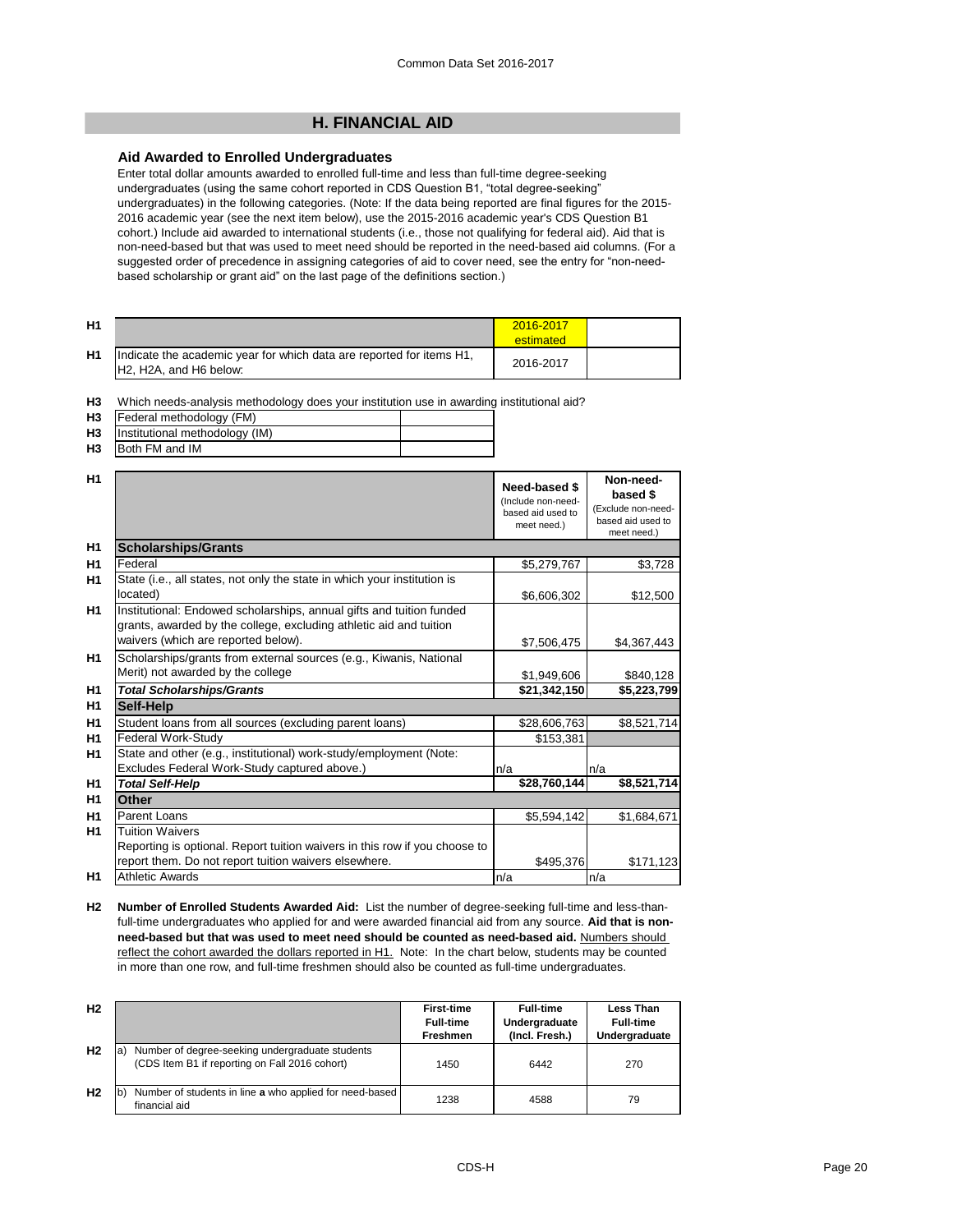| H <sub>2</sub> | C)                | Number of students in line <b>b</b> who were determined to |               |              |             |  |
|----------------|-------------------|------------------------------------------------------------|---------------|--------------|-------------|--|
|                |                   | have financial need                                        | 827<br>3318   |              | 61          |  |
|                |                   |                                                            |               |              |             |  |
| H <sub>2</sub> | d)                | Number of students in line c who were awarded any          | 770           | 3174         | 50          |  |
|                |                   | financial aid                                              |               |              |             |  |
| H <sub>2</sub> |                   | e) Number of students in line d who were awarded any       | 324           | 1281         | 23          |  |
|                |                   | need-based scholarship or grant aid                        |               |              |             |  |
| H <sub>2</sub> | $\vert f \rangle$ | Number of students in line d who were awarded any          | 558           | 2546         | 37          |  |
|                |                   | need-based self-help aid                                   |               |              |             |  |
| H <sub>2</sub> | g)                | Number of students in line d who were awarded any non-     |               |              |             |  |
|                |                   | need-based scholarship or grant aid                        | 292           | 841          | 1           |  |
| H <sub>2</sub> | lh)               | Number of students in line d whose need was fully met      |               |              |             |  |
|                |                   | (exclude PLUS loans, unsubsidized loans, and private       | 86            | 344          | 3           |  |
|                |                   | alternative loans)                                         |               |              |             |  |
| H <sub>2</sub> |                   | On average, the percentage of need that was met of         |               |              |             |  |
|                |                   | students who were awarded any need-based aid.              |               |              |             |  |
|                |                   |                                                            |               |              | 39.3%       |  |
|                |                   | Exclude any aid that was awarded in excess of need as      | 40.2%         | 42.7%        |             |  |
|                |                   | well as any resources that were awarded to replace EFC     |               |              |             |  |
|                |                   | (PLUS loans, unsubsidized loans, and private alternative   |               |              |             |  |
|                |                   | loans)                                                     |               |              |             |  |
| H <sub>2</sub> |                   | The average financial aid package of those in line d.      |               |              |             |  |
|                |                   | Exclude any resources that were awarded to replace         |               |              |             |  |
|                |                   | EFC (PLUS loans, unsubsidized loans, and private           | \$<br>11,002  | 10,955<br>\$ | \$<br>5,663 |  |
|                |                   | alternative loans)                                         |               |              |             |  |
| H <sub>2</sub> |                   | Average need-based scholarship and grant award of          |               |              |             |  |
|                | $\mathsf{k}$      | those in line e                                            | \$13,272      | \$11,951     | \$3,030     |  |
| H <sub>2</sub> |                   | Average need-based self-help award (excluding PLUS         |               |              |             |  |
|                |                   | loans, unsubsidized loans, and private alternative loans)  | \$3,594       | \$<br>4.624  | 4,316<br>\$ |  |
|                |                   | of those in line f                                         |               |              |             |  |
|                |                   |                                                            |               |              |             |  |
| H <sub>2</sub> |                   | m) Average need-based loan (excluding PLUS loans,          |               |              |             |  |
|                |                   | unsubsidized loans, and private alternative loans) of      | \$3,511<br>\$ | 4,564        | \$<br>4,316 |  |
|                |                   | those in line f who were awarded a need-based loan         |               |              |             |  |
|                |                   |                                                            |               |              |             |  |

**H2A Number of Enrolled Students Awarded Non-need-based Scholarships and Grants**: List the number of degree-seeking full-time and less-than-full-time undergraduates who had no financial need and who were awarded institutional non-need-based scholarship or grant aid. Numbers should reflect the cohort awarded the dollars reported in H1. Note: In the chart below, students may be counted in more than one row, and full-time freshmen should also be counted as full-time undergraduates.

| H2A               |       |                                                                                                                                                                                                                  | <b>First-time</b><br><b>Full-time</b><br><b>Freshmen</b> | <b>Full-time</b><br><b>Undergrad</b><br>(Incl. Fresh.) |          |
|-------------------|-------|------------------------------------------------------------------------------------------------------------------------------------------------------------------------------------------------------------------|----------------------------------------------------------|--------------------------------------------------------|----------|
| H <sub>2</sub> A  | $\ln$ | Number of students in line a who had no financial need<br>and who were awarded institutional non-need-based<br>scholarship or grant aid (exclude those who were<br>awarded athletic awards and tuition benefits) | 177                                                      | 496                                                    | $\Omega$ |
| $H2A$ (o)         |       | Average dollar amount of institutional non-need-based<br>scholarship and grant aid awarded to students in line n                                                                                                 | \$5,241                                                  | \$5,018                                                | \$0      |
| $H2A$ $ p\rangle$ |       | Number of students in line a who were awarded an<br>institutional non-need-based athletic scholarship or grant                                                                                                   | 0                                                        | 0                                                      | $\Omega$ |
| H <sub>2</sub> A  | lg)   | Average dollar amount of institutional non-need-based<br>athletic scholarships and grants awarded to students in<br>line <b>p</b>                                                                                | \$0                                                      | \$0                                                    | \$0      |

**H3** Incorporated into H1 above.

**Note:** These are the graduates and loan types to include and exclude in order to fill out CDS H4 and H5.

Include: \* 2016 undergraduate class: all students

who started at your institution as first- time

students and received a bachelor's degree

between July 1, 2015 and June 30, 2016.

\* only loans made to students who borrowed

while enrolled at your institution.

\* co-signed loans.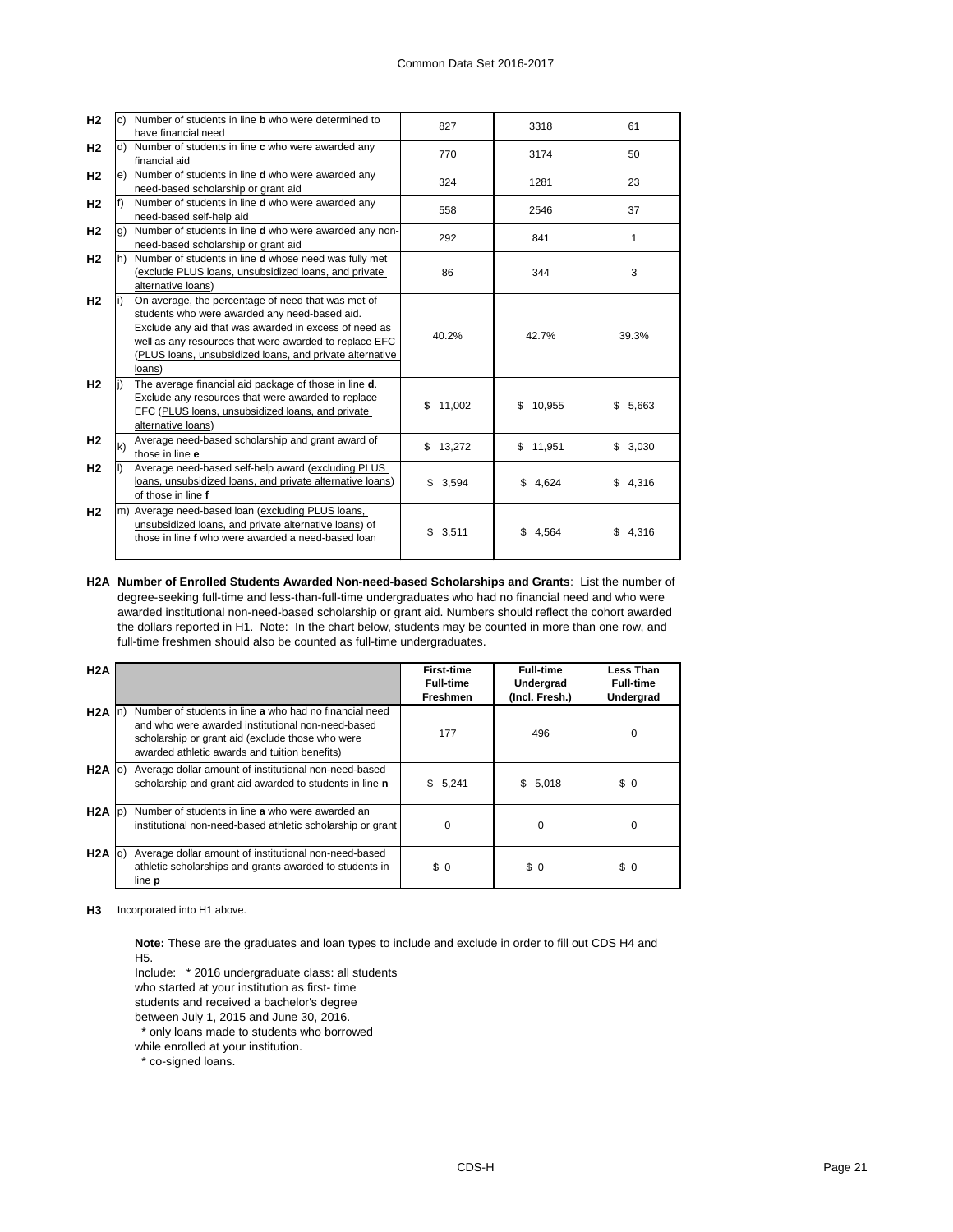Exclude: \* students who transferred in.

- \* money borrowed at other institutions.
- \* parent loans

**H5**

Г

 $\mathbf{I}$ 

**H5**

\* students who did not graduate or who graduated with another degree or certificate (but no bachelor's degree)

**H4** Provide the number of students in the 2016 undergraduate class who started at your institution as first-time students and received a bachelor's degree between July 1, 2015 and June 30, 2016. Exclude students who transferred into your institution

Number and percent of students in class (defined in H4 above) borrowing from federal, non-federal, and any loan sources, and the average (or mean) amount borrowed. NOTE: The "Average per-undergraduate-borrower cumulative principal borrowed," is designed to provide better information about student borrowing from federal and nonfederal (institutional, state, commercial) sources. The numbers, percentages, and averages for each row should be based only on the loan source specified for the particular row. For

example, the federal loans average (row b) should only be the cumulative average of federal loans and the private loans average (row e) should only be the cumulative average of private loans.

| <b>Source/Type of Loan</b>                                                                                                                                                                                                                                       | Number in the<br>class (defined in<br>H <sub>4</sub> above) who<br>borrowed from<br>the types of loans<br>specified in the<br>first column | Percent of the<br>class (defined<br>above) who<br>borrowed from<br>the types of<br>loans specified in<br>the first column<br>(nearest $1\%$ ) | Average per-<br>undergraduate-<br>borrower<br>cumulative<br>principal<br>borrowed from<br>the types of loans<br>specified in the<br>first column<br>(nearest \$1) |
|------------------------------------------------------------------------------------------------------------------------------------------------------------------------------------------------------------------------------------------------------------------|--------------------------------------------------------------------------------------------------------------------------------------------|-----------------------------------------------------------------------------------------------------------------------------------------------|-------------------------------------------------------------------------------------------------------------------------------------------------------------------|
| a) Any loan program: Federal Perkins, Federal Stafford<br>Subsidized and Unsubsidized, institutional, state, private<br>loans that your institution is aware of, etc. Include both<br>Federal Direct Student Loans and Federal Family<br><b>Education Loans.</b> | 794                                                                                                                                        | 62.96%                                                                                                                                        | 35,798                                                                                                                                                            |
| b) Federal loan programs: Federal Perkins, Federal<br>Stafford Subsidized and Unsubsidized. Include both<br>Federal Direct Student Loans and Federal Family<br>Education Loans.                                                                                  | 790                                                                                                                                        | 62.64%                                                                                                                                        | 22, 846                                                                                                                                                           |
| c) Institutional loan programs.                                                                                                                                                                                                                                  | 0                                                                                                                                          | 0.00%                                                                                                                                         | \$0                                                                                                                                                               |
| d) State loan programs.                                                                                                                                                                                                                                          | 139                                                                                                                                        | 11.00%                                                                                                                                        | \$35,044                                                                                                                                                          |
| e) Private student loans made by a bank or<br>lender.                                                                                                                                                                                                            | 189                                                                                                                                        | 14.98%                                                                                                                                        | \$29,121                                                                                                                                                          |

**Aid to Undergraduate Degree-seeking Nonresident Aliens** (Note: Report numbers and dollar amounts for the same academic year checked in item H1.)

**H6** Indicate your institution's policy regarding institutional scholarship and grant aid for undergraduate degreeseeking nonresident aliens:

| H <sub>6</sub> | Institutional need-based scholarship or grant aid is available                                                                                                                                                                  |      |
|----------------|---------------------------------------------------------------------------------------------------------------------------------------------------------------------------------------------------------------------------------|------|
| H <sub>6</sub> | Institutional non-need-based scholarship or grant aid is available                                                                                                                                                              |      |
| H <sub>6</sub> | Institutional scholarship or grant aid is not available                                                                                                                                                                         |      |
|                |                                                                                                                                                                                                                                 |      |
| H6             | If institutional financial aid is available for undergraduate degree-seeking nonresident<br>aliens, provide the number of undergraduate degree-seeking nonresident aliens who<br>were awarded need-based or non-need-based aid: | 10   |
|                |                                                                                                                                                                                                                                 |      |
| H <sub>6</sub> | Average dollar amount of institutional financial aid awarded to undergraduate degree-                                                                                                                                           |      |
|                | seeking nonresident aliens:                                                                                                                                                                                                     | .100 |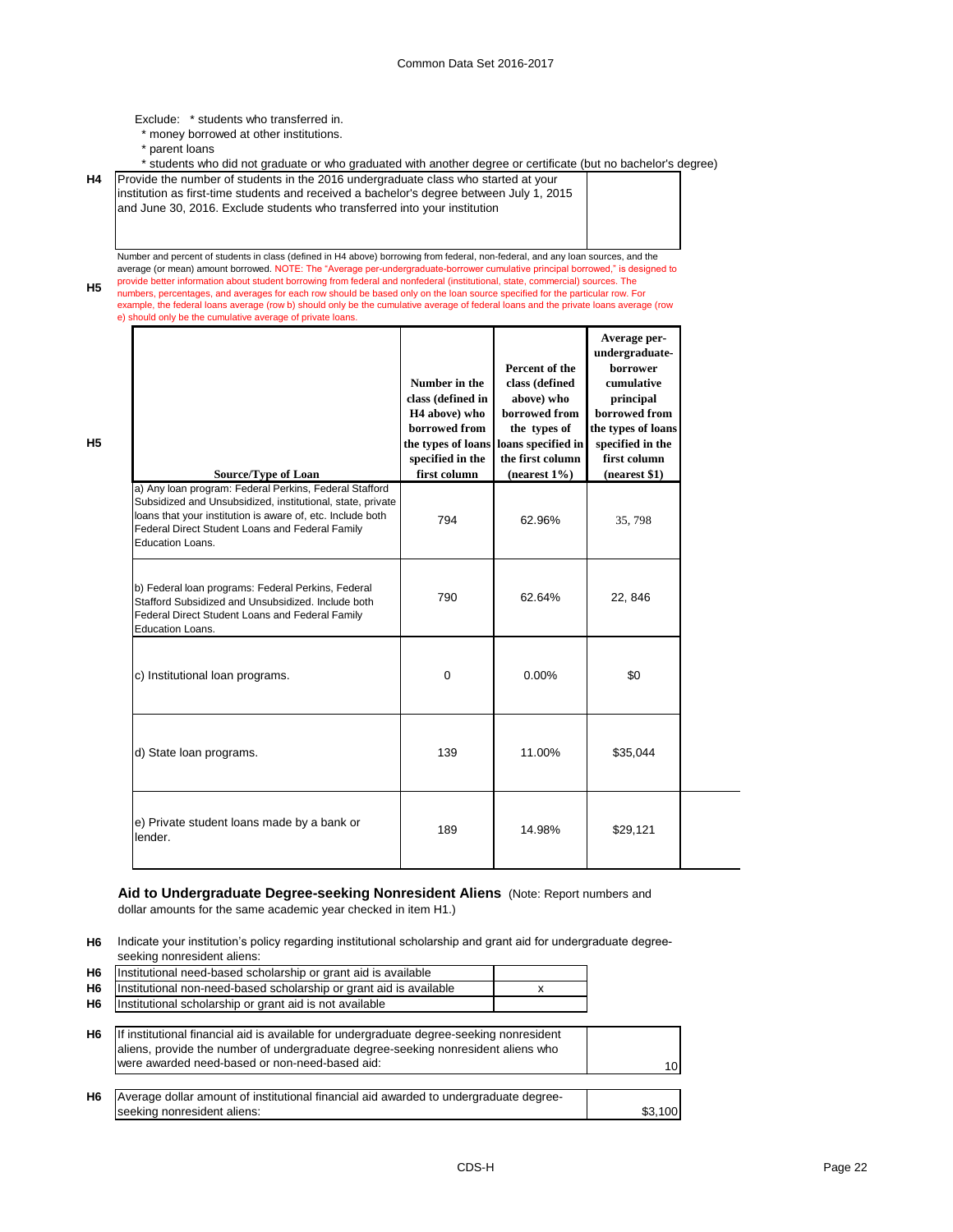\$31,000

**H6** Total dollar amount of institutional financial aid awarded to undergraduate degreeseeking nonresident aliens:

**H7** Check off all financial aid forms nonresident alien first-year financial aid applicants must submit:

| <b>H7</b> | Institution's own financial aid form              |  |
|-----------|---------------------------------------------------|--|
| <b>H7</b> | <b>CSS/Financial Aid PROFILE</b>                  |  |
| <b>H7</b> | International Student's Financial Aid Application |  |
| <b>H7</b> | International Student's Certification of Finances |  |
| <b>H7</b> | Other (specify):                                  |  |
|           |                                                   |  |

## **Process for First-Year/Freshman Students**

| H <sub>8</sub> | Check off all financial aid forms domestic first-year (freshman) financial aid applicants must submit: |   |  |
|----------------|--------------------------------------------------------------------------------------------------------|---|--|
| H <sub>8</sub> | <b>FAFSA</b>                                                                                           | х |  |
| H <sub>8</sub> | Institution's own financial aid form                                                                   |   |  |
| H <sub>8</sub> | <b>CSS/Financial Aid PROFILE</b>                                                                       | х |  |
| H <sub>8</sub> | State aid form                                                                                         |   |  |
| H <sub>8</sub> | Noncustodial PROFILE                                                                                   |   |  |
| H <sub>8</sub> | <b>Business/Farm Supplement</b>                                                                        |   |  |
| H <sub>8</sub> | Other (specify):                                                                                       |   |  |
|                |                                                                                                        |   |  |

**H9** Indicate filing dates for first-year (freshman) students:

| H9             | Priority date for filing required financial aid forms:             | 3/1  |
|----------------|--------------------------------------------------------------------|------|
| H <sub>9</sub> | Deadline for filing required financial aid forms:                  | 10/1 |
| H <sub>9</sub> | No deadline for filing required forms (applications processed on a |      |
|                | rolling basis):                                                    |      |

**H10** Indicate notification dates for first-year (freshman) students (answer a or b):

|                 | <b>H10</b> $\vert a \rangle$ Students notified on or about (date): |     |    |
|-----------------|--------------------------------------------------------------------|-----|----|
| H <sub>10</sub> |                                                                    | Yes | Nο |
|                 | H10  b) Students notified on a rolling basis:                      |     |    |
| H <sub>10</sub> | If yes, starting date:                                             | 6/1 |    |

**H11** Indicate reply dates:

| <b>H11</b> Students must reply by (date): |                        |  |
|-------------------------------------------|------------------------|--|
| <b>H11</b> or within                      | weeks of notification. |  |

#### **Types of Aid Available**

Please check off all types of aid available to undergraduates at your institution:

**H12** Loans

|                 | H12 FEDERAL DIRECT STUDENT LOAN PROGRAM (DIRECT LOAN) |               |
|-----------------|-------------------------------------------------------|---------------|
| H <sub>12</sub> | Direct Subsidized Stafford Loans                      | x             |
| H12             | Direct Unsubsidized Stafford Loans                    | X             |
| H <sub>12</sub> | Direct PLUS Loans                                     | x             |
|                 |                                                       |               |
|                 | <b>H12</b>   Federal Perkins Loans                    | x             |
| H12             | <b>Federal Nursing Loans</b>                          | x             |
| H <sub>12</sub> | <b>State Loans</b>                                    |               |
| H <sub>12</sub> | College/university loans from institutional funds     |               |
| H <sub>12</sub> | Other (specify):                                      | Private loans |
|                 |                                                       | x             |

#### **H13** Scholarships and Grants

| H13 NEED-BASED:                                                          |   |
|--------------------------------------------------------------------------|---|
| <b>H13</b>   Federal Pell                                                | х |
| H <sub>13</sub> ISEOG                                                    | x |
| H13 State scholarships/grants                                            |   |
| H <sub>13</sub> Private scholarships                                     | х |
| H13 College/university scholarship or grant aid from institutional funds | х |
| H13 United Negro College Fund                                            |   |
| <b>H13</b> Federal Nursing Scholarship                                   |   |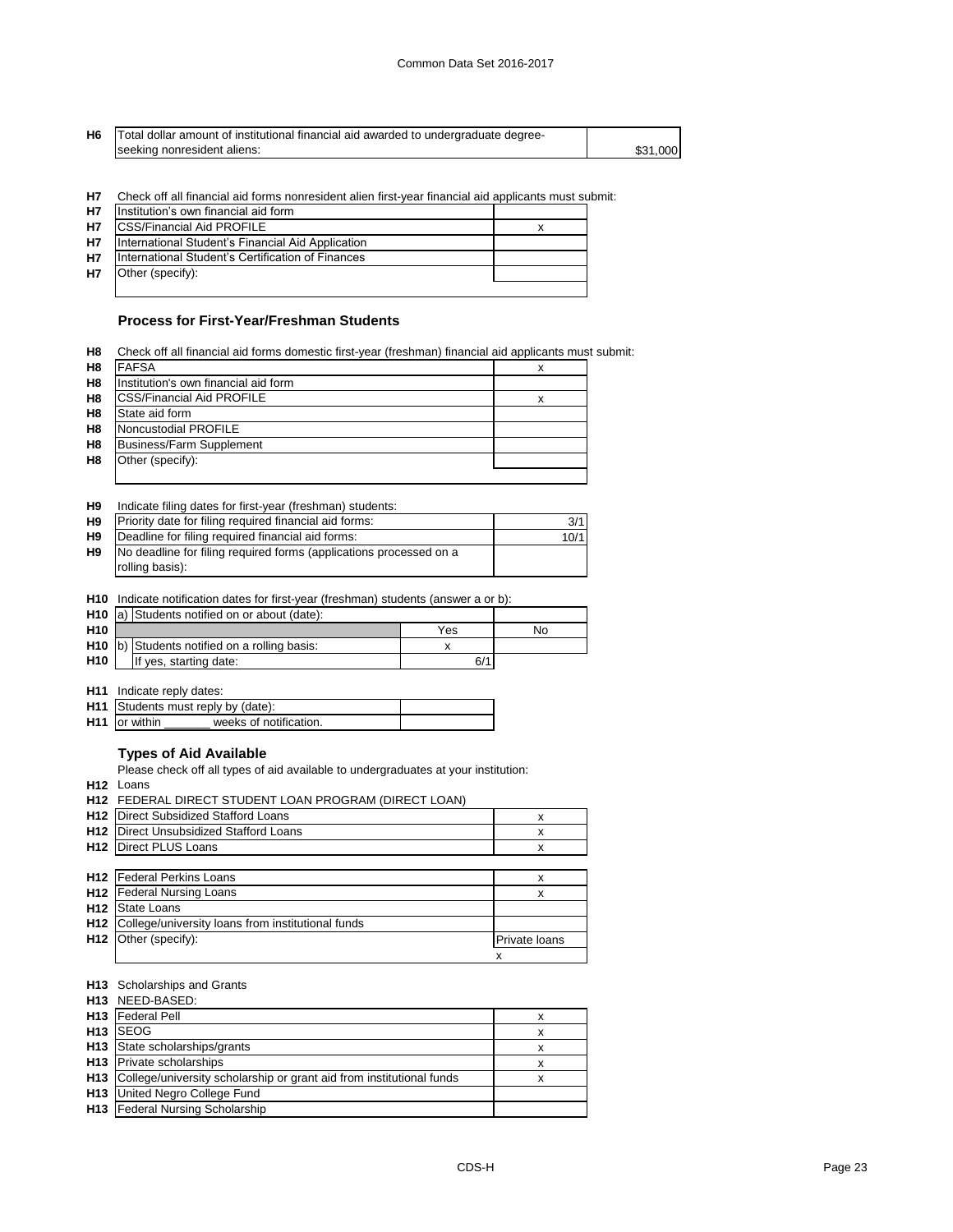**H13** Other (specify):

**H14** Check off criteria used in awarding institutional aid. Check all that apply.

| H14             |                          | Non-Need Based | Need-Based |
|-----------------|--------------------------|----------------|------------|
| H14             | Academics                | X              | X          |
| H <sub>14</sub> | Alumni affiliation       |                |            |
| H14             | Art                      |                |            |
| H14             | Athletics                |                |            |
| H <sub>14</sub> | Job skills               |                |            |
| H <sub>14</sub> | <b>ROTC</b>              |                |            |
| H <sub>14</sub> | Leadership               |                |            |
| H <sub>14</sub> | Minority status          |                |            |
| H <sub>14</sub> | Music/drama              |                | X          |
| H <sub>14</sub> | Religious affiliation    |                |            |
| H <sub>14</sub> | State/district residency |                |            |
|                 |                          |                |            |

**H15** If your institution has recently implemented any major financial aid policy, program, or initiative to make your institution more affordable to incoming students such as replacing loans with grants, or waiving costs for families below a certain income level please provide details below: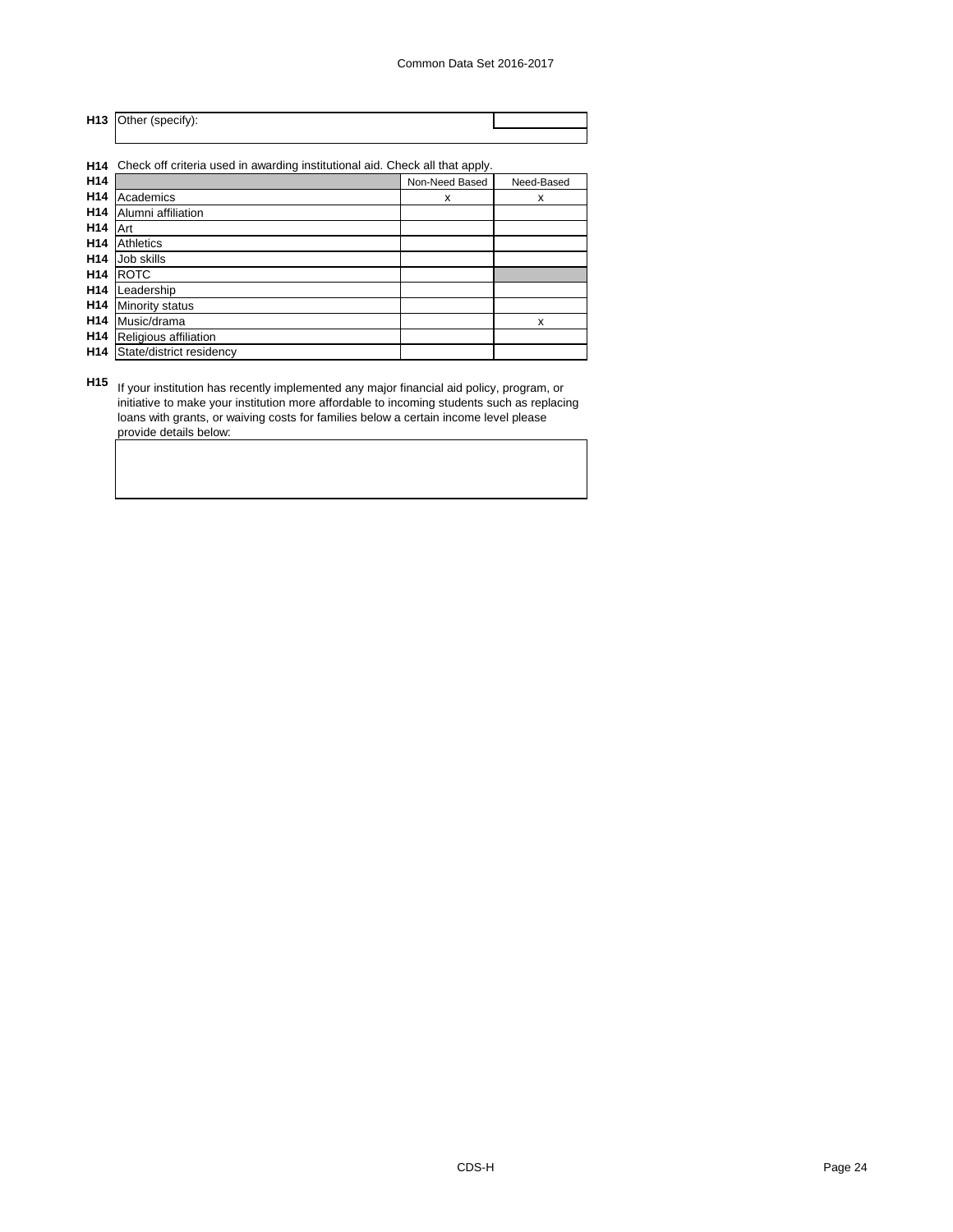## **I. INSTRUCTIONAL FACULTY AND CLASS SIZE**

**Please report the number of instructional faculty members in each category for Fall 2016. Include faculty who are on your institution's payroll on the census date your institution uses for** 

#### **I1 IPEDS/AAUP.**

The following definition of full-time instructional faculty is used by the American Association of University Professors (AAUP) in its annual Faculty Compensation Survey (the part time definitions are not used by AAUP). Instructional Faculty is defined as those members of the instructional-research staff whose major regular assignment is instruction, including those with released time for research. Use the chart below to determine inclusions and exclusions:

|                                                                                                                                                                                                                                          | Full-time | Part-time                                                                       |
|------------------------------------------------------------------------------------------------------------------------------------------------------------------------------------------------------------------------------------------|-----------|---------------------------------------------------------------------------------|
| (a) instructional faculty in preclinical and clinical medicine, faculty who are not paid (e.g.,<br>those who donate their services or are in the military), or research-only faculty, post-<br>doctoral fellows, or pre-doctoral fellows | Exclude   | Include only if<br>they teach one<br>or more non-<br>clinical credit<br>courses |
| (b) administrative officers with titles such as dean of students, librarian, registrar, coach,<br>and the like, even though they may devote part of their time to classroom instruction and<br>may have faculty status                   | Exclude   | Include if they<br>teach one or<br>more non-<br>clinical credit<br>courses      |
| (c) other administrators/staff who teach one or more non-clinical credit courses even<br>though they do not have faculty status                                                                                                          | Exclude   | Include                                                                         |
| (d) undergraduate or graduate students who assist in the instruction of courses, but have<br>titles such as teaching assistant, teaching fellow, and the like                                                                            | Exclude   | Exclude                                                                         |
| (e) faculty on sabbatical or leave with pay                                                                                                                                                                                              | Include   | Exclude                                                                         |
| (f) faculty on leave without pay                                                                                                                                                                                                         | Exclude   | Exclude                                                                         |
| (g) replacement faculty for faculty on sabbatical leave or leave with pay                                                                                                                                                                | Exclude   | Include                                                                         |

*Full-time instructional faculty:* faculty employed on a full-time basis for instruction (including those with released time for research)

*Part-time instructional faculty:* Adjuncts and other instructors being paid solely for part-time classroom instruction. Also includes full-time faculty teaching less than two semesters, three quarters, two trimesters, or two four-month sessions. Employees who are not considered full-time instructional faculty but who teach one or more non-clinical credit courses may be counted as part-time faculty.

*Minority faculty: includes faculty who designate themselves as Black, non-Hispanic; American Indian or Alaska Native; Asian, Native Hawaiian or other Pacific Islander, or Hispanic.* 

*Doctorate: includes such degrees as Doctor of Philosophy, Doctor of Education, Doctor of Juridical Science, and Doctor of Public Health in any field such as arts, sciences, education, engineering, business, and public administration. Also*  includes terminal degrees formerly designated as "first professional," including dentistry (DDS or DMD), medicine (MD), *optometry (OD), osteopathic medicine (DO), pharmacy (DPharm or BPharm), podiatric medicine (DPM), veterinary medicine (DVM), chiropractic (DC or DCM), or law (JD).*

*Terminal degree:* the highest degree in a field: example, M. Arch (architecture) and MFA (master of fine arts).

| $\mathbf{I}$ |    |                                                                    | Full-Time | Part-Time | Total |
|--------------|----|--------------------------------------------------------------------|-----------|-----------|-------|
| $\mathsf{I}$ | a) | Total number of instructional faculty                              | 355       | 493       | 848   |
| $\mathsf{I}$ | b) | Total number who are members of minority groups                    | 82        | 40        | 122   |
| $\mathsf{I}$ | C) | Total number who are women                                         | 188       | 276       | 464   |
| $\mathsf{I}$ | d) | Total number who are men                                           | 167       | 217       | 384   |
| $\mathsf{I}$ | e) | Total number who are nonresident aliens (international)            |           |           |       |
|              |    | Total number with doctorate, or other terminal degree              |           |           |       |
| 11           |    |                                                                    | 318       | 159       | 477   |
|              | g) | Total number whose highest degree is a master's but not a terminal |           |           |       |
| $\mathbf{I}$ |    | master's                                                           | 35        | 249       | 284   |
| $\mathsf{I}$ |    | Total number whose highest degree is a bachelor's                  |           | 38        | 39    |
|              |    | Total number whose highest degree is unknown or other (Note:       |           |           |       |
| $\mathsf{I}$ |    | Items f, g, h, and i must sum up to item a.)                       |           | 47        | 48    |
|              |    | Total number in stand-alone graduate/ professional programs in     |           |           |       |
| $\mathsf{I}$ |    | which faculty teach virtually only graduate-level students         |           |           |       |

#### **I2 Student to Faculty Ratio**

Report the Fall 2016 ratio of full-time equivalent students (full-time plus 1/3 part time) to full-time equivalent instructional faculty (full time plus 1/3 part time). In the ratio calculations, exclude both faculty and students in stand-alone graduate or professional programs such as medicine, law, veterinary, dentistry, social work, business, or public health in which faculty teach virtually only graduate-level students. Do not count undergraduate or graduate student teaching assistants as faculty.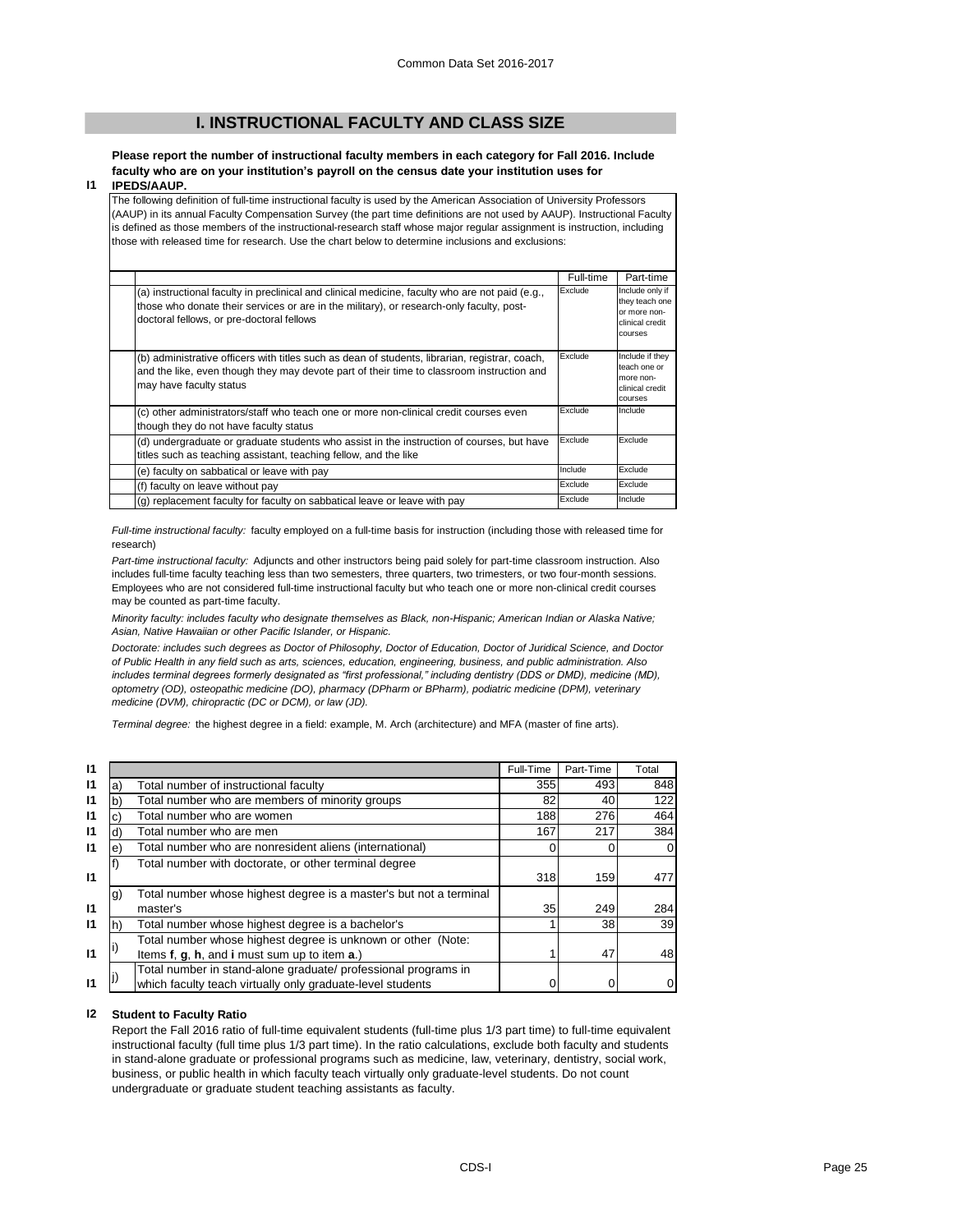| 12<br>14 | 2016 Student to Faculty ratio<br>l Fall | ∣3lto | (based | on l | $\sim$ $\sim$ $\sim$ $\sim$ $\sim$<br>ხეყ | Istudents       |
|----------|-----------------------------------------|-------|--------|------|-------------------------------------------|-----------------|
|          |                                         |       |        | and  |                                           | <b>Ifaculty</b> |

#### **I3 Undergraduate Class Size**

In the table below, please use the following definitions to report information about the size of classes and class sections offered in the Fall 2016 term.

*Class Sections:* A class section is an organized course offered for credit, identified by discipline and number, meeting at a stated time or times in a classroom or similar setting, and not a subsection such as a laboratory or discussion session. Undergraduate class sections are defined as any sections in which at least one degree-seeking undergraduate student is enrolled for credit. Exclude distance learning classes and noncredit classes and individual instruction such as dissertation or thesis research, music instruction, or one-to-one readings. Exclude students in independent study, co-operative programs, internships, foreign language taped tutor sessions, practicums, and all students in one-on-one classes. Each class section should be counted only once and should not be duplicated because of course catalog cross-listings.

*Class Subsections:* A class subsection includes any subsection of a course, such as laboratory, recitation, and discussion subsections that are supplementary in nature and are scheduled to meet separately from the lecture portion of the course. Undergraduate subsections are defined as any subsections of courses in which degree-seeking undergraduate students enrolled for credit. As above, exclude noncredit classes and individual instruction such as dissertation or thesis research, music instruction, or one-to-one readings. Each class subsection should be counted only once and should not be duplicated because of cross-listings.

Using the above definitions, please report for each of the following class-size intervals the number of class sections and class subsections offered in Fall 2016. For example, a lecture class with 800 students who met at another time in 40 separate labs with 20 students should be counted once in the "100+" column in the class section column and 40 times under the "20-29" column of the class subsections table.

| 13 | <b>Number of Class Sections with Undergraduates Enrolled</b> |         |           |           |                                            |       |       |        |       |
|----|--------------------------------------------------------------|---------|-----------|-----------|--------------------------------------------|-------|-------|--------|-------|
| 13 |                                                              |         |           |           | Undergraduate Class Size (provide numbers) |       |       |        |       |
| 13 | <b>CLASS</b>                                                 | $2 - 9$ | $10 - 19$ | $20 - 29$ | $30 - 39$                                  | 40-49 | 50-99 | $100+$ | Total |
| 13 | <b>SECTIONS</b>                                              | 71      | 447       | 413       | 145                                        | 31    |       |        | 1109  |
|    |                                                              |         |           |           |                                            |       |       |        |       |
| 13 | <b>CLASS SUB-</b>                                            | $2 - 9$ | $10 - 19$ | $20 - 29$ | $30 - 39$                                  | 40-49 | 50-99 | $100+$ | Total |
| 13 | <b>SECTIONS</b>                                              | 3       | 26        | 30        | ⌒                                          |       |       | 0      | 61    |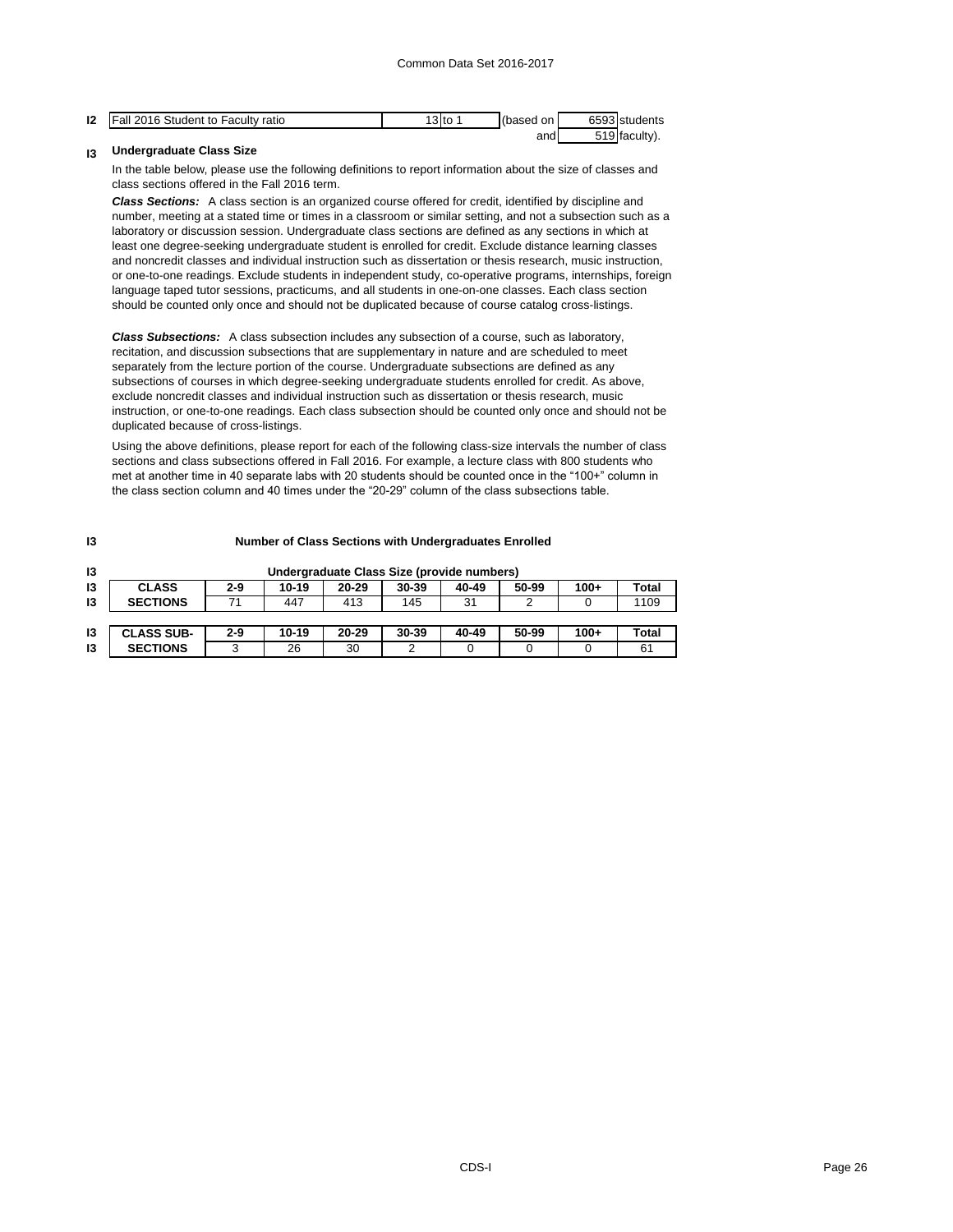## **J. DEGREES CONFERRED**

#### **J1 Degrees conferred between July 1, 2015 and June 30, 2016**

**J1** For each of the following discipline areas, provide the percentage of diplomas/certificates, associate, and bachelor's degrees awarded. To determine the percentage, use majors, not headcount (e.g., students with one degree but a double major will be represented twice). Calculate the percentage from your institution's IPEDS Completions by using the sum of 1st and 2nd majors for each CIP code as the numerator and the sum of the Grand Total by 1st Majors and the Grand Total by 2nd major as the denominator. If you prefer, you can compute the percentages using 1st majors only.

| J <sub>1</sub> | Category                                              | <b>Diploma/Certificates</b> | <b>Associate</b> | <b>Bachelor's</b> | <b>CIP 2010 Categories</b><br>to Include |
|----------------|-------------------------------------------------------|-----------------------------|------------------|-------------------|------------------------------------------|
| J1             | Agriculture                                           |                             |                  |                   |                                          |
| J <sub>1</sub> | Natural resources and conservation                    |                             |                  |                   | 3                                        |
| J1             | Architecture                                          |                             |                  |                   | $\overline{\mathcal{A}}$                 |
| J1             | Area, ethnic, and gender studies                      |                             |                  | 0.43              | 5                                        |
| J <sub>1</sub> | Communication/journalism                              |                             |                  | 5.83              | 9                                        |
| J1             | Communication technologies                            |                             |                  |                   | 10                                       |
| J <sub>1</sub> | Computer and information sciences                     |                             |                  | 1.58              | 11                                       |
| J1             | Personal and culinary services                        |                             |                  |                   | 12                                       |
| J1             | Education                                             |                             |                  | 16.64             | 13                                       |
| J1             | Engineering                                           |                             |                  | 5.83              | 14                                       |
| J1             | Engineering technologies                              |                             |                  |                   | 15                                       |
| J1             | Foreign languages, literatures, and linguistics       |                             |                  | 0.73              | 16                                       |
| J1             | Family and consumer sciences                          |                             |                  |                   | 19                                       |
| J <sub>1</sub> | Law/legal studies                                     |                             |                  |                   | 22                                       |
| J1             | English                                               |                             |                  | 5.04              | 23                                       |
| J1             | Liberal arts/general studies                          |                             |                  |                   | 24                                       |
| J <sub>1</sub> | Library science                                       |                             |                  |                   | 25                                       |
| J1             | Biological/life sciences                              |                             |                  | 6.01              | 26                                       |
| J1             | Mathematics and statistics                            |                             |                  | 2.55              | 27                                       |
| J1             | Military science and military technologies            |                             |                  |                   | 28 & 29                                  |
| J1             | Interdisciplinary studies                             |                             |                  | 0.73              | 30                                       |
| J <sub>1</sub> | Parks and recreation                                  |                             |                  |                   | 31                                       |
| J1             | Philosophy and religious studies                      |                             |                  | 0.3               | $\overline{38}$                          |
| J <sub>1</sub> | Theology and religious vocations                      |                             |                  |                   | 39                                       |
| J1             | Physical sciences                                     |                             |                  | 3.7               | 40                                       |
| J1             | Science technologies                                  |                             |                  |                   | 41                                       |
| J1             | Psychology                                            |                             |                  | 8.56              | 42                                       |
| J1             | Homeland Security, law enforcement, firefighting, and |                             |                  | 2.73              | 43                                       |
|                | protective services                                   |                             |                  |                   |                                          |
| J1             | Public administration and social services             |                             |                  |                   | 44                                       |
| J <sub>1</sub> | Social sciences                                       |                             |                  | 6.5               | 45                                       |
| J <sub>1</sub> | <b>Construction trades</b>                            |                             |                  |                   | 46                                       |
| J <sub>1</sub> | Mechanic and repair technologies                      |                             |                  |                   | 47                                       |
| J <sub>1</sub> | Precision production                                  |                             |                  |                   | 48                                       |
| J <sub>1</sub> | Transportation and materials moving                   |                             |                  |                   | 49                                       |
| J1             | Visual and performing arts                            |                             |                  | 5.16              | 50                                       |
| J <sub>1</sub> | Health professions and related programs               |                             |                  | 4.37              | 51                                       |
| J <sub>1</sub> | Business/marketing                                    |                             |                  | 19.91             | 52                                       |
| J1             | History                                               |                             |                  | 3.4               | 54                                       |
| J <sub>1</sub> | Other                                                 |                             |                  |                   |                                          |
| J <sub>1</sub> | TOTAL (should = $100\%$ )                             | 0.00%                       | 0.00%            | 100.00%           |                                          |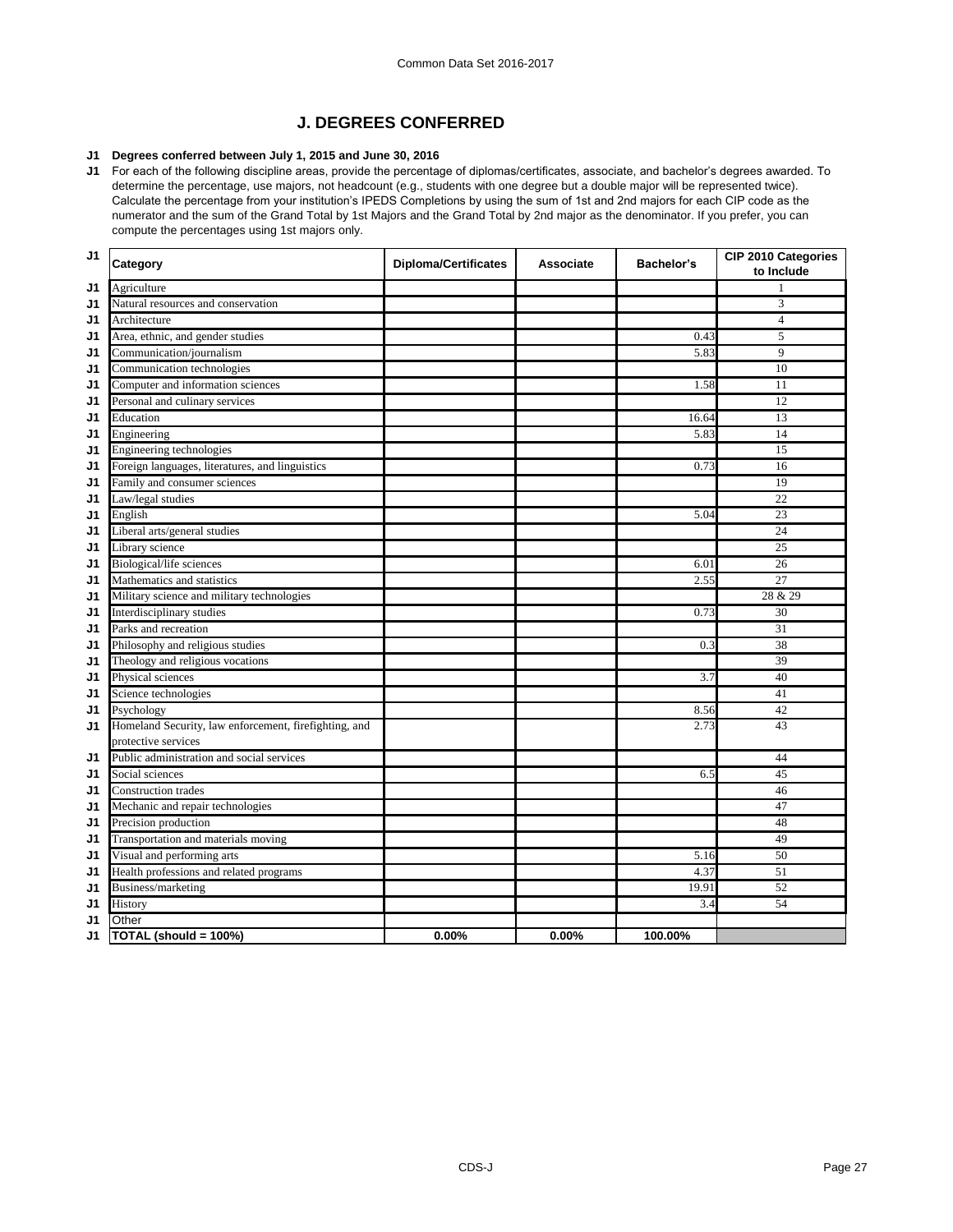| <b>Common Data Set Definitions</b>                                                                                                                                                                                                                                                                                                                                                                                                                                                                                                                                                                                                                                                  |
|-------------------------------------------------------------------------------------------------------------------------------------------------------------------------------------------------------------------------------------------------------------------------------------------------------------------------------------------------------------------------------------------------------------------------------------------------------------------------------------------------------------------------------------------------------------------------------------------------------------------------------------------------------------------------------------|
| All definitions related to the financial aid section appear at the end of the Definitions document.                                                                                                                                                                                                                                                                                                                                                                                                                                                                                                                                                                                 |
| Items preceded by an asterisk (*) represent definitions agreed to among publishers which do not appear on<br>the CDS document but may be present on individual publishers' surveys.                                                                                                                                                                                                                                                                                                                                                                                                                                                                                                 |
| * Academic advisement: Plan under which each student is assigned to a faculty member or a trained<br>adviser, who, through regular meetings, helps the student plan and implement immediate and long-term<br>academic and vocational goals.                                                                                                                                                                                                                                                                                                                                                                                                                                         |
| Accelerated program: Completion of a college program of study in fewer than the usual number of years,<br>most often by attending summer sessions and carrying extra courses during the regular academic term.                                                                                                                                                                                                                                                                                                                                                                                                                                                                      |
| Admitted student: Applicant who is offered admission to a degree-granting program at your institution.                                                                                                                                                                                                                                                                                                                                                                                                                                                                                                                                                                              |
| * Adult student services: Admission assistance, support, orientation, and other services expressly for adults<br>who have started college for the first time, or who are re-entering after a lapse of a few years.                                                                                                                                                                                                                                                                                                                                                                                                                                                                  |
| American Indian or Alaska Native: A person having origins in any of the original peoples of North and South<br>America (including Central America) and maintaining tribal affiliation or community attachment.                                                                                                                                                                                                                                                                                                                                                                                                                                                                      |
| Applicant (first-time, first year): An individual who has fulfilled the institution's requirements to be<br>considered for admission (including payment or waiving of the application fee, if any) and who has been<br>notified of one of the following actions: admission, nonadmission, placement on waiting list, or application<br>withdrawn (by applicant or institution).                                                                                                                                                                                                                                                                                                     |
| Application fee: That amount of money that an institution charges for processing a student's application for<br>acceptance. This amount is not creditable toward tuition and required fees, nor is it refundable if the student<br>is not admitted to the institution.                                                                                                                                                                                                                                                                                                                                                                                                              |
| Asian: A person having origins in any of the original peoples of the Far East, Southeast Asia, or the Indian<br>subcontinent, including, for example, Cambodia, China, India, Japan, Korea, Malaysia, Pakistan, the<br>Philippine Islands, Thailand, and Vietnam.                                                                                                                                                                                                                                                                                                                                                                                                                   |
| Associate degree: An award that normally requires at least two but less than four years of full-time equivalent                                                                                                                                                                                                                                                                                                                                                                                                                                                                                                                                                                     |
| college work.                                                                                                                                                                                                                                                                                                                                                                                                                                                                                                                                                                                                                                                                       |
| Bachelor's degree: An award (baccalaureate or equivalent degree, as determined by the Secretary of the<br>U.S. Department of Education) that normally requires at least four years but not more than five years of full-<br>time equivalent college-level work. This includes ALL bachelor's degrees conferred in a five-year cooperative<br>(work-study plan) program. (A cooperative plan provides for alternate class attendance and employment in<br>business, industry, or government; thus, it allows students to combine actual work experience with their<br>college studies.) Also, it includes bachelor's degrees in which the normal four years of work are completed in |
| three years.                                                                                                                                                                                                                                                                                                                                                                                                                                                                                                                                                                                                                                                                        |
| Black or African American: A person having origins in any of the black racial groups of Africa.                                                                                                                                                                                                                                                                                                                                                                                                                                                                                                                                                                                     |
| Board (charges): Assume average cost for 19 meals per week or the maximum meal plan.                                                                                                                                                                                                                                                                                                                                                                                                                                                                                                                                                                                                |
| Books and supplies (costs): Average cost of books and supplies. Do not include unusual costs for special<br>groups of students (e.g., engineering or art majors), unless they constitute the majority of students at your<br>institution.<br>Calendar system: The method by which an institution structures most of its courses for the academic year.                                                                                                                                                                                                                                                                                                                              |
|                                                                                                                                                                                                                                                                                                                                                                                                                                                                                                                                                                                                                                                                                     |
| Campus Ministry: Religious student organizations (denominational or nondenominational) devoted to<br>fostering religious life on college campuses. May also refer to Campus Crusade for Christ, an<br>interdenominational Christian organization.                                                                                                                                                                                                                                                                                                                                                                                                                                   |
| * Career and placement services: A range of services, including (often) the following: coordination of visits<br>of employers to campus; aptitude and vocational testing; interest inventories, personal counseling; help in<br>resume writing, interviewing, launching the job search; listings for those students desiring employment and<br>those seeking permanent positions; establishment of a permanent reference folder; career resource materials.                                                                                                                                                                                                                         |
| <b>Carnegie units:</b> One year of study or the equivalent in a secondary school subject.                                                                                                                                                                                                                                                                                                                                                                                                                                                                                                                                                                                           |
| Certificate: See Postsecondary award, certificate, or diploma.                                                                                                                                                                                                                                                                                                                                                                                                                                                                                                                                                                                                                      |
| Class rank: The relative numerical position of a student in his or her graduating class, calculated by the high<br>school on the basis of grade-point average, whether weighted or unweighted.                                                                                                                                                                                                                                                                                                                                                                                                                                                                                      |
| College-preparatory program: Courses in academic subjects (English, history and social studies, foreign<br>languages, mathematics, science, and the arts) that stress preparation for college or university study.                                                                                                                                                                                                                                                                                                                                                                                                                                                                  |
| <b>Common Application:</b> The standard application form distributed by the National Association of Secondary<br>School Principals for a large number of private colleges who are members of the Common Application Group.                                                                                                                                                                                                                                                                                                                                                                                                                                                          |
| * Community service program: Referral center for students wishing to perform volunteer work in the<br>community or participate in volunteer activities coordinated by academic departments.                                                                                                                                                                                                                                                                                                                                                                                                                                                                                         |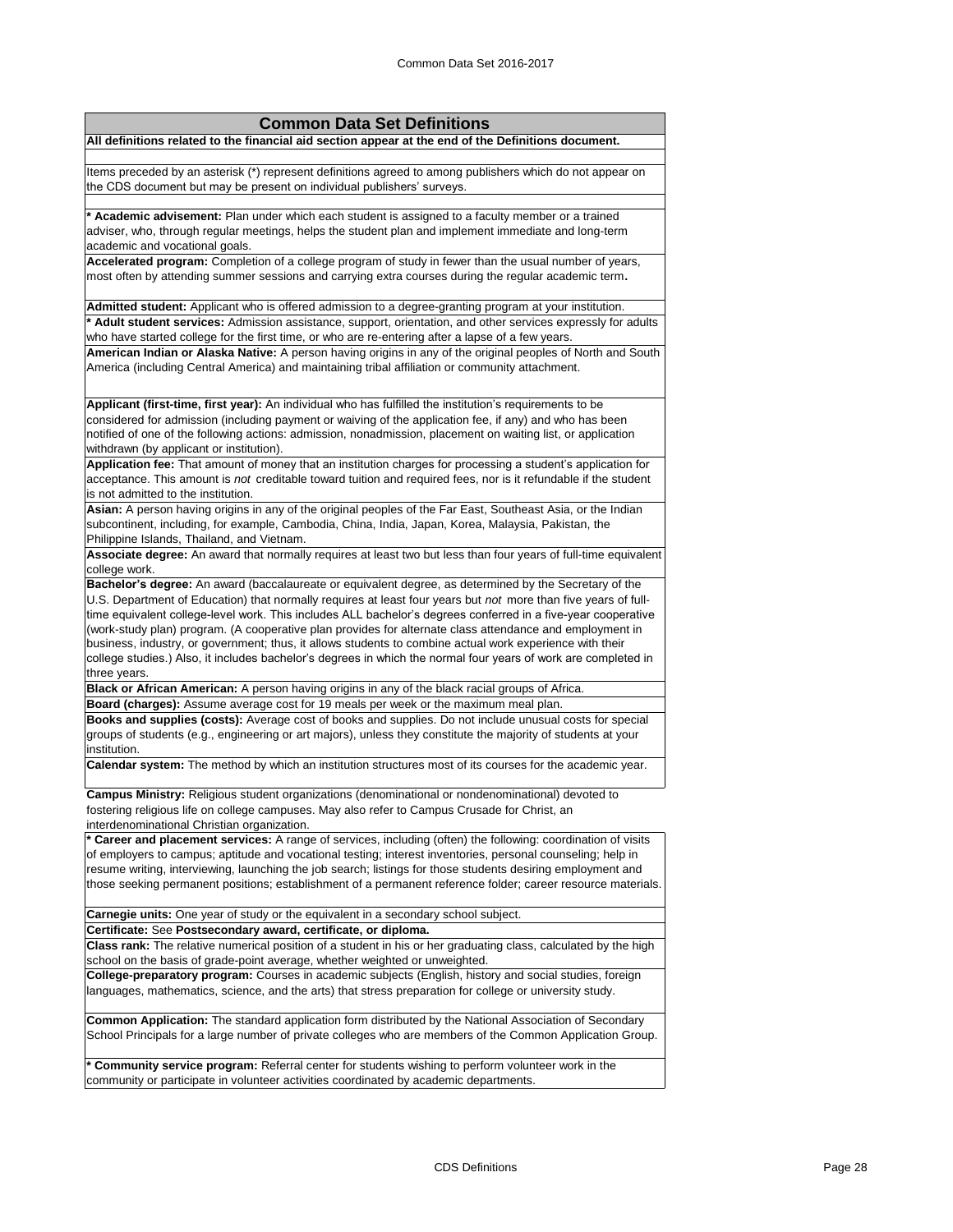**Commuter:** A student who lives off campus in housing that is not owned by, operated by, or affiliated with the college. This category includes students who commute from home and students who have moved to the area to attend college. **Contact hour:** A unit of measure that represents an hour of scheduled instruction given to students. Also referred to as clock hour. **Continuous basis (for program enrollment):** A calendar system classification that is used by institutions that enroll students at any time during the academic year. For example, a cosmetology school or a word processing school might allow students to enroll and begin studies at various times, with no requirement that classes begin on a certain date. **Cooperative education program:** A program that provides for alternate class attendance and employment in business, industry, or government. **Cooperative housing:** College-owned, -operated, or -affiliated housing in which students share room and board expenses and participate in household chores to reduce living expenses. **\* Counseling service:** Activities designed to assist students in making plans and decisions related to their education, career, or personal development. **Credit:** Recognition of attendance or performance in an instructional activity (course or program) that can be applied by a recipient toward the requirements for a degree, diploma, certificate, or other formal award. **Credit course:** A course that, if successfully completed, can be applied toward the number of courses required for achieving a degree, diploma, certificate, or other formal award. **Credit hour:** A unit of measure representing an hour (50 minutes) of instruction over a 15-week period in a semester or trimester system or a 10-week period in a quarter system. It is applied toward the total number of hours needed for completing the requirements of a degree, diploma, certificate, or other formal award. **Cross-registration:** A system whereby students enrolled at one institution may take courses at another institution without having to apply to the second institution. **Deferred admission:** The practice of permitting admitted students to postpone enrollment, usually for a period of one academic term or one year. **Degree:** An award conferred by a college, university, or other postsecondary education institution as official recognition for the successful completion of a program of studies. **Degree-seeking students:** Students enrolled in courses for credit who are recognized by the institution as seeking a degree or formal award. At the undergraduate level, this is intended to include students enrolled in vocational or occupational programs. **Differs by program (calendar system):** A calendar system classification that is used by institutions that have occupational/vocational programs of varying length. These schools may enroll students at specific times depending on the program desired. For example, a school might offer a two-month program in January, March, May, September, and November; and a three-month program in January, April, and October. **Diploma:** See **Postsecondary award, certificate, or diploma. Distance learning:** An option for earning course credit at off-campus locations via cable television, internet, satellite classes, videotapes, correspondence courses, or other means. **Doctor's degree-research/scholarship:** A Ph.D. or other doctor's degree that requires advanced work beyond the master's level, including the preparation and defense of a dissertation based on original research, or the planning and execution of an original project demonstrating substantial artistic or scholarly achievement. Some examples of this type of degree may include Ed.D., D.M.A., D.B.A., D.Sc., D.A., or D.M, and others, as designated by the awarding institution. **Doctor's degree-professional practice:** A doctor's degree that is conferred upon completion of a program providing the knowledge and skills for the recognition, credential, or license required for professional practice. The degree is awarded after a period of study such that the total time to the degree, including both preprofessional and professional preparation, equals at least six full-time equivalent academic years. Some of these degrees were formerly classified as "first-professional" and may include: Chiropractic (D.C. or D.C.M.); Dentistry (D.D.S. or D.M.D.); Law (L.L.B. or J.D.); Medicine (M.D.); Optometry (O.D.); Osteopathic Medicine (D.O); Pharmacy (Pharm.D.); Podiatry (D.P.M., Pod.D., D.P.); or, Veterinary Medicine (D.V.M.), and others, as designated by the awarding institution. **Doctor's degree-other:** A doctor's degree that does not meet the definition of a doctor's degree research/scholarship or a doctor's degree - professional practice. **Double major:** Program in which students may complete two undergraduate programs of study simultaneously. **Dual enrollment:** A program through which high school students may enroll in college courses while still enrolled in high school. Students are not required to apply for admission to the college in order to participate. **Early action plan:** An admission plan that allows students to apply and be notified of an admission decision

well in advance of the regular notification dates. If admitted, the candidate is not committed to enroll; the student may reply to the offer under the college's regular reply policy. **Early admission:** A policy under which students who have not completed high school are admitted and enroll

full time in college, usually after completion of their junior year.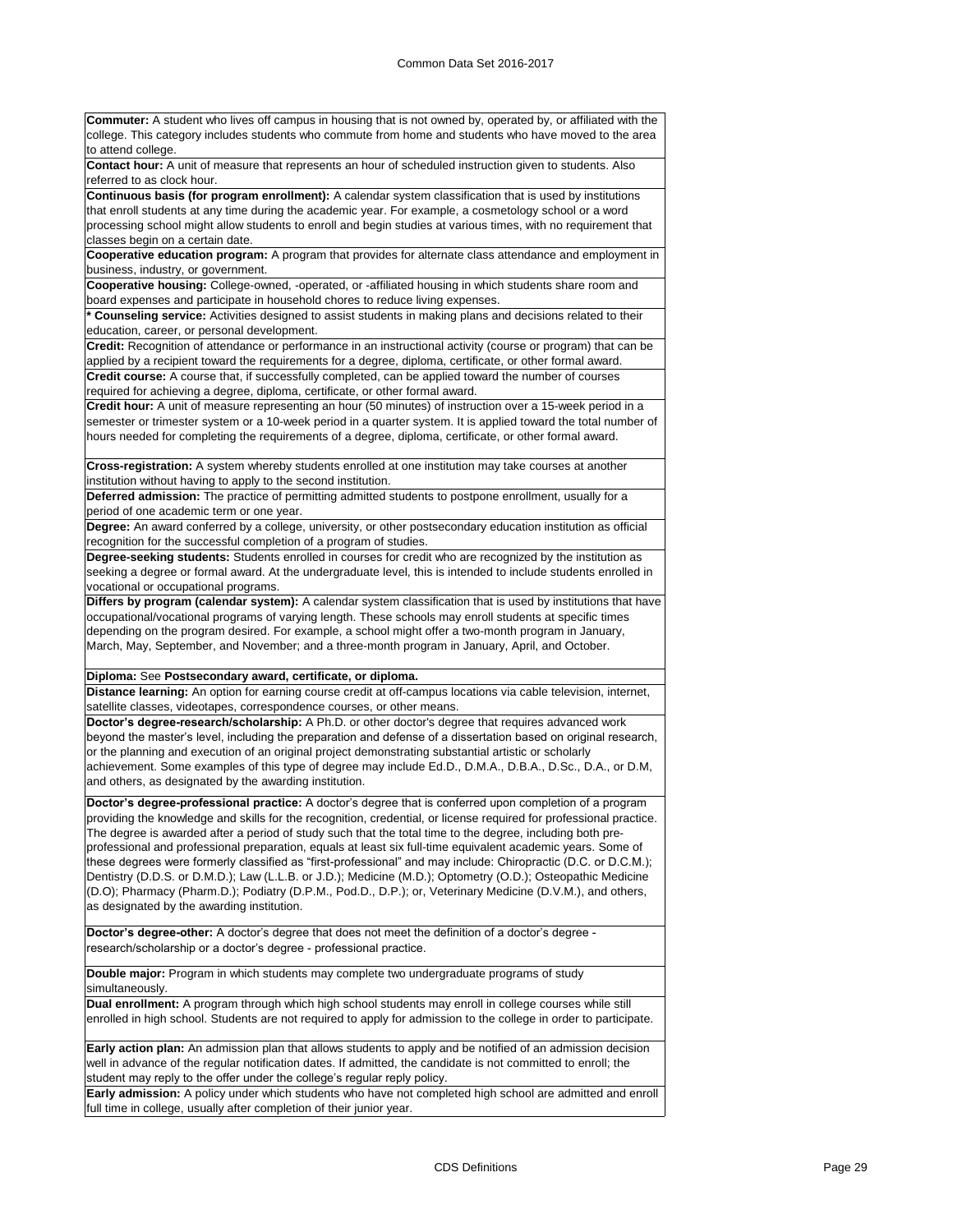**Early decision plan:** A plan that permits students to apply and be notified of an admission decision (and financial aid offer if applicable) well in advance of the regular notification date. Applicants agree to accept an offer of admission and, if admitted, to withdraw their applications from other colleges. There are three possible decisions for early decision applicants: admitted, denied, or not admitted but forwarded for consideration with the regular applicant pool, without prejudice.

**English as a Second Language (ESL):** A course of study designed specifically for students whose native language is not English.

**Exchange student program-domestic:** Any arrangement between a student and a college that permits study for a semester or more at another college **in the United States** without extending the amount of time required for a degree. **See also Study abroad**.

**External degree program:** A program of study in which students earn credits toward a degree through independent study, college courses, proficiency examinations, and personal experience. External degree programs require minimal or no classroom attendance.

**Extracurricular activities (as admission factor):** Special consideration in the admissions process given for participation in both school and nonschool-related activities of interest to the college, such as clubs, hobbies, student government, athletics, performing arts, etc.

**First-time student:** A student attending any institution for the first time at the level enrolled. Includes students enrolled in the fall term who attended a postsecondary institution for the first time at the same level in the prior summer term. Also includes students who entered with advanced standing (college credit earned before graduation from high school).

**First-time, first-year (freshman) student:** A student attending any institution for the first time at the undergraduate level. Includes students enrolled in the fall term who attended college for the first time in the prior summer term. Also includes students who entered with advanced standing (college credits earned before graduation from high school).

**First-year student:** A student who has completed less than the equivalent of 1 full year of undergraduate work; that is, less than 30 semester hours (in a 120-hour degree program) or less than 900 contact hours. **Freshman:** A first-year undergraduate student.

**\*Freshman/new student orientation:** Orientation addressing the academic, social, emotional, and intellectual issues involved in beginning college. May be a few hours or a few days in length; at some colleges, there is a fee.

**Full-time student (undergraduate):** A student enrolled for 12 or more semester credits, 12 or more quarter credits, or 24 or more contact hours a week each term.

**Geographical residence (as admission factor):** Special consideration in the admission process given to students from a particular region, state, or country of residence.

**Grade-point average (academic high school GPA):** The sum of grade points a student has earned in secondary school divided by the number of courses taken. The most common system of assigning numbers to grades counts four points for an A, three points for a B, two points for a C, one point for a D, and no points for an E or F. Unweighted GPA's assign the same weight to each course. Weighting gives students additional points for their grades in advanced or honors courses.

**Graduate student:** A student who holds a bachelor's or equivalent, and is taking courses at the postbaccalaureate level.

**\* Health services:** Free or low cost on-campus primary and preventive health care available to students. **High school diploma or recognized equivalent:** A document certifying the successful completion of a

prescribed secondary school program of studies, or the attainment of satisfactory scores on the Tests of General Educational Development (GED), or another state-specified examination.

**Hispanic or Latino:** A person of Mexican, Puerto Rican, Cuban, South or Central American, or other Spanish culture or origin, regardless of race.

**Honors program:** Any special program for very able students offering the opportunity for educational enrichment, independent study, acceleration, or some combination of these.

**Independent study:** Academic work chosen or designed by the student with the approval of the department concerned, under an instructor's supervision, and usually undertaken outside of the regular classroom structure.

**In-state tuition:** The tuition charged by institutions to those students who meet the state's or institution's residency requirements.

**International student:** See **Nonresident alien.**

**International student group:** Student groups that facilitate cultural dialogue, support a diverse campus, assist international students in acclimation and creating a social network.

**Internship:** Any short-term, supervised work experience usually related to a student's major field, for which the student earns academic credit. The work can be full- or part-time, on- or off-campus, paid or unpaid.

**Learning center:** Center offering assistance through tutors, workshops, computer programs, or audiovisual equipment in reading, writing, math, and skills such as taking notes, managing time, taking tests.

Legal services: Free or low cost legal advice for a range of issues (personal and other)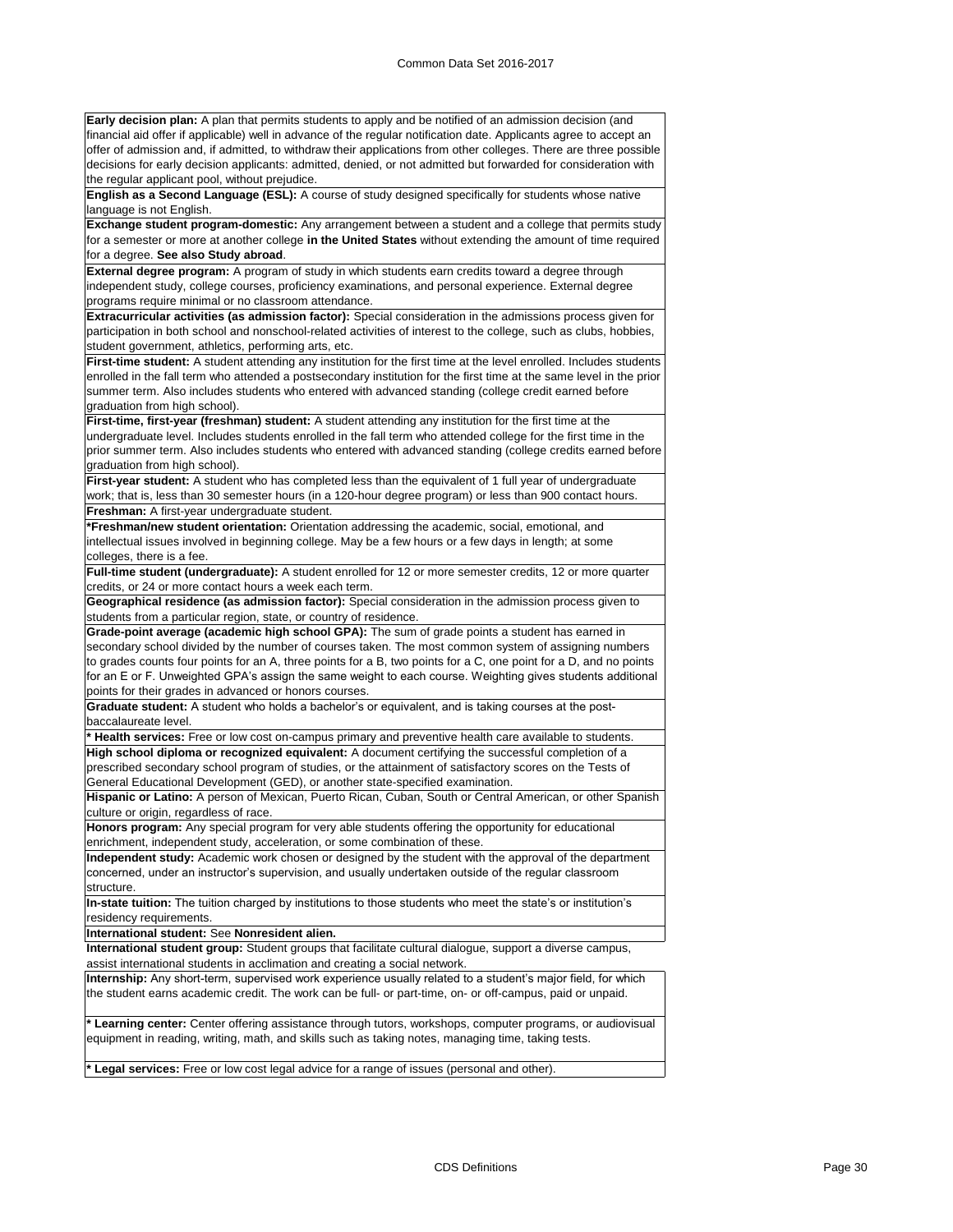**Liberal arts/career combination:** Program in which a student earns undergraduate degrees in two separate fields, one in a liberal arts major and the other in a professional or specialized major, whether on campus or through cross‑registration.

**Master's degree:** An award that requires the successful completion of a program of study of generally one or two full-time equivalent academic years of work beyond the bachelor's degree. Some of these degrees, such as those in Theology (M.Div., M.H.L./Rav) that were formerly classified as "first-professional", may require more than two full-time equivalent academic years of work.

**Minority affiliation (as admission factor):** Special consideration in the admission process for members of designated racial/ethnic minority groups.

**\* Minority student center:** Center with programs, activities, and/or services intended to enhance the college experience of students of color.

**Model United Nations:** A simulation activity focusing on conflict resolution, globalization, and diplomacy. Assuming roles as foreign ambassadors and "delegates," students conduct research, engage in debate, draft resolutions, and may participate in a national Model UN conference.

**Native Hawaiian or Other Pacific Islander:** A person having origins in any of the original peoples of Hawaii, Guam, Samoa, or other Pacific Islands.

**Nonresident alien:** A person who is not a citizen or national of the United States and who is in this country on a visa or temporary basis and does not have the right to remain indefinitely.

On-campus day care: Licensed day care for students' children (usually age 3 and up); usually for a fee.

**Open admission:** Admission policy under which virtually all secondary school graduates or students with GED equivalency diplomas are admitted without regard to academic record, test scores, or other qualifications.

**Other expenses (costs):** Include average costs for clothing, laundry, entertainment, medical (if not a required fee), and furnishings.

**Out-of-state tuition:** The tuition charged by institutions to those students who do not meet the institution's or state's residency requirements.

**Part-time student (undergraduate):** A student enrolled for fewer than 12 credits per semester or quarter, or fewer than 24 contact hours a week each term.

**\* Personal counseling**: One-on-one or group counseling with trained professionals for students who want to explore personal, educational, or vocational issues.

**Post-baccalaureate certificate:** An award that requires completion of an organized program of study requiring 18 credit hours beyond the bachelor's; designed for persons who have completed a baccalaureate degree but do not meet the requirements of academic degrees carrying the title of master.

**Post-master's certificate:** An award that requires completion of an organized program of study of 24 credit hours beyond the master's degree but does not meet the requirements of academic degrees at the doctoral level.

**Postsecondary award, certificate, or diploma:** Includes the following three IPEDS definitions for postsecondary awards, certificates, and diplomas of varying durations and credit/contact hour requirements—

*Less Than 1 Academic Year:* Requires completion of an organized program of study at the postsecondary level (below the baccalaureate degree) in less than 1 academic year (2 semesters or 3 quarters) or in less than 900 contact hours by a student enrolled full-time.

*At Least 1 But Less Than 2 Academic Years:* Requires completion of an organized program of study at the postsecondary level (below the baccalaureate degree) in at least 1 but less than 2 full-time equivalent academic years, or designed for completion in at least 30 but less than 60 credit hours, or in at least 900 but less than 1,800 contact hours.

*At Least 2 But Less Than 4 Academic Years:* Requires completion of an organized program of study at the postsecondary level (below the baccalaureate degree) in at least 2 but less than 4 full-time equivalent academic years, or designed for completion in at least 60 but less than 120 credit hours, or in at least 1,800 but less than 3,600 contact hours.

**Private institution:** An educational institution controlled by a private individual(s) or by a nongovernmental agency, usually supported primarily by other than public funds, and operated by other than publicly elected or appointed officials.

**Private for-profit institution:** A private institution in which the individual(s) or agency in control receives compensation, other than wages, rent, or other expenses for the assumption of risk.

**Private nonprofit institution:** A private institution in which the individual(s) or agency in control receives no compensation, other than wages, rent, or other expenses for the assumption of risk. These include both independent nonprofit schools and those affiliated with a religious organization.

**Proprietary institution:** See **Private for-profit institution.**

**Public institution:** An educational institution whose programs and activities are operated by publicly elected or appointed school officials, and which is supported primarily by public funds.

**Quarter calendar system:** A calendar system in which the academic year consists of three sessions called quarters of about 12 weeks each. The range may be from 10 to 15 weeks. There may be an additional quarter in the summer.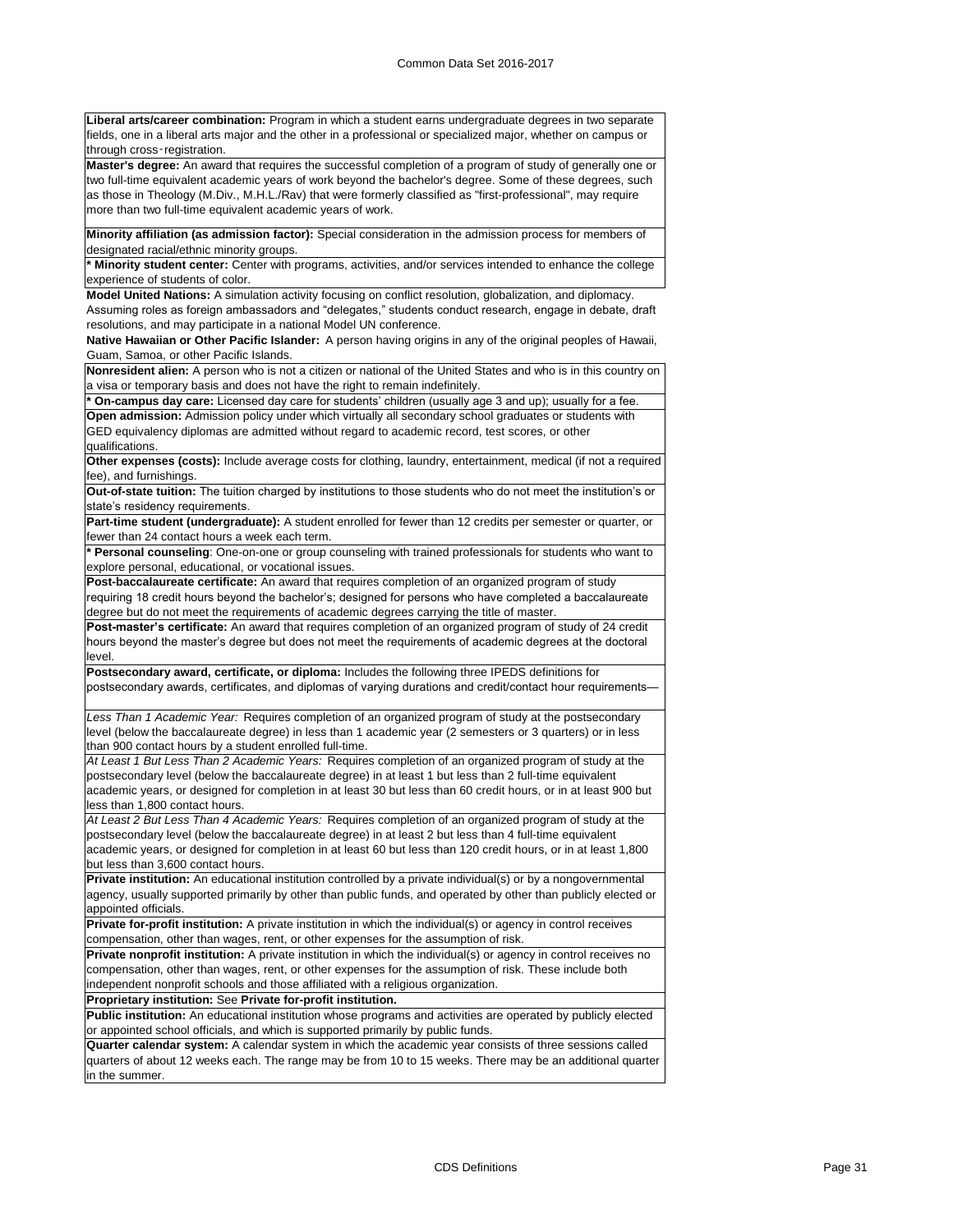**Race/ethnicity:** Category used to describe groups to which individuals belong, identify with, or belong in the eyes of the community. The categories do not denote scientific definitions of anthropological origins. A person may be counted in only one group.

**Race/ethnicity unknown:** Category used to classify students or employees whose race/ethnicity is not known and whom institutions are unable to place in one of the specified racial/ethnic categories.

**Religious affiliation/commitment (as admission factor):** Special consideration given in the admission process for affiliation with a certain church or faith/religion, commitment to a religious vocation, or observance of certain religious tenets/lifestyle.

**\* Religious counseling:** One-on-one or group counseling with trained professionals for students who want to explore religious problems or issues.

**\* Remedial services:** Instructional courses designed for students deficient in the general competencies necessary for a regular postsecondary curriculum and educational setting.

**Required fees:** Fixed sum charged to students for items not covered by tuition and required of such a large proportion of all students that the student who does NOT pay is the exception. Do not include application fees or optional fees such as lab fees or parking fees.

**Resident alien or other eligible non-citizen:** A person who is not a citizen or national of the United States and who has been admitted as a legal immigrant for the purpose of obtaining permanent resident alien status (and who holds either an alien registration card [Form I-551 or I-151], a Temporary Resident Card [Form I-688], or an Arrival-Departure Record [Form I-94] with a notation that conveys legal immigrant status, such as Section 207 Refugee, Section 208 Asylee, Conditional Entrant Parolee or Cuban-Haitian).

**Room and board (charges)—on campus:** Assume double occupancy in institutional housing and 19 meals per week (or maximum meal plan).

**Secondary school record (as admission factor):** Information maintained by the secondary school that may include such things as the student's high school transcript, class rank, GPA, and teacher and counselor recommendations.

**Semester calendar system:** A calendar system that consists of two semesters during the academic year with about 16 weeks for each semester of instruction. There may be an additional summer session.

**Student-designed major:** A program of study based on individual interests, designed with the assistance of an adviser.

**Study abroad:** Any arrangement by which a student completes part of the college program studying in another country. Can be at a campus abroad or through a cooperative agreement with some other U.S. college or an institution of another country.

**\* Summer session:** A summer session is shorter than a regular semester and not considered part of the academic year. It is not the third term of an institution operating on a trimester system or the fourth term of an institution operating on a quarter calendar system. The institution may have 2 or more sessions occurring in the summer months. Some schools, such as vocational and beauty schools, have year-round classes with no separate summer session.

**Talent/ability (as admission factor):** Special consideration given to students with demonstrated talent/abilities in areas of interest to the institution (e.g., sports, the arts, languages, etc.).

**Teacher certification program:** Program designed to prepare students to meet the requirements for certification as teachers in elementary, middle/junior high, and secondary schools.

**Transfer applicant:** An individual who has fulfilled the institution's requirements to be considered for admission (including payment or waiving of the application fee, if any) and who has previously attended another college or university and earned college-level credit.

**Transfer student:** A student entering the institution for the first time but known to have previously attended a postsecondary institution at the same level (e.g., undergraduate). The student may transfer with or without credit.

**Transportation (costs):** Assume two round trips to student's hometown per year for students in institutional housing or daily travel to and from your institution for commuter students.

**Trimester calendar system:** An academic year consisting of 3 terms of about 15 weeks each.

**Tuition:** Amount of money charged to students for instructional services. Tuition may be charged per term, per course, or per credit.

**Tutoring:** May range from one-on-one tutoring in specific subjects to tutoring in an area such as math, reading, or writing. Most tutors are college students; at some colleges, they are specially trained and certified.

**Unit:** a standard of measurement representing hours of academic instruction (e.g., semester credit, quarter credit, contact hour).

**Undergraduate:** A student enrolled in a four- or five-year bachelor's degree program, an associate degree program, or a vocational or technical program below the baccalaureate.

**Yeteran's counseling:** Helps veterans and their dependents obtain benefits for their selected program and provides certifications to the Veteran's Administration. May also provide personal counseling on the transition from the military to a civilian life.

**\* Visually impaired:** Any person whose sight loss is not correctable and is sufficiently severe as to adversely affect educational performance.